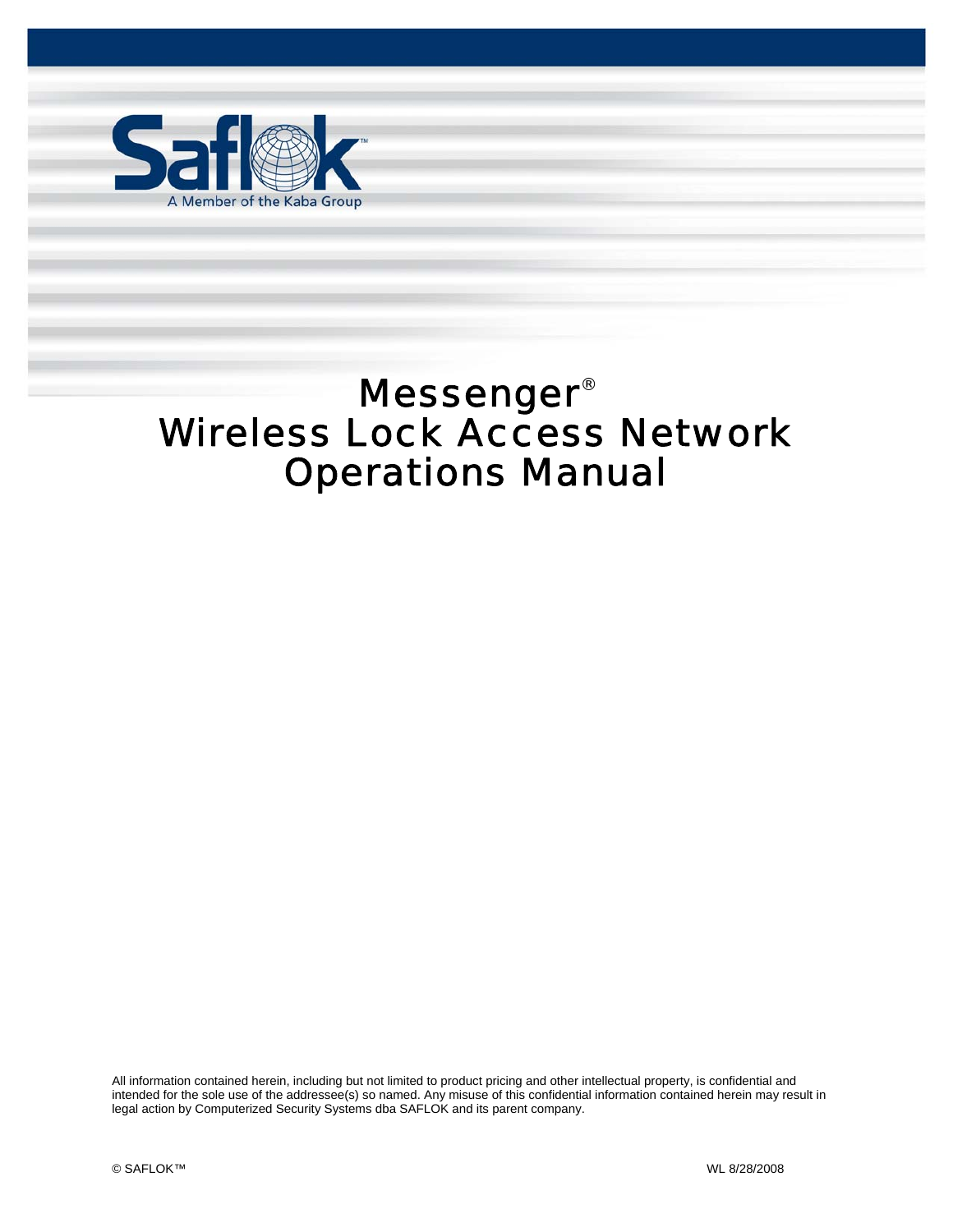## Table of Contents

| <b>Section 1: Introduction</b><br>Messenger® Wireless Lock Access Network                                            |          |
|----------------------------------------------------------------------------------------------------------------------|----------|
| <b>Features and Benefits</b>                                                                                         | 3<br>3   |
| Section 2: Messenger Server Setup and Operations                                                                     |          |
| Configuring the Secured Property Information<br>Configuring the Messenger Database                                   | 4<br>5   |
| Setting Display Colors for the Server and Client Programs                                                            | 9        |
| Changing the Display Filters                                                                                         | 11       |
| Viewing Connections to the Messenger Server<br><b>Reviewing Errors</b>                                               | 12       |
| <b>Section 3: Messenger Server Reports</b>                                                                           |          |
| Running a Device Event Message Report<br>Running a Hub Status Report                                                 | 14<br>16 |
| Running a Hubs and Lock Assignments Report                                                                           | 17       |
| Running a Key Message History Report                                                                                 | 18       |
| Running a Lock Status Report<br>Running and Unassigned Locks Report                                                  | 21<br>23 |
|                                                                                                                      |          |
| Section 4: Messenger Functions in System 6000™                                                                       |          |
| <b>Making Paging Keycards</b>                                                                                        | 24       |
| Canceling Individual Master Keycards Using Messenger<br>Canceling All Master Keycards Using Messenger                | 26<br>29 |
| Canceling Guestroom Keycards Using Messenger                                                                         | 31       |
| <b>Changing Guestroom Assignments</b>                                                                                | 34       |
| Adding Additional Rooms to a Keycard<br>Sending Inhibit Keycards to the Locks to Cancel All Guest Keycards in a Lock | 36<br>38 |
| Sending Electronic Lockout Keycards to the Locks Through Messenger                                                   | 41       |
| Interrogating Locks Through Messenger                                                                                | 44       |
| Making a Display Keycard                                                                                             | 49<br>51 |
| Making a Status Keycard                                                                                              |          |
| <b>Section 5: Troubleshooting</b>                                                                                    |          |
| RF/IR Interface Test Key and Light Indicators                                                                        | 53       |
| <b>System Protocol/FCC Statement</b>                                                                                 | 54       |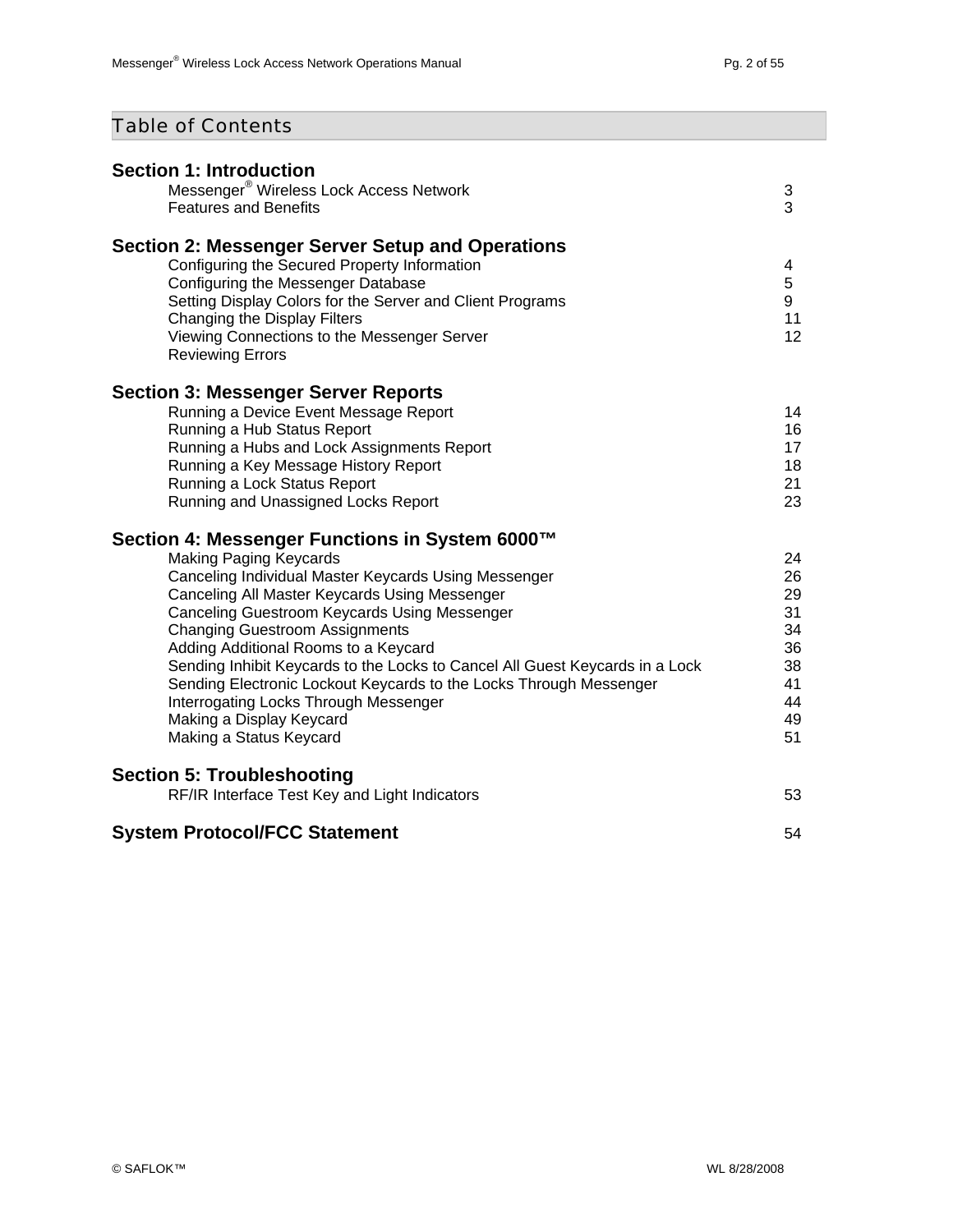#### Section 1: Introduction

### Messenger® Wireless Lock Access Network

SAFLOK's Messenger® Wireless Lock Access Network converts stand-alone, battery-operated door locks into a wireless network access control system that streamlines security procedures and maximizes staff efficiency. It is an ideal link for sending and receiving real-time messages. With a broad range of functionality, Messenger expedites the check-in process, enhances guest convenience, reduces expenses, and conserves staff time.

Messenger provides real-time information to a central PC for monitoring access, disabling lost keycards, interrogating locks, and performing diagnostics. It eliminates the need for staff to visit individual doors, allowing them to focus their energies elsewhere. This creates a tremendous operational advantage.

#### Features and Benefits

#### **Access Tracking Capabilities with Real-Time Database Screen**

The network compiles and records a database of room entries and displays, in a table format, the ongoing transactions taking place at the locks. It identifies date, time, room number, level, user ID, and action, allowing you to track movement throughout the property in real time. You can also locate guests, employees, or contractors because Messenger can tell you the last time the key was used.

#### **Printable Reports**

The system allows you to print customized reports, showing transactions for a specific room, employee, time period, floor, key level, or any combination, making it easier to identify activity at specific rooms.

#### **Low Battery Alerts**

You can quickly identify specific rooms with low battery conditions because the locks are able to initiate messages and send them to the central PC. There is usually a 30-day window to perform the battery maintenance before the battery expires. Maintenance is also able to pull and print battery reports so they can more effectively schedule the change-outs.

#### **Instant Messaging**

This feature allows you to initiate an instant message notification of a future event occurring at specific locks. If a front desk employee wants to be notified when a guest arrives at their room, they enter the information in the computer and when the event occurs, an instant message appears on the screen. You can also use this feature to locate employees the next time they use their keycard.

#### **Re-rooming Guests**

Using Messenger, the staff is able to send a key to another room without the guest having to return to the front desk.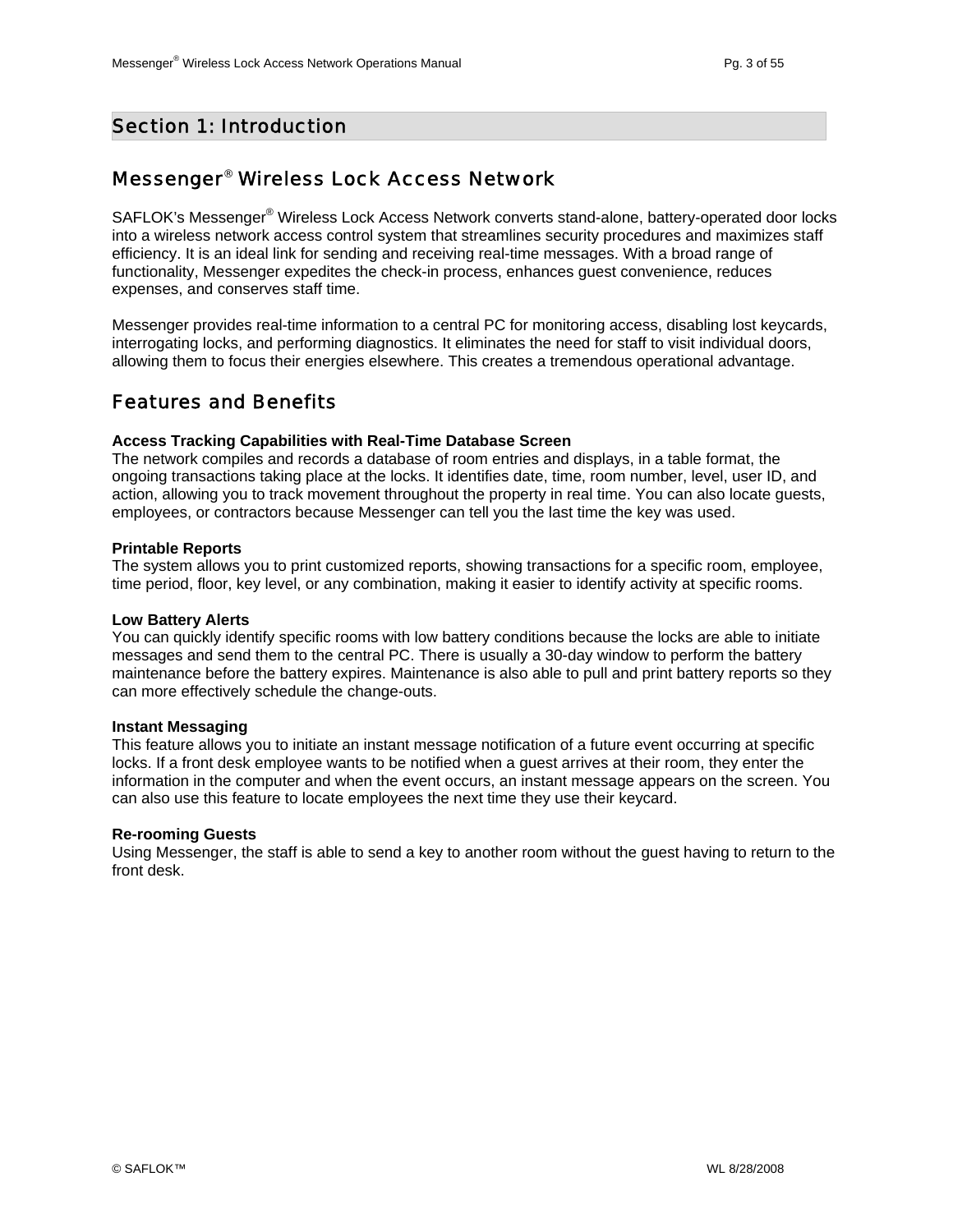## Configuring the Secured Property Information

1. Click on the **SAFLOK\_Config** icon and use the secured logon to open the SAFLOK Configuration program.

**Property Configuration** 

- 2. Enter the **Property Configuration** window, then click on the **Secured** tab.
- 3. Be sure that MESSENGER is displayed under **On-Line System Protocol**. Select the following options:
	- **Lock can handle 2/29/2000**
	- **Locks can handle canceling key IDs**
	- **Expanded Memory Locks**
	- **Locks can handle ELPS**

**Note:** The **Inncom devices** box should NOT be selected.

4. Click on **OK** to complete the configuration.

| Unsecured Secured                                                              |          |
|--------------------------------------------------------------------------------|----------|
| Property Information (Secured):                                                | ' OK     |
| Maximum Users/Logons<br><b>Property Number</b><br>a sa n<br>n<br>Property Type | X Cancel |
| HOTEL                                                                          |          |
| System Type                                                                    |          |
| PASSPORT                                                                       |          |
| <b>On-Line System Protocol</b>                                                 |          |
| MESSENGER                                                                      |          |
| Innoom EMS devices                                                             |          |
| $\nabla$ Locks can handle 02/29/2000                                           |          |
| $\nabla$ Locks can handle canceling key IDs                                    |          |
| <b>▽</b> Expanded Memory Locks                                                 |          |
| <b>Internet Version</b>                                                        |          |
| $\nabla$ Locks can handle ELPS                                                 |          |
| Allow Basic Design Changes                                                     |          |
|                                                                                |          |
|                                                                                |          |



 $\vert x \vert$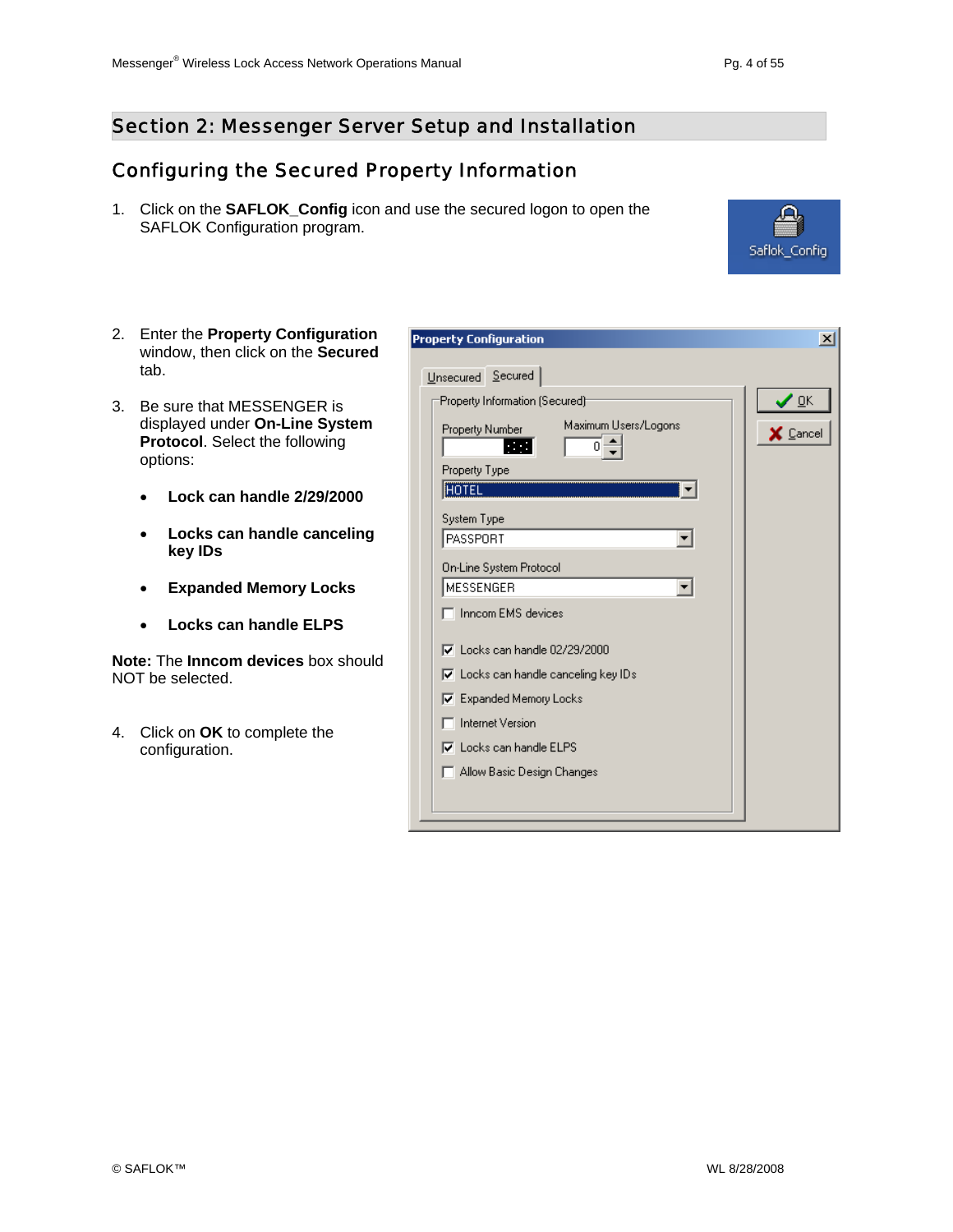### Configuring the Messenger Database

- 1. Click on the **Messenger Server** or the **Messenger Client** Icon.
- 2. If this is the first time the program is opened, the Saflok\_msgrserver PC dialog box will appear. Click on **OK** to continue.



A link to has not been defined to access LAN based tables. Please find and select

the LAN based tables. (6000)  $\times$  Cancel  $\vee$  ok

**Find Saflok LAN Database** 

- 3. At the Find Saflok LAN Database PC dialog box, click on the **SaflokMSGRV2.GDB** file at the default path, *C:\Program Files\SAFLOKV2\SAFLOKV2Data*.
- 4. Click **Open** to continue.

The icon will minimize into the Task Bar as shown.

v Odpm-Look in: 3 SaflokV2Data **BARCHIVE**  $\bullet$ Backup UBackup<br>
III SAFLOKDATAV2.GDB<br>
III SAFLOKLOGV2\_EMPTY.GDB<br>
IIII SAFLOKLOGV2\_EMPTY.GDB My Recent<br>Documents B SAFLOKMSGRV2.GDB<br>as SAFLOKMSGRV2\_Empty.GDB Desktop PO My Documents 中 My Computer C My Network<br>Places File name SAFLOKMSGRV2 v. Open Files of type Database files(\*.gdb)  $\ddot{\phantom{0}}$ Cancel



- 5. Click on Messenger server Icon located on task bar near the clock.
- 6. At the SAFLOK Messenger Server window, click on File, then Logon.
- 7. At the Logon dialog box, enter your User ID and Password that you set up in the SAFLOK Client Software, then click on **OK**.

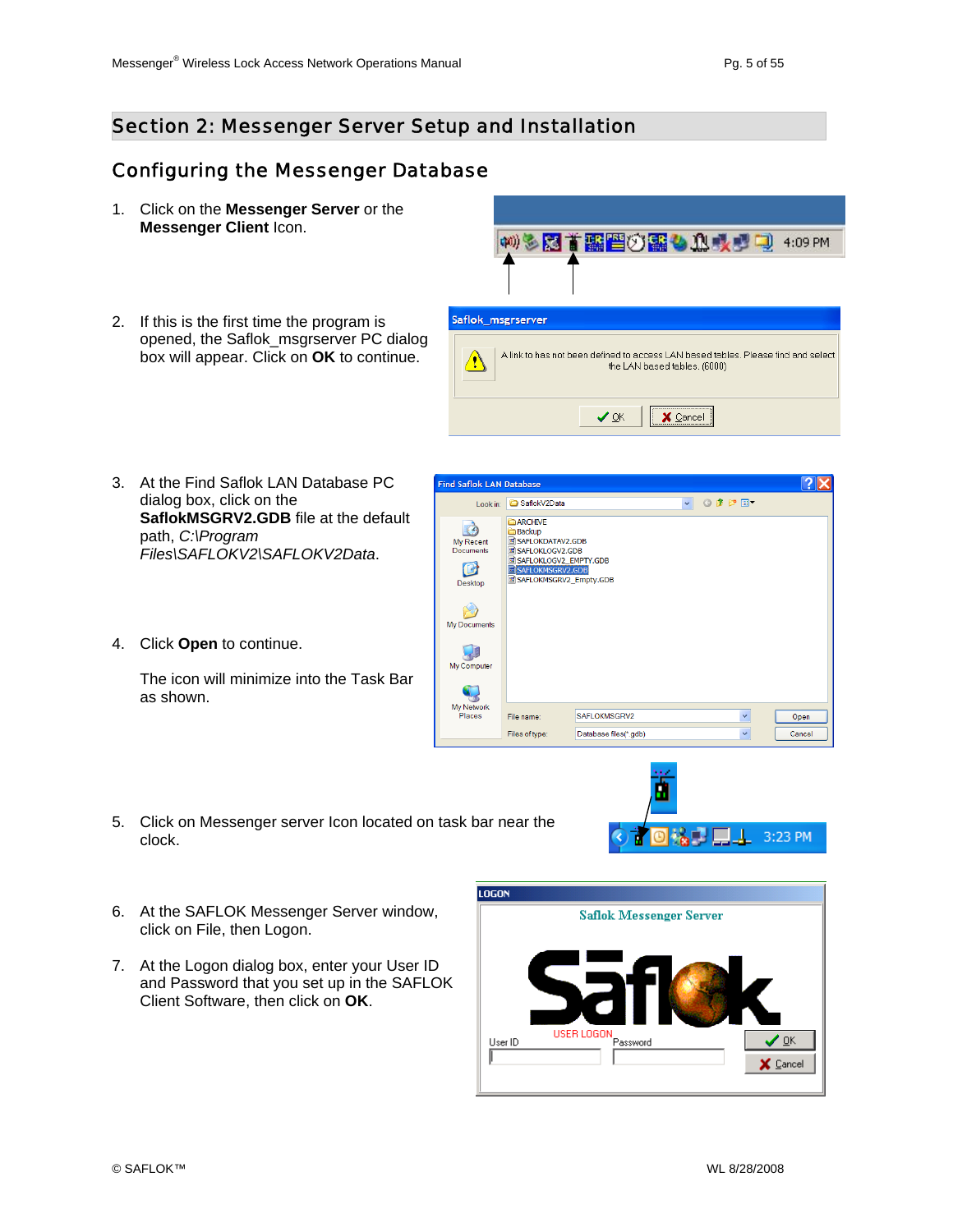#### Configuring the Messenger Database (continued)

- 8. Click on the **Configuration** tab.
- 9. To set up the Messenger hubs in the system, click on the **Hub View** button.

**Note:** If there are no hubs in the system, the system will ask to find hubs. Click **OK**, then the find hub screen will appear.

| File Help                                                |                                                              |
|----------------------------------------------------------|--------------------------------------------------------------|
|                                                          |                                                              |
| Display   Connections   Configuration   Reports   Errors |                                                              |
|                                                          | Computer Information                                         |
|                                                          | Name: SAFLOK-MSGSVR1<br>IP Addr.<br><b>C</b> Refresh         |
|                                                          |                                                              |
|                                                          |                                                              |
|                                                          |                                                              |
|                                                          |                                                              |
|                                                          | Message Port: 43264                                          |
|                                                          |                                                              |
|                                                          | Saflok Client Port: 56432                                    |
|                                                          |                                                              |
|                                                          |                                                              |
|                                                          |                                                              |
|                                                          |                                                              |
|                                                          |                                                              |
|                                                          |                                                              |
|                                                          |                                                              |
|                                                          |                                                              |
|                                                          |                                                              |
|                                                          | <b>RR</b> Hub View<br>Color Config<br><b>&amp;</b> Lock View |
|                                                          |                                                              |
|                                                          | X Cancel<br>$\mathcal{S}$ Save                               |
|                                                          |                                                              |
|                                                          |                                                              |
|                                                          |                                                              |
|                                                          |                                                              |
| Ready                                                    | SAFLOK PERSON is logged on.                                  |

| <b>Messenger Hub Configuration</b> |             |                            |                                                                                                               |                  |                   |   |
|------------------------------------|-------------|----------------------------|---------------------------------------------------------------------------------------------------------------|------------------|-------------------|---|
| <b>MAC Address</b>                 |             |                            |                                                                                                               |                  |                   |   |
| <b>Contractor</b>                  |             | <b>D</b> <sup>1</sup> Eind |                                                                                                               |                  |                   |   |
| IP Address for Messenger Hub       |             |                            | IP Address for Host                                                                                           |                  | Hub ID            |   |
| <b>The Company</b>                 |             |                            | 2000 - 2000 - 2000 - 2000 - 2000 - 2000 - 2000 - 2000 - 2000 - 2000 - 2000 - 2000 - 2000 - 2000 - 2000 - 2000 |                  | lo<br>≑           |   |
| Advanced Settings for Hub          |             |                            |                                                                                                               |                  |                   |   |
| Subnet IP Address                  |             |                            | Gateway IP Address                                                                                            |                  | Property Number   |   |
|                                    |             |                            |                                                                                                               | To               | $\div$            |   |
|                                    |             |                            | Port for Host                                                                                                 |                  | Seconds To Listen |   |
|                                    |             |                            | <b>Service</b>                                                                                                | 5                | $\div$            |   |
| Note:                              |             |                            |                                                                                                               |                  |                   |   |
|                                    |             |                            | Available Messenger Hubs                                                                                      |                  |                   |   |
|                                    |             |                            |                                                                                                               |                  |                   |   |
| <b>MAC Address</b>                 | Hub IP      | ID                         | Host IP                                                                                                       | <b>Host Port</b> | Version           |   |
|                                    |             |                            |                                                                                                               |                  |                   |   |
|                                    |             |                            |                                                                                                               |                  |                   |   |
|                                    |             |                            |                                                                                                               |                  |                   |   |
|                                    |             |                            |                                                                                                               |                  |                   |   |
|                                    |             |                            |                                                                                                               |                  |                   |   |
|                                    |             |                            |                                                                                                               |                  |                   |   |
|                                    |             |                            |                                                                                                               |                  |                   |   |
|                                    | Ш           |                            |                                                                                                               |                  |                   |   |
| Hub Count: 0                       |             |                            |                                                                                                               |                  |                   | × |
|                                    | 중출 Find All |                            | <b>S</b> Configure                                                                                            | <b>Close</b>     |                   |   |
| Ready                              |             |                            |                                                                                                               |                  |                   |   |

- 10. Click on **Find All**. The system displays all hubs that the system can find on the network it use UDP broadcast to find them by MAC address.
- 11. Double click on the hub that needs to be added to the system and give it an IP address.
- 12. Click on **Configure**.

**Note:** the MAC addresses are labeled on the bottom of each hub.

| <b>Messenger Hub Configuration</b>            |                    |                          |                   |                           |
|-----------------------------------------------|--------------------|--------------------------|-------------------|---------------------------|
| MAC Address                                   |                    |                          |                   |                           |
| and the state                                 | <b>Co</b> Eind     |                          |                   |                           |
| IP Address for Messenger Hub                  |                    | IP Address for Host      |                   | Hub ID                    |
|                                               |                    | <b>Service State</b>     | o                 | $\Rightarrow$             |
| Advanced Settings for Hub                     |                    |                          |                   |                           |
| Subnet IP Address<br><b><i>CONTRACTOR</i></b> |                    | Gateway IP Address       | lo                | Property Number<br>$\div$ |
|                                               |                    |                          |                   |                           |
|                                               |                    | Port for Host            | Seconds To Listen |                           |
| Note:                                         |                    | <b>The Co</b>            | $\div$<br>5       |                           |
|                                               |                    |                          |                   |                           |
|                                               |                    | Available Messenger Hubs |                   |                           |
| Hub IP<br><b>MAC Address</b>                  | ID                 | Host IP                  | Host Port         | Version                   |
|                                               |                    |                          | 43264             | ver10/26/2004             |
|                                               |                    |                          | 43264             | ver10/26/2004-.           |
|                                               |                    |                          |                   |                           |
|                                               |                    |                          |                   |                           |
|                                               |                    |                          |                   |                           |
|                                               |                    |                          |                   |                           |
|                                               |                    |                          |                   |                           |
|                                               | W                  |                          |                   | ٠                         |
| Hub Count: 2                                  |                    |                          |                   |                           |
|                                               | <b>43 Find All</b> | <b>E</b> Configure       | <b>Q</b> Close    |                           |
| Ready                                         |                    |                          |                   |                           |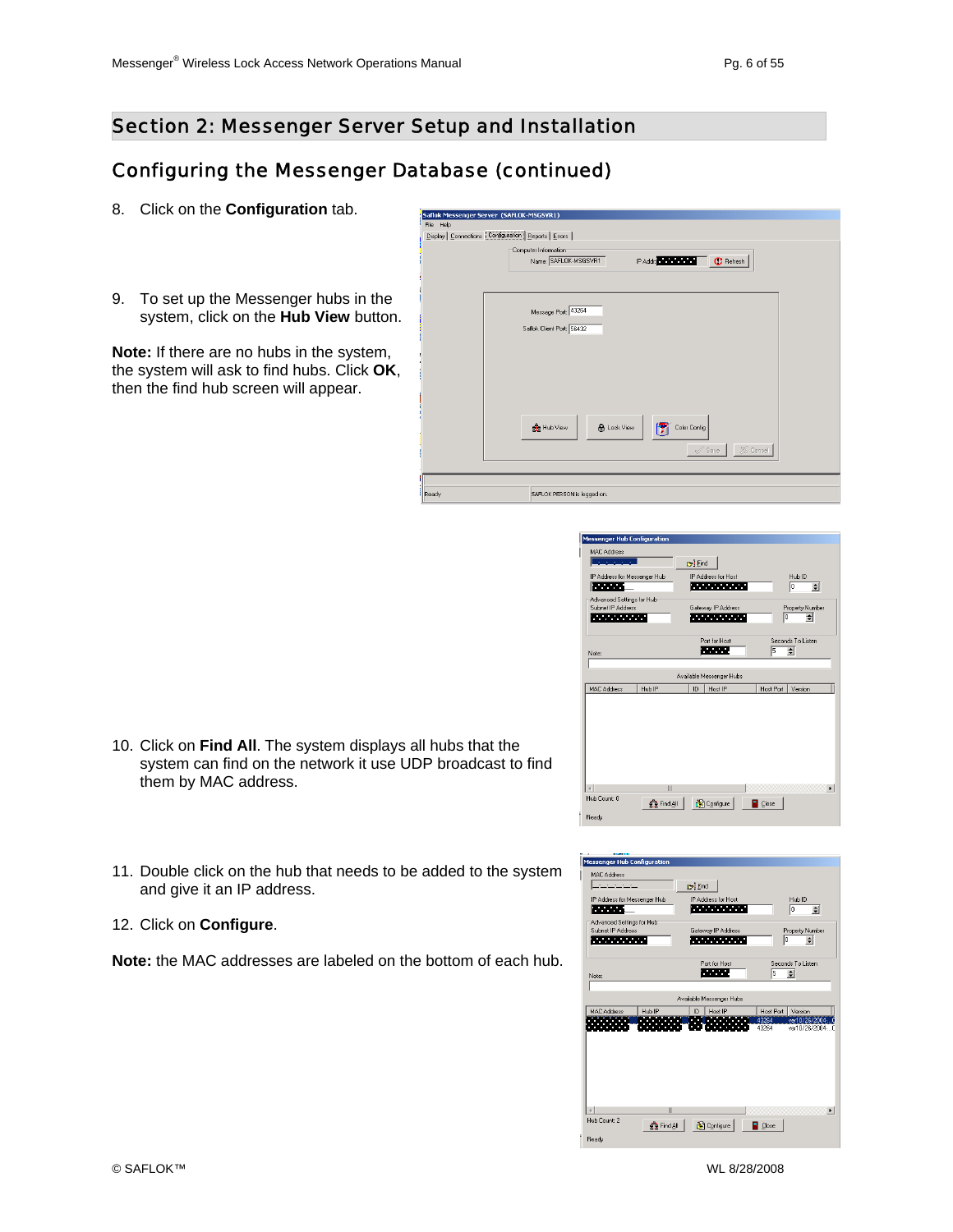#### Configuring the Messenger Database (continued)

13. At the Saflok\_msgrserver PC dialog box, click on **OK**.

| Saflok_msgrserver        |  |
|--------------------------|--|
| Device accepted command! |  |
|                          |  |
| ΩK                       |  |

14. Right click on the hub if you require additional information. The selections are listed and defined below.



#### **Edit Notes**

This field is available for you to add a note about the hub (e.g., the hub's location)

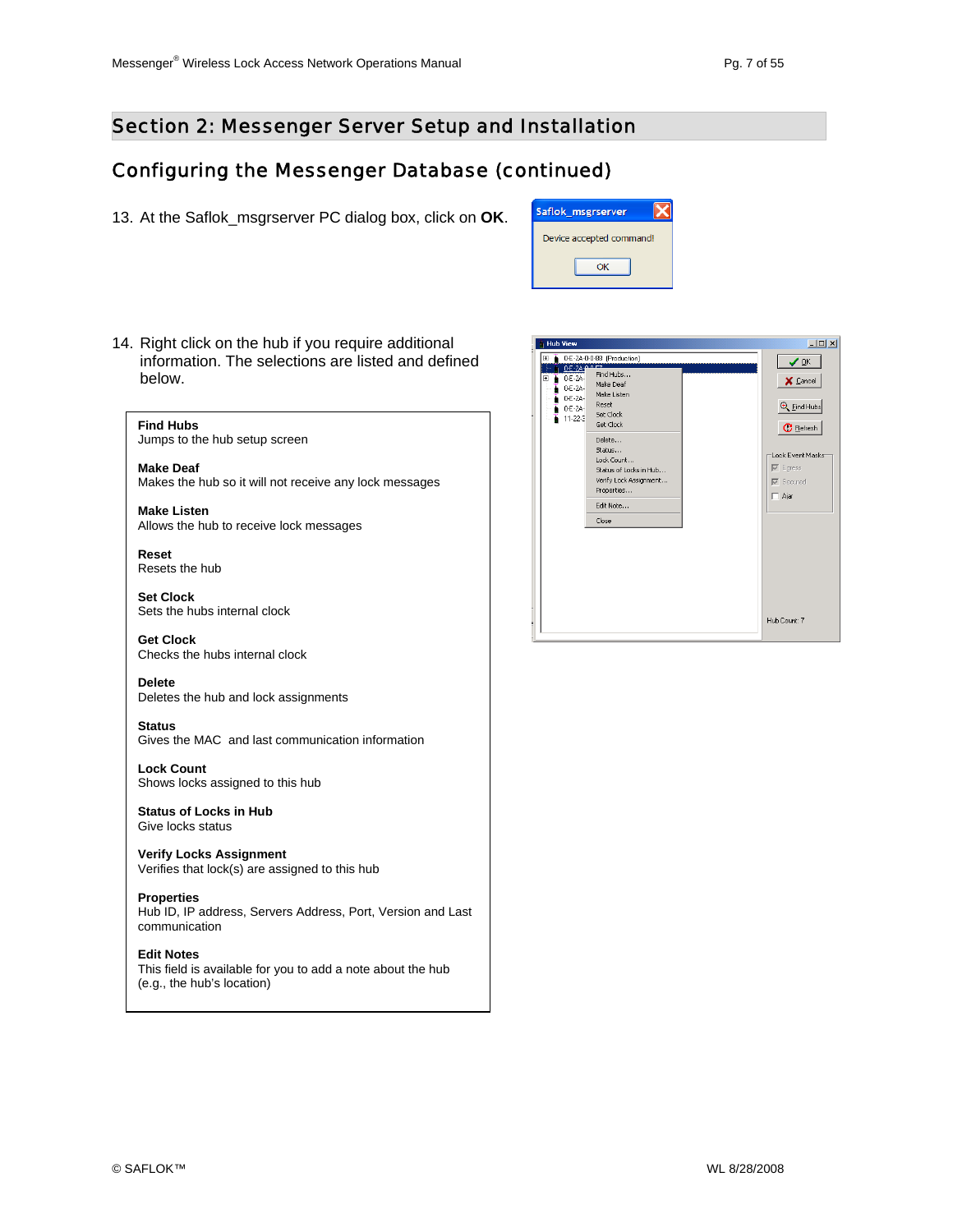#### Section 2: Messenger Server Setup and Operation

#### Configuring the Messenger Database (continued)

15. Click on the **Lock View** button to show the locks in the system.



16. Right click on the lock if you require additional information. The selections are listed and defined below.

#### **Delete**

Deletes lock assignment (will reassign automatically)

**Status**  All door status indicators and last communication time are given

**Verify Lock Assignment**  Confirms Locks assignment

**Properties**  Assigned Hub and last communication time



**Note:** The locks will automatically assign themselves to the strongest responding hub. If a lock looses connection with that hub, it will reassign itself to another.

At this point, the hubs are set up. Note that you need to be on the same Class-A network, unless otherwise routed. The IP address for the hubs can be changed, but the subnet is 255.0.0.0.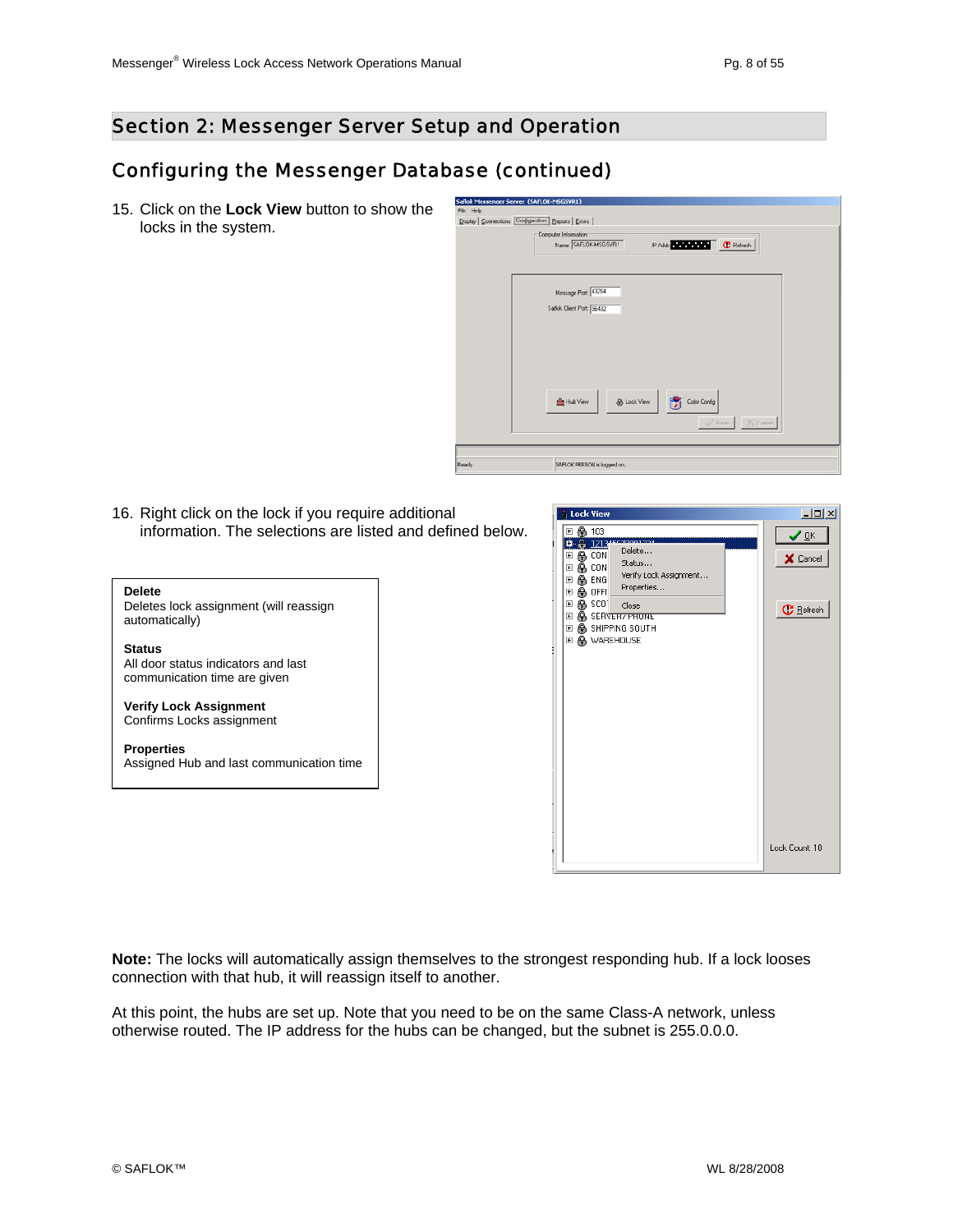$\blacksquare\bot$  3:23 PM

#### Section 2: Messenger Server Setup and Installation

### Setting Display Screen Colors for the Server and Client Programs

- 1. Click on Messenger server Icon located on task bar near the clock.
- 2. At the SAFLOK Messenger Server window, click on **File**, then **Logon**.
- 3. At the Logon PC dialog box, enter your **User ID** and **Password** that you set up in the SAFLOK Client Software, then click on **OK**.



可稿中

4. At the SAFLOK Messenger Server screen, click on the **Configuration** tab.

5. Click on the **Color Config** button.

| File Help | Saflok Messenger Server (SAFLOK-MSGSVR1)<br>Display   Connections Configuration   Reports   Errors                         |
|-----------|----------------------------------------------------------------------------------------------------------------------------|
|           | Computer Information<br>Name: SAFLOK-MSGSVR1<br>IP Addr.<br><b>C</b> Refresh                                               |
|           | Message Port: 43264<br>Saflok Client Port: 56432                                                                           |
|           | --------------------<br><b>SE</b> Hub View<br><b>A</b> Lock View<br><b>Color Config</b><br>XX Cancel<br>$\mathcal{S}$ Save |
|           | SAFLOK PERSON is logged on.                                                                                                |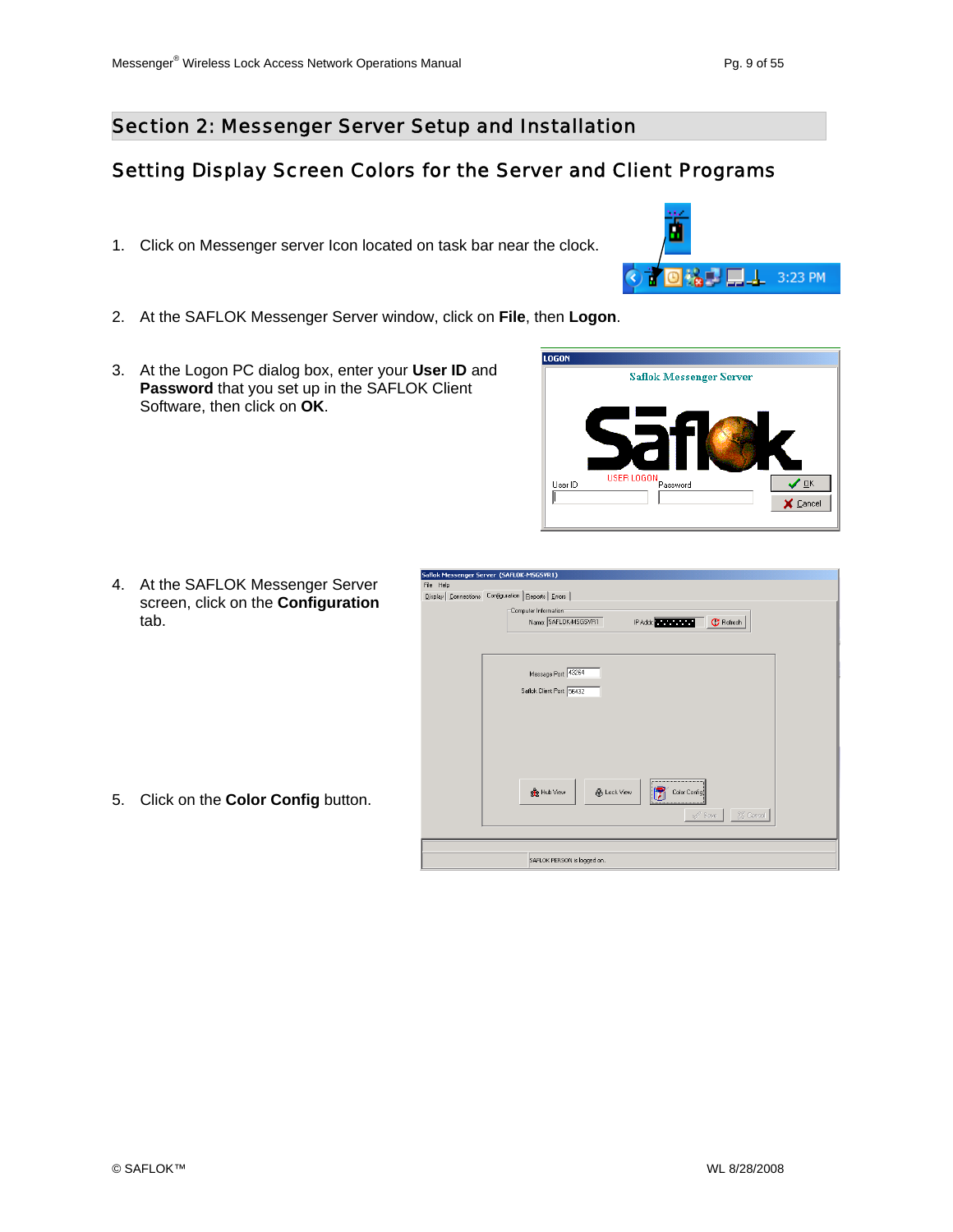## Setting Display Screen Colors for the Server and Client Programs (continued)

6. Double click on the key group or function key in the window that you want to change the color.

| Key Group Colors                                | Alert             | Change |              |
|-------------------------------------------------|-------------------|--------|--------------|
| DOOR KEYS LV1                                   | Ω                 |        |              |
| DOOR KEYS LV3                                   | n                 | $=$    |              |
| LIMITED USE KEYS                                | n                 |        |              |
| <b>FAILSAFE KEYS</b>                            | ۵                 |        | Color        |
| <b>SECTION KEYS</b>                             | n                 |        |              |
| FLOOR KEYS                                      | ٥                 |        | Alert        |
| <b>LATCH UNLATCH KEYS</b>                       | Ō                 |        |              |
| <b>INHIBIT KEYS</b><br><b>ALIM LIAOTED MEUD</b> | n                 |        |              |
|                                                 | III               | ь      |              |
|                                                 |                   |        |              |
| <b>Action Colors</b>                            | Alert             | Change |              |
| DOOR IS AIAR                                    | 0                 | ÷      |              |
| <b>RE-SEQUENCE</b>                              | n                 |        |              |
| INHIBIT (SPECIFIC)                              | n                 |        |              |
| INHIBIT (GENERAL)                               | 0                 |        | Color        |
| UNINHIBIT (SPECIFIC)                            | n                 |        |              |
| UNINHIBIT (GENERAL)                             | n                 |        | <b>Alert</b> |
| CANCEL A KEY ID                                 | n                 |        |              |
| CHANGE ROOM                                     | ۵                 |        |              |
| DE DACING VEV                                   | ó<br>$\mathbb{I}$ | ١      |              |

7. Double click on the color that you would like and then click on **OK**.

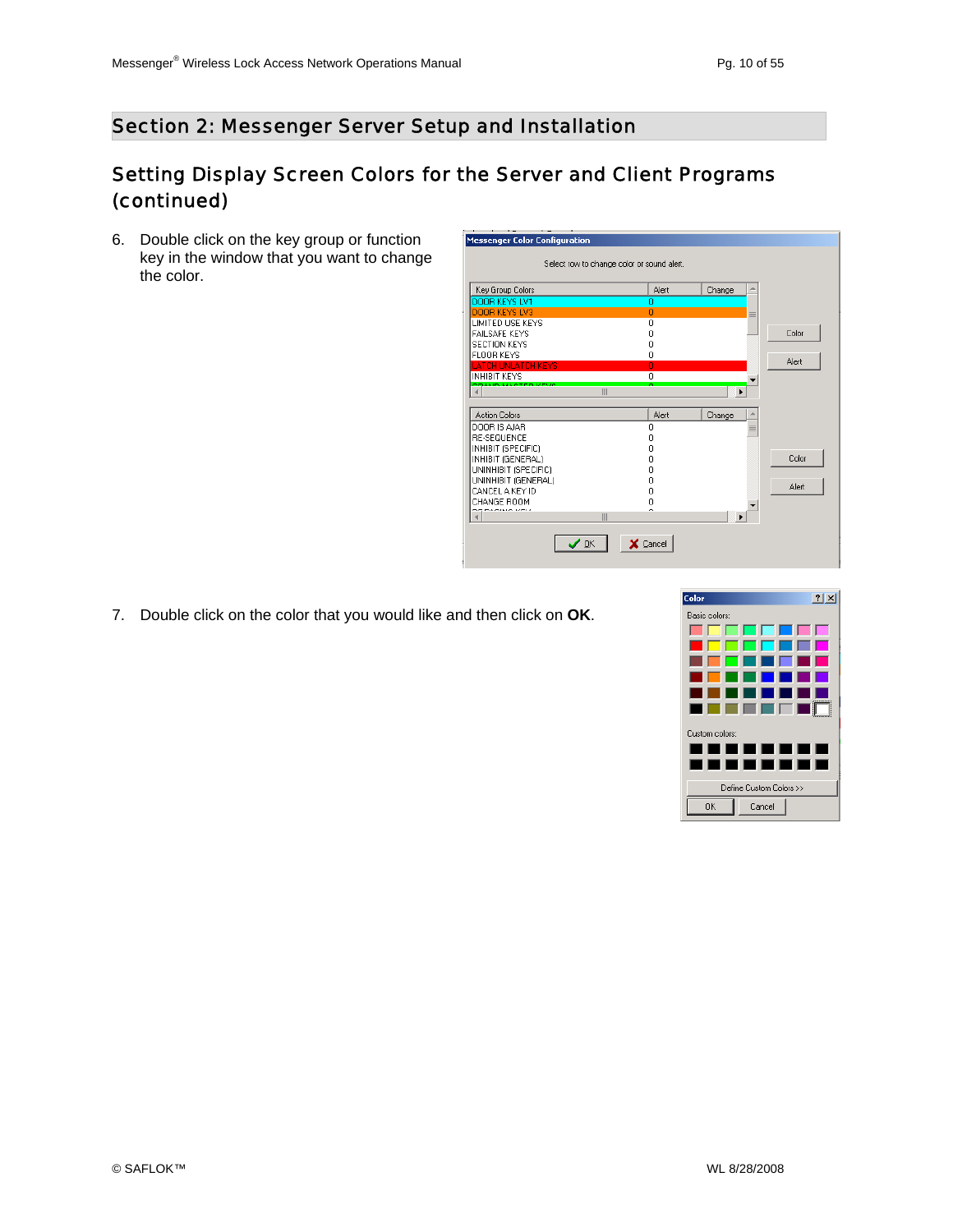#### Section 2: Messenger Server Setup and Operation

#### Changing the Display Filters

At the SAFLOK Messenger Server or Messenger Client screen, select the **Display** tab.

The **Display** tab shows the date/time, room number, key group, key name, action (such as entry or paging key information, if allowed), key ID, user name, and hub date/time. This screen also provides a record count at the bottom.

From this screen, you can also filter all incoming data on the display by using various options, or you can select **<ALL>** to see all key usage activity.

Here you can filter the display by various options or if you leave them on **<ALL>** you will get all key usage activity.

| Saflok Messenger Server (SAFLOK-MSGSVR1)                 |                       |                      |                          |                       |    |                                                    |  |
|----------------------------------------------------------|-----------------------|----------------------|--------------------------|-----------------------|----|----------------------------------------------------|--|
|                                                          |                       |                      |                          |                       |    |                                                    |  |
| File Help                                                |                       |                      |                          |                       |    |                                                    |  |
| Display   Connections   Configuration   Reports   Errors |                       |                      |                          |                       |    |                                                    |  |
| Display Filters <all></all>                              |                       | $\mathbb{E}$ calls   | $\overline{\phantom{a}}$ | <all></all>           |    | $\boxed{2}$ 0 $\leftarrow$ $\boxed{0}$ $\boxed{0}$ |  |
|                                                          |                       |                      |                          |                       |    |                                                    |  |
|                                                          |                       |                      |                          |                       |    |                                                    |  |
| Date/Time                                                | Room                  | Key Group            | Key Name                 | Action                | ID | User Name                                          |  |
| 03/18/2007 19:52:00 WAREHOUSE                            |                       | DOOR KEYS LV1        | <b>TECH KEY</b>          | <b>ACCESS ALLOWED</b> | 43 | PROX KEY.                                          |  |
| 03/18/2007 19:49:00 WAREHOUSE                            |                       | DOOR KEYS LV1        | <b>TECH KEY</b>          | ACCESS ALLOWED        | 43 | PROX KEY.                                          |  |
| 03/18/2007 19:47:00 WAREHOUSE                            |                       | DOOR KEYS LV1        | <b>TECH KEY</b>          | ACCESS ALLOWED        | 43 | PROX KEY.                                          |  |
| 03/18/2007 19:42:00 WAREHOUSE                            |                       | DOOR KEYS LV1        | <b>TECH KEY</b>          | ACCESS ALLOWED        | 43 | PROX KEY.                                          |  |
| 03/18/2007 19:32:00 WAREHOUSE                            |                       | DOOR KEYS LV1        | <b>TECH KEY</b>          | ACCESS ALLOWED        | 43 | PROX KEY.                                          |  |
| 03/18/2007 19:29:00 WAREHOUSE                            |                       | <b>DOOR KEYS LV1</b> | <b>TECH KEY</b>          | ACCESS ALLOWED        | 43 | PROX KEY.                                          |  |
| 03/18/2007 19:29:00 WAREHOUSE                            |                       | DOOR KEYS LV1        | <b>TECH KEY</b>          | ACCESS ALLOWED        | 43 | PROX KEY.                                          |  |
| 03/20/2007 09:29:21 <all></all>                          |                       | <all></all>          | <b>CALLS</b>             | KALL S                | Ω. | <all></all>                                        |  |
|                                                          |                       |                      |                          |                       |    |                                                    |  |
|                                                          |                       |                      |                          |                       |    |                                                    |  |
|                                                          |                       |                      |                          |                       |    |                                                    |  |
|                                                          |                       |                      |                          |                       |    |                                                    |  |
|                                                          |                       |                      |                          |                       |    |                                                    |  |
|                                                          |                       |                      |                          |                       |    |                                                    |  |
|                                                          |                       |                      |                          |                       |    |                                                    |  |
|                                                          |                       |                      |                          |                       |    |                                                    |  |
|                                                          |                       |                      | $\mathbb{H}$             |                       |    |                                                    |  |
| Record Count: 8                                          |                       |                      | $G$ On<br>$C$ Off        |                       |    | Started: 03/20/2007 09:29 AM                       |  |
| Total Count: 8                                           |                       |                      |                          |                       |    |                                                    |  |
|                                                          |                       |                      |                          |                       |    |                                                    |  |
|                                                          |                       |                      |                          |                       |    |                                                    |  |
|                                                          |                       |                      |                          |                       |    |                                                    |  |
|                                                          |                       |                      |                          |                       |    |                                                    |  |
|                                                          |                       |                      |                          |                       |    |                                                    |  |
|                                                          |                       |                      |                          |                       |    |                                                    |  |
|                                                          | Filter ON/OFF Control |                      |                          |                       |    |                                                    |  |

**Note:** To turn the display control on or off, you must be logged in. Turn off the display, change the filter setting, and then turn the display back on.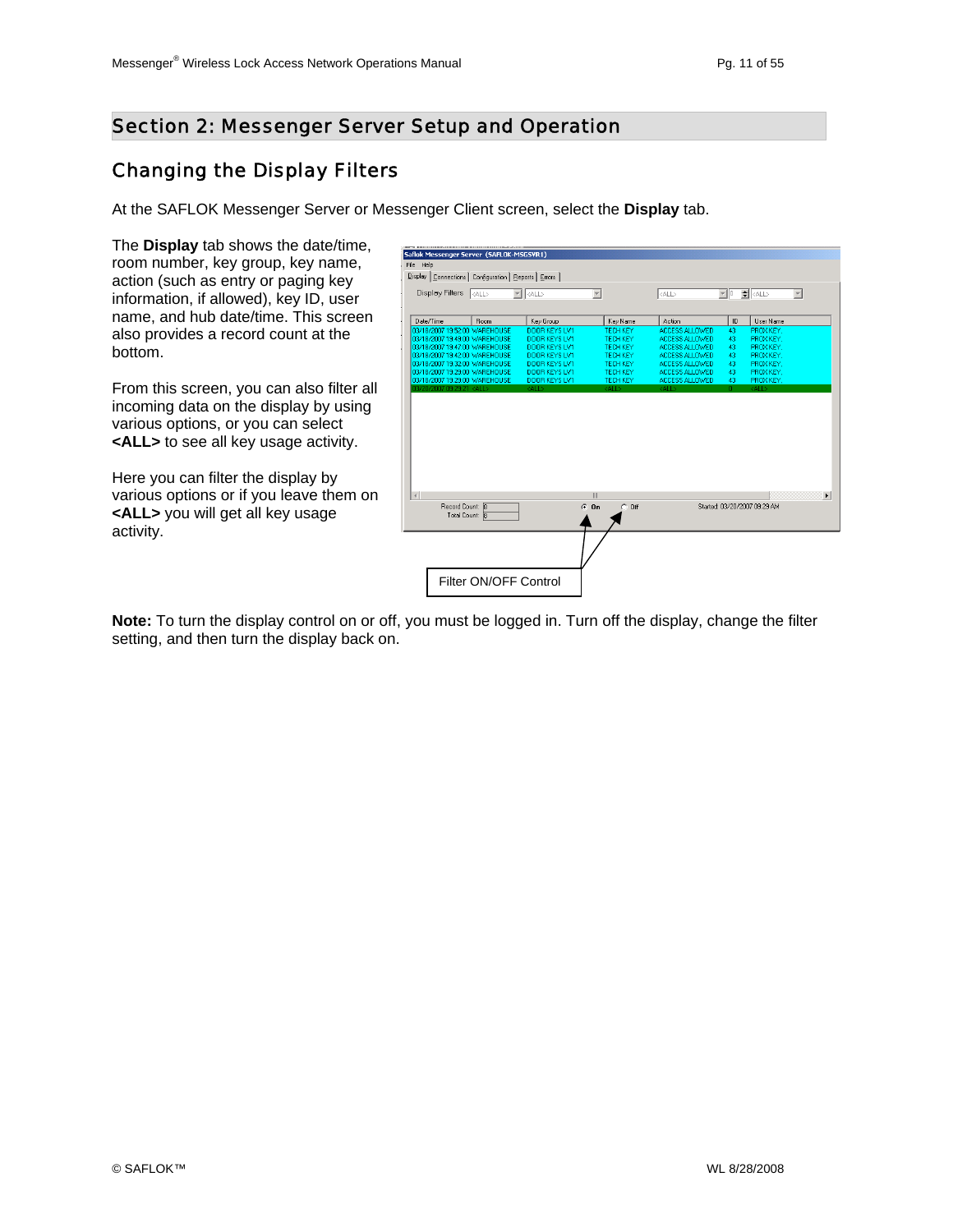### Viewing Connections to the Messenger Server

From the SAFLOK Messenger Server window, click on the **Connections** tab to view the connections to the Messenger server.

The **Connections** tab shows hubs or Messenger Client connections, along with third party connections.

Hubs connect and disconnect quickly only when they need to communicate with the server.

| Saflok Messenger Server (SAFLOK-MSGSVR1)             |               |                             |                                                 |      |                  |           |
|------------------------------------------------------|---------------|-----------------------------|-------------------------------------------------|------|------------------|-----------|
| File<br>Help                                         |               |                             |                                                 |      |                  |           |
| Display Connections Configuration   Reports   Errors |               |                             |                                                 |      |                  |           |
|                                                      |               |                             |                                                 |      |                  |           |
|                                                      |               |                             | <b>Hub Connections</b>                          |      |                  |           |
|                                                      | Connection ID | IP Address                  | Connected Since                                 | Port |                  |           |
|                                                      |               |                             |                                                 |      |                  |           |
|                                                      |               |                             |                                                 |      |                  |           |
|                                                      |               |                             |                                                 |      |                  |           |
|                                                      |               |                             |                                                 |      |                  |           |
|                                                      |               |                             |                                                 |      |                  |           |
|                                                      | Blocking      |                             |                                                 |      | <b>Listening</b> |           |
|                                                      | Connection ID | IP Address                  | Messenger Client Connections<br>Connected Since | Port |                  |           |
|                                                      |               |                             |                                                 |      |                  | Close     |
|                                                      |               |                             |                                                 |      |                  |           |
|                                                      |               |                             |                                                 |      |                  | Close All |
|                                                      |               |                             |                                                 |      |                  | Beacon    |
|                                                      |               |                             |                                                 |      |                  |           |
|                                                      |               |                             | Saflok Client Connections                       |      |                  |           |
|                                                      | Thread ID     | IP Address                  | Connected Since                                 | Port | Task ID          | Close     |
|                                                      |               |                             |                                                 |      |                  |           |
|                                                      |               |                             |                                                 |      |                  | Close All |
|                                                      |               |                             |                                                 |      |                  |           |
|                                                      |               |                             |                                                 |      |                  |           |
|                                                      |               |                             |                                                 |      |                  |           |
|                                                      |               |                             |                                                 |      |                  |           |
|                                                      |               | SAFLOK PERSON is logged on. |                                                 |      |                  |           |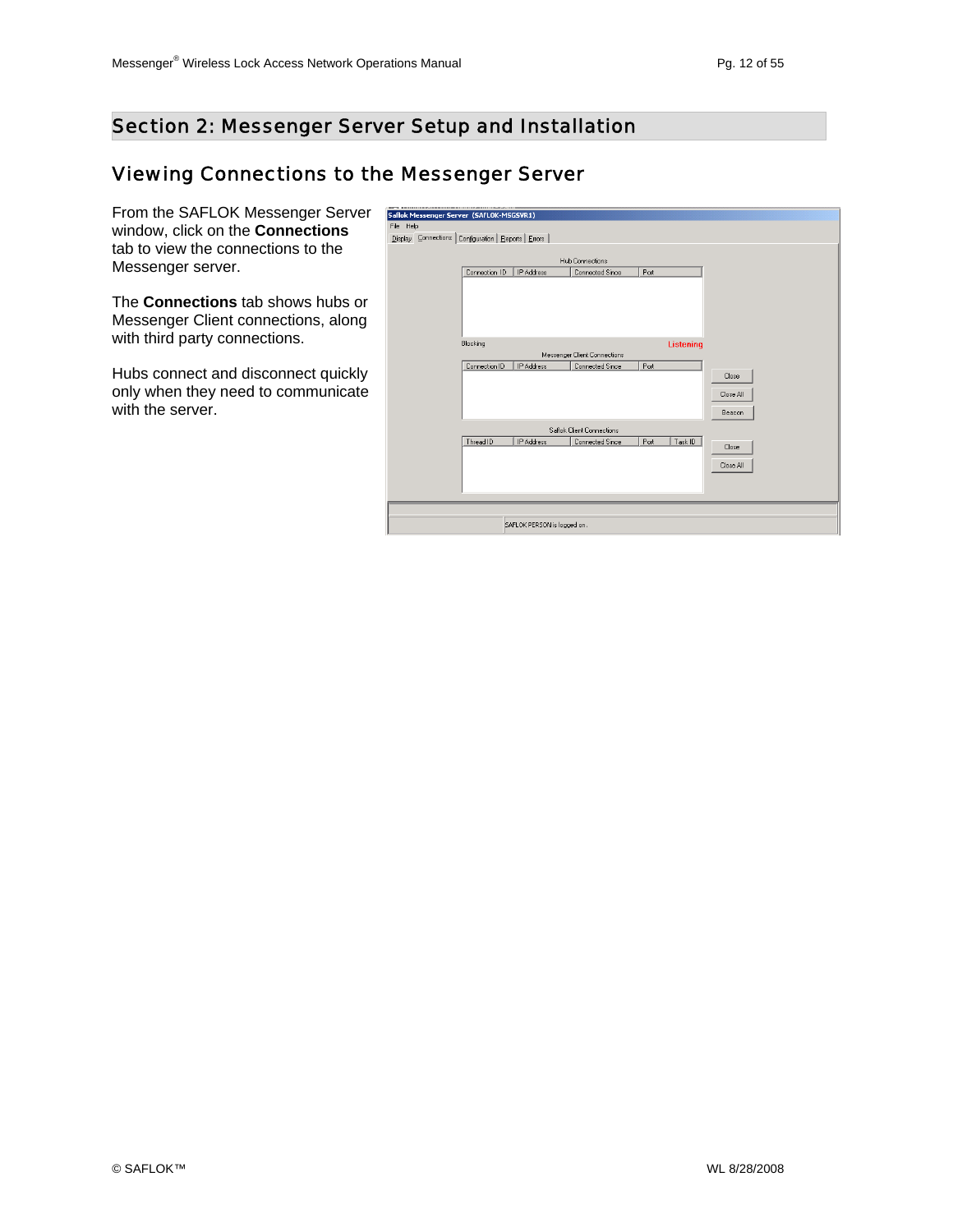#### Section 2: Messenger Server Setup and Operation

## Reviewing Errors

From the SAFLOK Messenger Server window, click on the **Errors** tab to determine is your system has detected any errors.

If there are any errors, such as communication or lock errors, they will be displayed here.

| Saflok Messenger Server (SAFLOK-MSGSVR1)<br>File Help<br>Display   Connections   Configuration   Reports   Errors  <br>$\blacktriangle$<br>Log Receive Messages<br>г<br>$\blacktriangle$<br>Count<br>Clear<br>Max Line Count: 1000<br>Error Count: 0<br>SAFLOK PERSON is logged on. | <b>BORD AS \$1.000 FOR \$1.000 PARTICULAR AND \$1.000 PARTICULAR PROPERTY AND \$1.000 PARTICULAR PROPERTY AND \$1.000 PARTICULAR PROPERTY AND \$1.000 PARTICULAR PROPERTY AND \$1.000 PARTICULAR PROPERTY AND \$1.000 PARTICULAR PROPERT</b> |  |  |
|-------------------------------------------------------------------------------------------------------------------------------------------------------------------------------------------------------------------------------------------------------------------------------------|----------------------------------------------------------------------------------------------------------------------------------------------------------------------------------------------------------------------------------------------|--|--|
|                                                                                                                                                                                                                                                                                     |                                                                                                                                                                                                                                              |  |  |
|                                                                                                                                                                                                                                                                                     |                                                                                                                                                                                                                                              |  |  |
|                                                                                                                                                                                                                                                                                     |                                                                                                                                                                                                                                              |  |  |
|                                                                                                                                                                                                                                                                                     |                                                                                                                                                                                                                                              |  |  |
|                                                                                                                                                                                                                                                                                     |                                                                                                                                                                                                                                              |  |  |
|                                                                                                                                                                                                                                                                                     |                                                                                                                                                                                                                                              |  |  |
|                                                                                                                                                                                                                                                                                     |                                                                                                                                                                                                                                              |  |  |
|                                                                                                                                                                                                                                                                                     |                                                                                                                                                                                                                                              |  |  |
|                                                                                                                                                                                                                                                                                     |                                                                                                                                                                                                                                              |  |  |
|                                                                                                                                                                                                                                                                                     |                                                                                                                                                                                                                                              |  |  |
|                                                                                                                                                                                                                                                                                     |                                                                                                                                                                                                                                              |  |  |
|                                                                                                                                                                                                                                                                                     |                                                                                                                                                                                                                                              |  |  |
|                                                                                                                                                                                                                                                                                     |                                                                                                                                                                                                                                              |  |  |
|                                                                                                                                                                                                                                                                                     |                                                                                                                                                                                                                                              |  |  |
|                                                                                                                                                                                                                                                                                     |                                                                                                                                                                                                                                              |  |  |
|                                                                                                                                                                                                                                                                                     |                                                                                                                                                                                                                                              |  |  |
|                                                                                                                                                                                                                                                                                     |                                                                                                                                                                                                                                              |  |  |
|                                                                                                                                                                                                                                                                                     |                                                                                                                                                                                                                                              |  |  |
|                                                                                                                                                                                                                                                                                     |                                                                                                                                                                                                                                              |  |  |
|                                                                                                                                                                                                                                                                                     |                                                                                                                                                                                                                                              |  |  |
|                                                                                                                                                                                                                                                                                     |                                                                                                                                                                                                                                              |  |  |
|                                                                                                                                                                                                                                                                                     |                                                                                                                                                                                                                                              |  |  |
|                                                                                                                                                                                                                                                                                     |                                                                                                                                                                                                                                              |  |  |
|                                                                                                                                                                                                                                                                                     |                                                                                                                                                                                                                                              |  |  |
|                                                                                                                                                                                                                                                                                     |                                                                                                                                                                                                                                              |  |  |
|                                                                                                                                                                                                                                                                                     |                                                                                                                                                                                                                                              |  |  |
|                                                                                                                                                                                                                                                                                     |                                                                                                                                                                                                                                              |  |  |
|                                                                                                                                                                                                                                                                                     |                                                                                                                                                                                                                                              |  |  |
|                                                                                                                                                                                                                                                                                     |                                                                                                                                                                                                                                              |  |  |
|                                                                                                                                                                                                                                                                                     |                                                                                                                                                                                                                                              |  |  |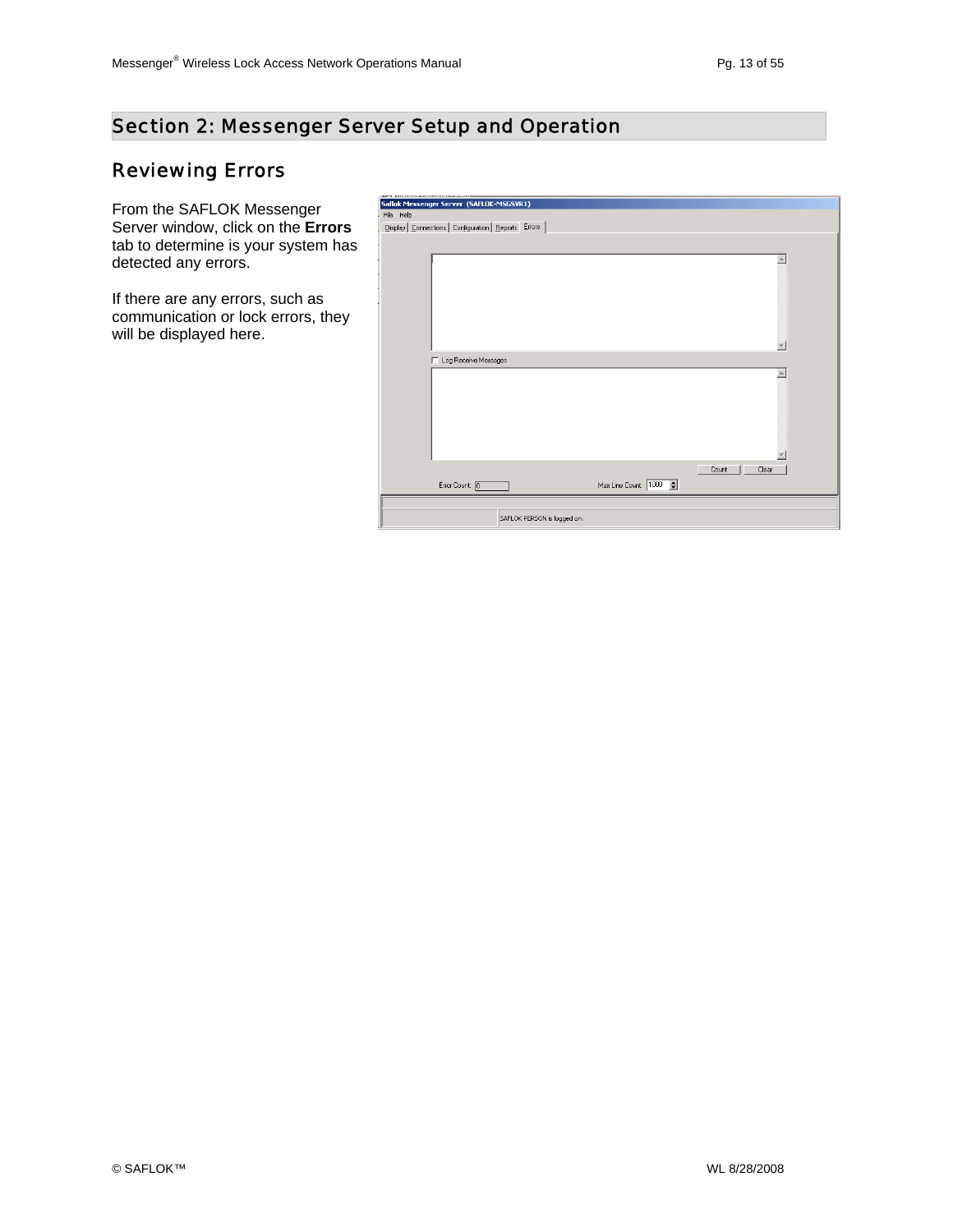#### Running a Device Event Message Report

1. Click on the Messenger server icon or the Messenger Client icon located on task bar near the clock.



- 2. At the SAFLOK Messenger Server window, click on **File**, then **Logon**.
- 3. At the Logon dialog box, enter your **User ID** and **Password** that you set up in the SAFLOK Client Software, then click on **OK**.



- 4. From the SAFLOK Messenger window, click on **Device Event Message Report**.
- 5. Click on **View**.

| Report Name                                                                                                           | Version                      |  |
|-----------------------------------------------------------------------------------------------------------------------|------------------------------|--|
| Device Event Msg Report<br><b>Hub Status Report</b><br>Hubs and Lock Assignments Report<br>Key Message History Report | 3.00<br>2.00<br>3.00<br>3.00 |  |
| Lock Status Report<br>Unassigned Locks Report                                                                         | 3.00<br>3.00                 |  |
| ۹<br>View                                                                                                             |                              |  |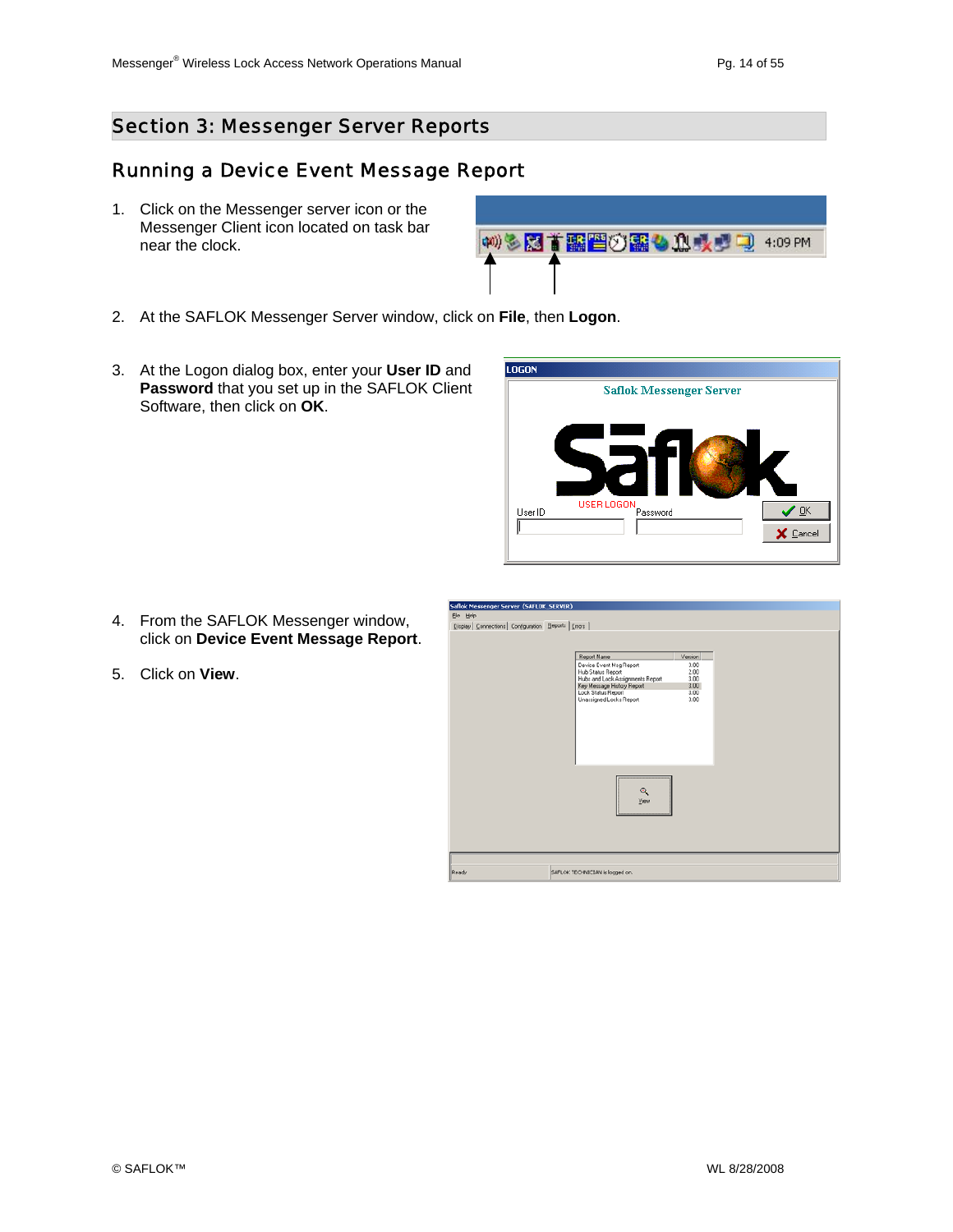#### Running a Device Event Message Report (continued)

6. At the Device Event Message Report PC dialog box, click on the **Filter Criteria** tab and set the report parameters.

| M Device Event Message History Report v.3.00                            |                                                                                                                                                                                                              | $-12x$ |
|-------------------------------------------------------------------------|--------------------------------------------------------------------------------------------------------------------------------------------------------------------------------------------------------------|--------|
| Report Print Filter Criteria                                            |                                                                                                                                                                                                              |        |
| Room Name:<br>$ \langle \text{ALL} \rangle$<br>$\overline{\phantom{a}}$ | Filter for specific lock:<br><b>GUEST ROOMS</b><br>Type the name of the desired lock:<br>Select the desired lock:<br>101<br>103<br>105<br>$\begin{bmatrix} 107 \\ 108 \\ 109 \\ 110 \\ \hline \end{bmatrix}$ |        |

- 7. Click on the **Report Print** tab, and set the date range.
- 8. Click on **Calc Reports** to run the report.
- 9. When the report is complete, click on **View**.



#### **Device Event History Report**

| <b>Filtered By:</b> | DEVICE EVENT MESSAGE HISTORY REPORT                         |              | Page 4 of 8 |
|---------------------|-------------------------------------------------------------|--------------|-------------|
|                     | Date Range: From 04/01/2007 12:00 AM to 07/17/2007 11:59 PM |              |             |
|                     |                                                             |              |             |
| HUB Time            | Room Name                                                   | Event        |             |
| 04/11/2007 05:12 PM | CEQ                                                         | Door Is Ajar |             |
| 04/11/2007 05:41 PM | CONF ROOM 1                                                 | Door Is Ajar |             |
| 04/11/2007 05:58 PM | CEQ                                                         | Door Is Ajar |             |
| 04/11/2007 06:09 PM | CEQ                                                         | Door Is Ajar |             |
| 04/11/2007 06:51 PM | CEQ                                                         | Door Is Ajar |             |
| 04/11/2007 06:53 PM | CEQ                                                         | Door Is Ajar |             |
| 04/11/2007 07:11 PM | CEO                                                         | Door Is Aiar |             |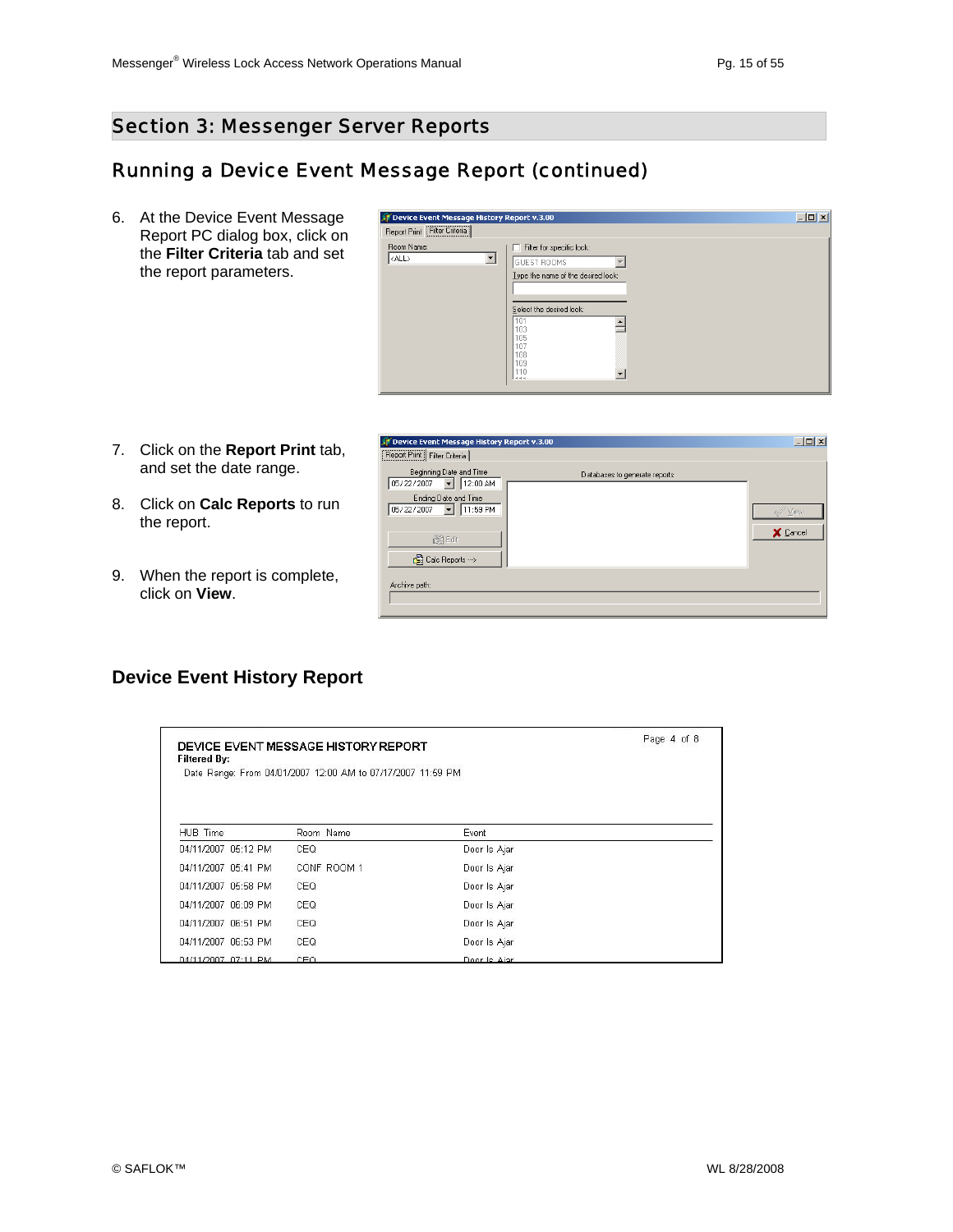#### Running a Hub Status Report

- 1. Click on the Messenger Server or Messenger Client icon located on task bar near the clock.
- 2. At the SAFLOK Messenger Server window, click on **File**, then **Logon**.
- 3. At the Logon dialog box, enter your **User ID** and **Password** that you set up in the SAFLOK Client Software, then click on **OK**.

- 4. From the SAFLOK Messenger window, click on **Hub Status Report**.
- 5. Click on **View**.



柳多图首画图①图4 见表型电 4:09 PM

| Saflok Messenger Server (SAFLUK_SERVER)                |                                                                                  |                      |  |
|--------------------------------------------------------|----------------------------------------------------------------------------------|----------------------|--|
| Ele Help                                               |                                                                                  |                      |  |
| Display   Connections   Configuration Beports   Errors |                                                                                  |                      |  |
|                                                        |                                                                                  |                      |  |
|                                                        | Report Name                                                                      | Version              |  |
|                                                        | Device Event Msg Report<br>Hub Status Report<br>Hubs and Lock Assignments Report | 3.00<br>2.00<br>3.00 |  |
|                                                        | Key Message History Report                                                       | 3.00                 |  |
|                                                        | Lock Status Report<br>Unassigned Locks Report                                    | 3.00<br>3.00         |  |
|                                                        | ۹<br>View                                                                        |                      |  |
|                                                        |                                                                                  |                      |  |
| Ready                                                  | SAFLOK TECHNICIAN is logged on.                                                  |                      |  |

#### **Hub Status Report**

| <b>HUBSTATUS</b>   |     |                  |                    |                      |              |
|--------------------|-----|------------------|--------------------|----------------------|--------------|
| <b>MAC Address</b> |     | HubID IP Address | Version            | Last Communication   | <b>Notes</b> |
| 1-23               | 57  | .57              | ver10              | 8:01 PM<br>06/28     |              |
| -24                | 133 | 13               | ver10.             | 06/28<br>3:06 PM     |              |
| )-26               | 30  | 30               | ver10 <sub>k</sub> | 06/28<br>3:04 PM     |              |
| $-28$              | 76  | -76              | ver10/             | 06/28<br>3:05 PM     |              |
| )-2A               |     |                  | ver10/             | 06/28<br>3:11 PM     |              |
| חמ                 | 442 |                  | $-11$ $+210$ $+10$ | 0C/20000000000-00 DM |              |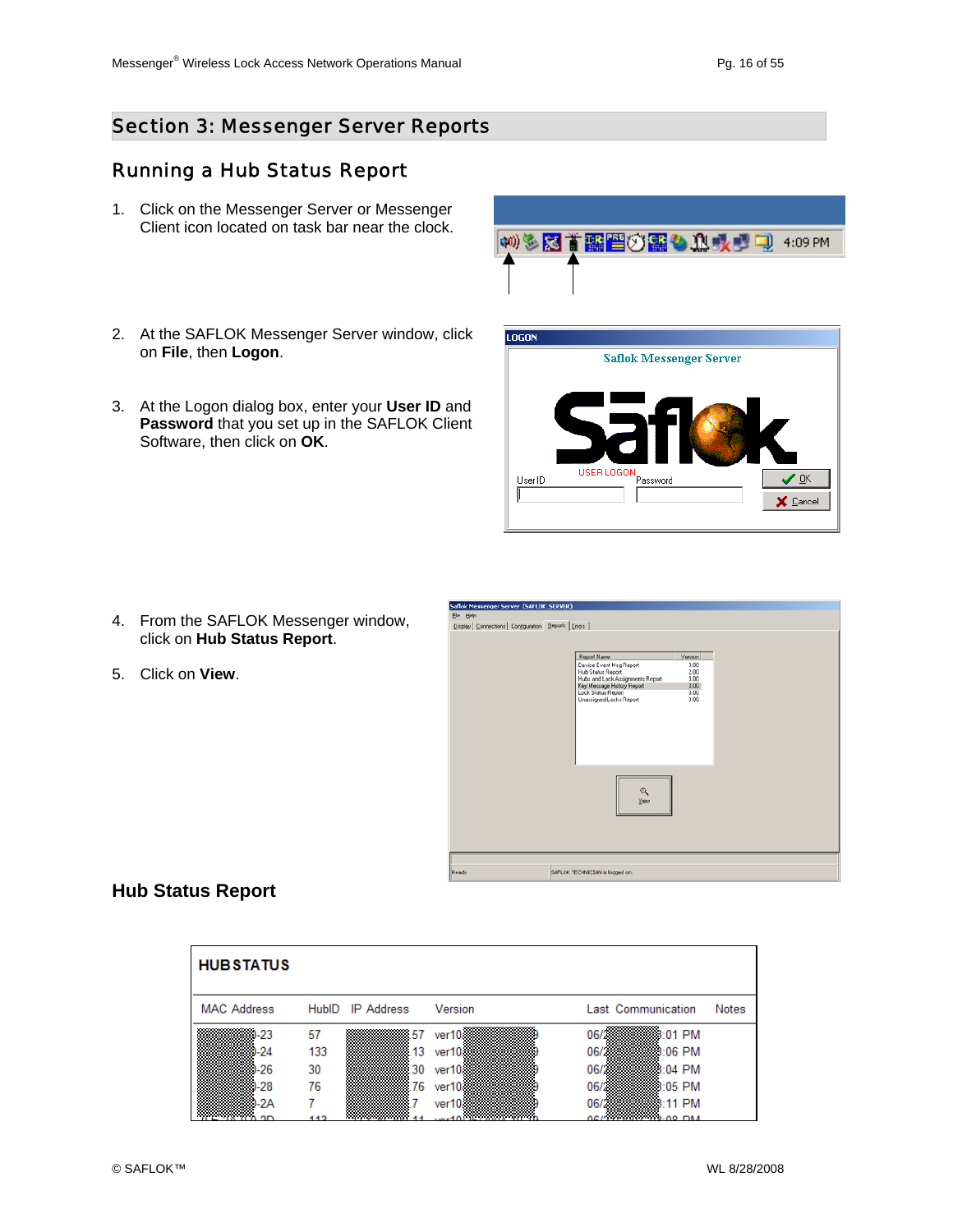#### Running a Hubs and Lock Assignments Report

- 1. Click on the Messenger Server or Messenger Client icon located on task bar near the clock.
- 2. At the SAFLOK Messenger Server window, click on **File**, then **Logon**.
- 3. At the Logon dialog box, enter your **User ID** and **Password** that you set up in the SAFLOK Client Software, then click on **OK**.

- 4. From the SAFLOK Messenger window, click on **Hubs and Lock Assignments Report**.
- 5. Click on **View** to display the report.



**LOGON** 

(※)多区首番晋の露も良長型司 4:09 PM

| Report Name<br>Device Event Msg Report<br>Hub Status Report<br>Hubs and Lock Assignments Report<br>Key Message History Report<br>Lock Status Report<br>Unassigned Locks Report | Version<br>3.00<br>2.00<br>3.00<br>3.00<br>3.00<br>3.00 |  |
|--------------------------------------------------------------------------------------------------------------------------------------------------------------------------------|---------------------------------------------------------|--|
|                                                                                                                                                                                |                                                         |  |
| ۹<br>View                                                                                                                                                                      |                                                         |  |

#### **Hubs and Lock Assignments Report**

|             | <b>HUB AND LOCK ASSIGNMENTS</b> |                                  |           | Page 1 of 2 |
|-------------|---------------------------------|----------------------------------|-----------|-------------|
| HUB ID: 110 |                                 | MAC Address: William Contract of |           |             |
| Lock Name   | Lock Name                       | Lock Name                        | Lock Name | Lock Name   |
| 101         | 103                             | 105                              | 107       | 108         |
| 109         | 110                             | 111                              | 112       | 114         |
| 115         | 116                             | 117                              | 201       | 203         |
| 205         | 207                             | 208                              | 209       | 210         |
| 211         | 212                             | 214                              | 215       | 216         |
|             |                                 |                                  |           |             |

F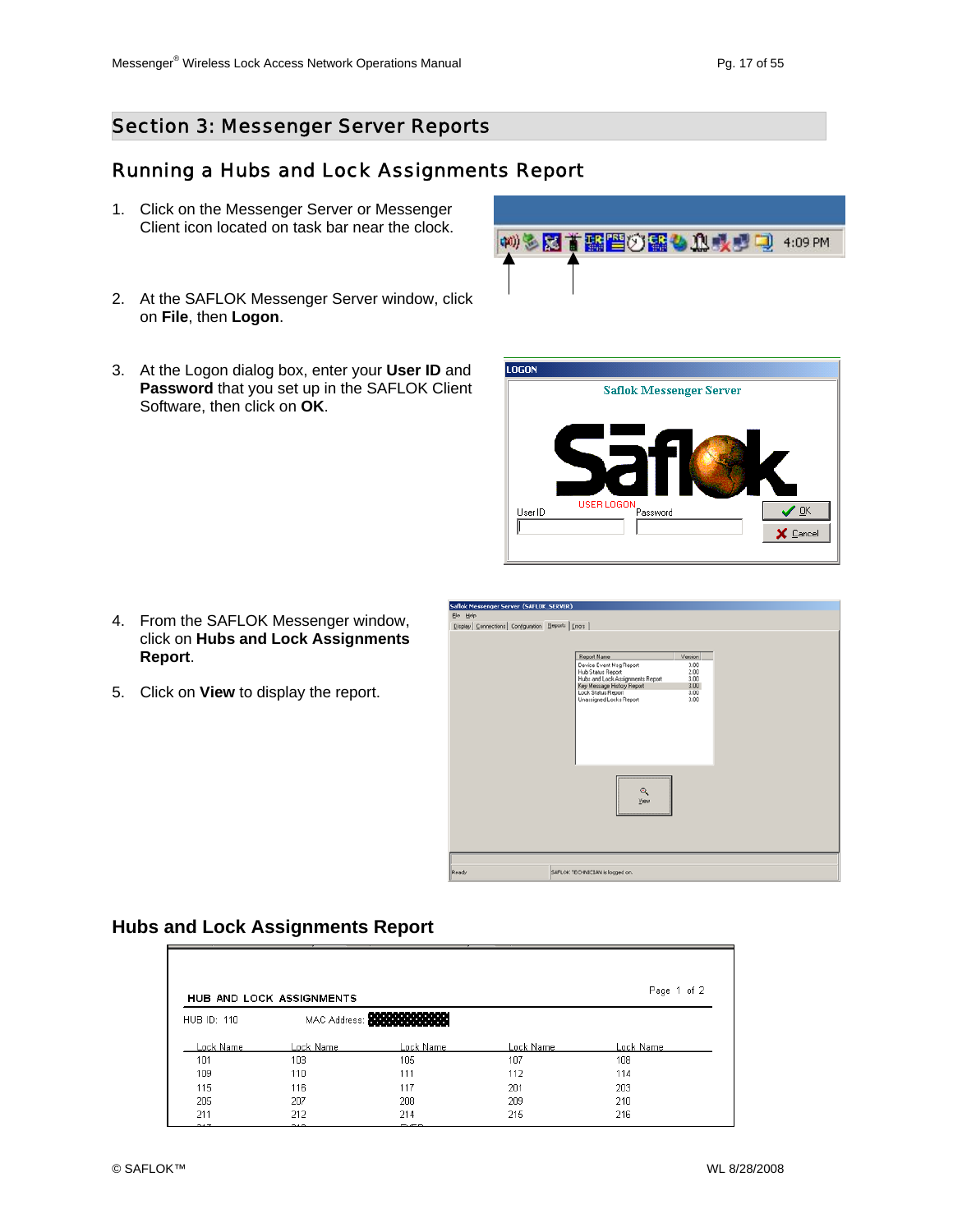X Cancel

#### Section 3: Messenger Server Reports

## Running a Key Message History Report

- 1. Click on Messenger Server or Messenger Client icon located on task bar near the clock.
- 2. At the SAFLOK Messenger Server window, click on File, then Logon.
- 3. At the Logon dialog box, enter your **User ID** and **Password** that you set up in the SAFLOK Client Software, then click on **OK**.



**Saflok Messenger Server** 

LOGON

User ID

- Saflok Messenger Server (SAFLOK\_SERVER) Display | Connections | Configuration | Beports | Errors | Report Name<br>Device Event Mig Report<br>Hub Status Report<br>Hub sand Lock Assignment<br>Key Message History Repo<br>Lock Status Report<br>Unassigned Locks Report  $\begin{array}{r} 3.00 \\ 2.00 \\ 3.00 \\ 3.00 \\ 3.00 \\ 3.00 \\ 3.00 \\ 3.00 \end{array}$  $\mathbb{Q}$ SAFLOK TECHNICIAN is logged on eady
- 5. Click on **Key Message History Report** and then Click on **View**.

4. From the SAFLOK Messenger window,

click on the **Reports** tab.

6. Click on the **Filter Criteria** tab.

| Key Message History Report v.3.00<br>Report Print   Filter Criteria                                                                                |                               | <b>LDX</b>                     |
|----------------------------------------------------------------------------------------------------------------------------------------------------|-------------------------------|--------------------------------|
| Beginning Date and Time<br>05/22/2007<br>12:00 AM<br>Ending Date and Time<br>11:59 PM<br>05/22/2007<br>圖 Edit<br>Calc Reports --><br>Archive path: | Databases to generate reports | $\mathcal{Q}$ View<br>X Cancel |
|                                                                                                                                                    |                               |                                |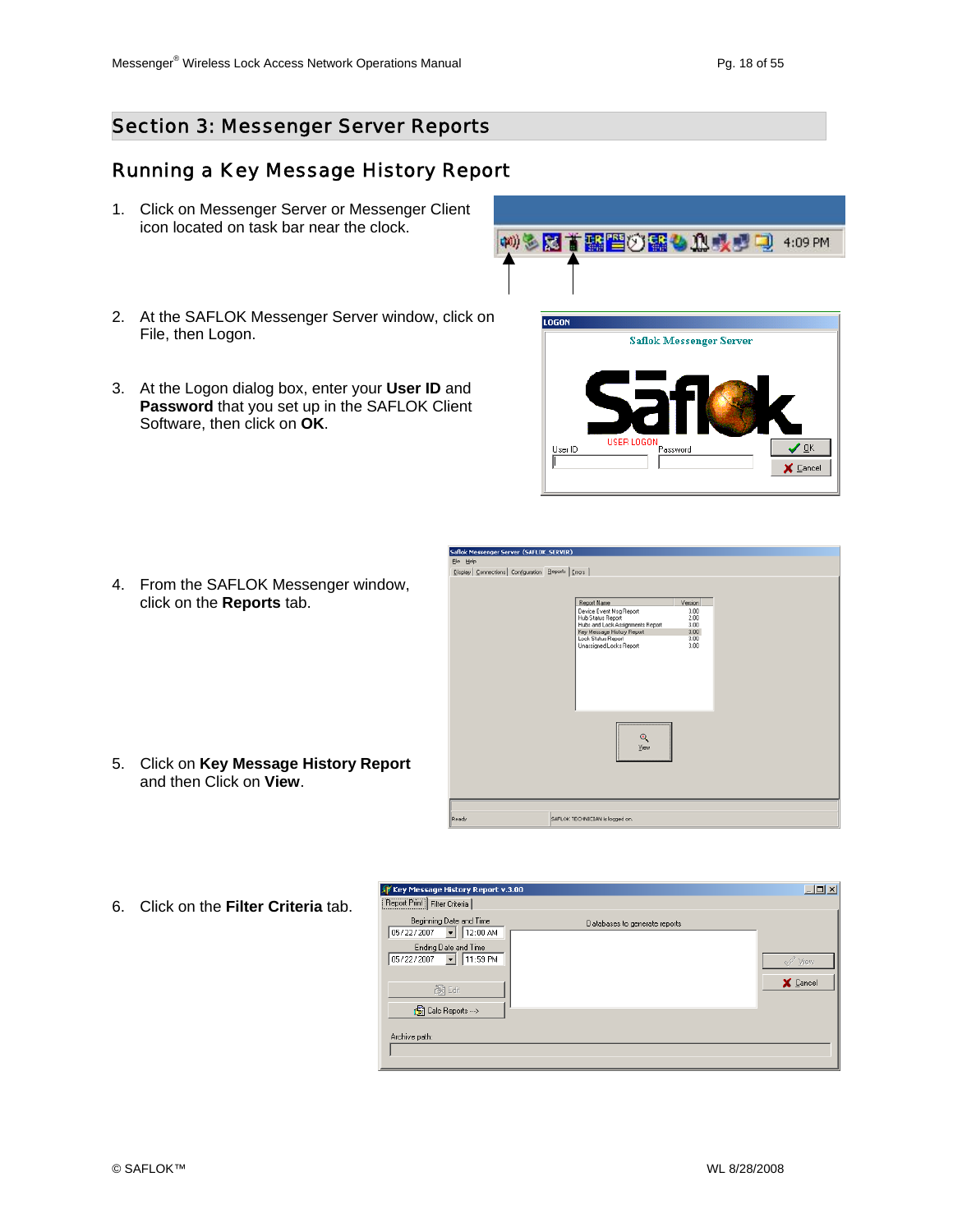$\Box$ D $\times$ 

#### Section 3: Messenger Server Reports

#### Running a Key Message History Report (continued)

7. At the **Filter Criteria** tab, click on **Filters** and then select your options.

| <b> ↓ Key Message History Report v.3.00</b>                                                                                    |                           |                                                                                       | $ \Box$ $\times$ $\Box$ |
|--------------------------------------------------------------------------------------------------------------------------------|---------------------------|---------------------------------------------------------------------------------------|-------------------------|
| Report Print Filter Criteria                                                                                                   |                           |                                                                                       |                         |
| Key Groups:<br><b>N ELECTRONIC LOCKOUT 1 KE</b><br><b>DEMERGENCY KEY</b><br><b>DEALSAFE KEY</b>                                | Room Name:<br><all></all> | Filter for specific lock:<br><b>GUEST ROOMS</b><br>Type the name of the desired lock: |                         |
| $\nabla$ floor key<br><b>V GRAND MASTER KEY</b><br><b>M</b> HOUSEKEEPING<br><b>MINHIBIT GUEST LEVEL KEY</b><br><b>DEPRKKEY</b> | User Name:<br><all></all> | Select the desired lock:<br>101                                                       |                         |
| <b>D</b> BOOM KEY<br><b>DI SECTION KEY</b><br><b>Z SPK KEY</b>                                                                 | Action:<br><all></all>    | 103<br>105<br>107<br>108<br>109                                                       |                         |
| $7^{\circ}$ All<br>$\pm$ None                                                                                                  |                           | 110<br>Lees                                                                           |                         |

8. Click on the **Report Print** tab.

9. Click on **Calc Reports.**

| The bottom with Lilies Christian<br>Beginning Date and Time |                                                     |             |
|-------------------------------------------------------------|-----------------------------------------------------|-------------|
| 05/22/2007 - 12:00 AM                                       | Databases to generate reports                       |             |
| Ending Date and Time                                        | 03/01/2007 12:05 AM - 05/22/2007 10:17 AM (CURRENT) |             |
| 11:59 PM<br>$\vert \cdot \vert$<br>05/22/2007               |                                                     | $\vee$ Yiew |
|                                                             |                                                     |             |
| ib 3 图                                                      |                                                     | X Cancel    |
|                                                             |                                                     |             |
| <b>B</b> Calc Reports →>                                    |                                                     |             |
|                                                             |                                                     |             |
| Archive path:                                               |                                                     |             |
| C:\Program Files\SaflokV2\SaflokV2Data\ARCHIVE\             |                                                     |             |
|                                                             |                                                     |             |

- 10. Click on the **Report** that appears, and then click on **View**.
- 11. Select **Printer** or **Preview.**
- 12. Click on **OK** to print or display the report.

| <b>Report Setup</b><br>Selected Printer<br>Citizen GSX-190                                  |                              |
|---------------------------------------------------------------------------------------------|------------------------------|
| Report Destination<br>C Printer<br>C Preview<br>F<br>$C$ File<br>Format: Rave Snapshot File | 0K<br>Cancel<br><b>Setup</b> |
| Options:<br>$\overline{\phantom{a}}$ Collate<br>Copies<br>$\overline{\phantom{a}}$ Duplex   |                              |

**Note:** Depending on the time span and filtering criteria, this report may take several minutes to run and may show that the application is not responding. Please wait while the system completes the report.

**AV** Key Message History Report v.3.00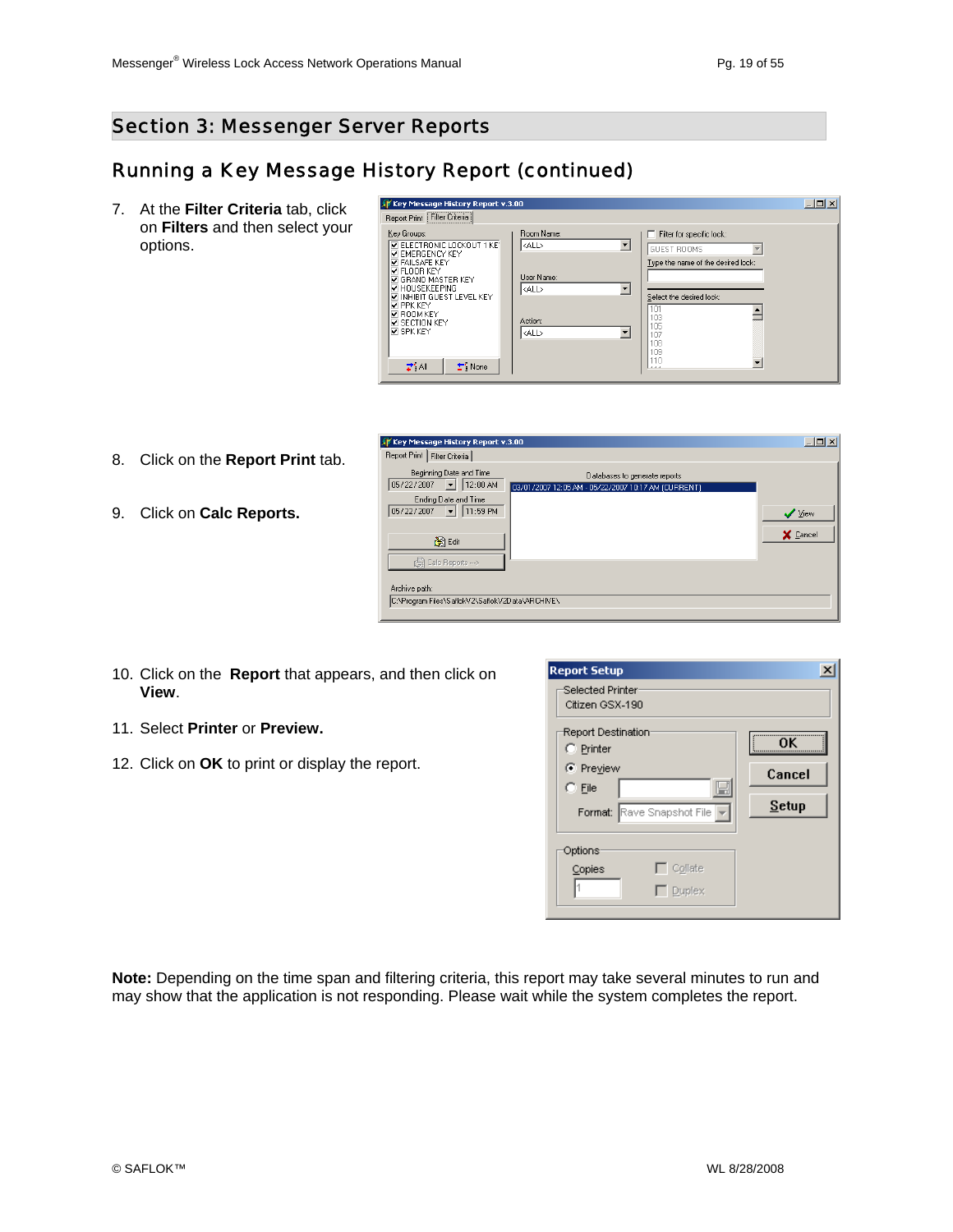uga a ara

### Section 3: Messenger Server Reports

### Running a Key Message History Report (continued)

#### **Example Report**

#### **KEY MESSAGE HISTORY REPORT**

#### Filtered By:

Date Range: From 03/01/2004 12:00 AM to 03/10/2004 11:59 PM

| <b>HUB Time</b>                               | Room Name | Key Group         | Key Name (ID) | User Name     |
|-----------------------------------------------|-----------|-------------------|---------------|---------------|
| 03/08/2004 09:09 PM<br>Action: ACCESS ALLOWED | 101       | <b>GUEST KEYS</b> | 101 (207)     | Not Available |
| 03/08/2004 09:10 PM<br>Action: ACCESS ALLOWED | 101       | <b>GUEST KEYS</b> | 101 (207)     | Not Available |
| 03/08/2004 09:10 PM<br>Action: ACCESS ALLOWED | 101       | <b>GUEST KEYS</b> | 101 (207)     | Not Available |
| 03/08/2004 09:10 PM<br>Action: ACCESS ALLOWED | 101       | <b>GUEST KEYS</b> | 101(207)      | Not Available |
| 03/08/2004 09:10 PM<br>Action: ACCESS ALLOWED | 101       | <b>GUEST KEYS</b> | 101 (207)     | Not Available |
| 03/08/2004 09:10 PM<br>Action: ACCESS ALLOWED | 101       | <b>GUEST KEYS</b> | 101 (207)     | Not Available |
| 03/08/2004 09:13 PM<br>Action: ACCESS ALLOWED | 101       | <b>GUEST KEYS</b> | 101 (207)     | Not Available |
| 03/08/2004 09:13 PM<br>Action: ACCESS ALLOWED | 101       | <b>GUEST KEYS</b> | 101 (207)     | Not Available |
| 03/08/2004 09:23 PM<br>Action: ACCESS ALLOWED | 101       | <b>GUEST KEYS</b> | 101 (207)     | Not Available |
| 03/08/2004 09:23 PM<br>Action: ACCESS ALLOWED | 101       | <b>GUEST KEYS</b> | 101 (207)     | Not Available |
| 03/08/2004 09:23 PM<br>Action: ACCESS ALLOWED | 101       | <b>GUEST KEYS</b> | 101(207)      | Not Available |
| 03/08/2004 09:23 PM<br>Action: ACCESS ALLOWED | 101       | <b>GUEST KEYS</b> | 101 (207)     | Not Available |
| 03/08/2004 09:23 PM<br>Action: ACCESS ALLOWED | 101       | <b>GUEST KEYS</b> | 101 (207)     | Not Available |
| 03/08/2004 09:23 PM<br>Action: ACCESS ALLOWED | 101       | <b>GUEST KEYS</b> | 101 (207)     | Not Available |
| 03/08/2004 09:23 PM<br>Action: ACCESS ALLOWED | 101       | <b>GUEST KEYS</b> | 101 (207)     | Not Available |
| 03/08/2004 09:23 PM<br>Action: ACCESS ALLOWED | 101       | <b>GUEST KEYS</b> | 101 (207)     | Not Available |
| 03/08/2004 09:24 PM<br>Action: ACCESS ALLOWED | 101       | <b>GUEST KEYS</b> | 101 (207)     | Not Available |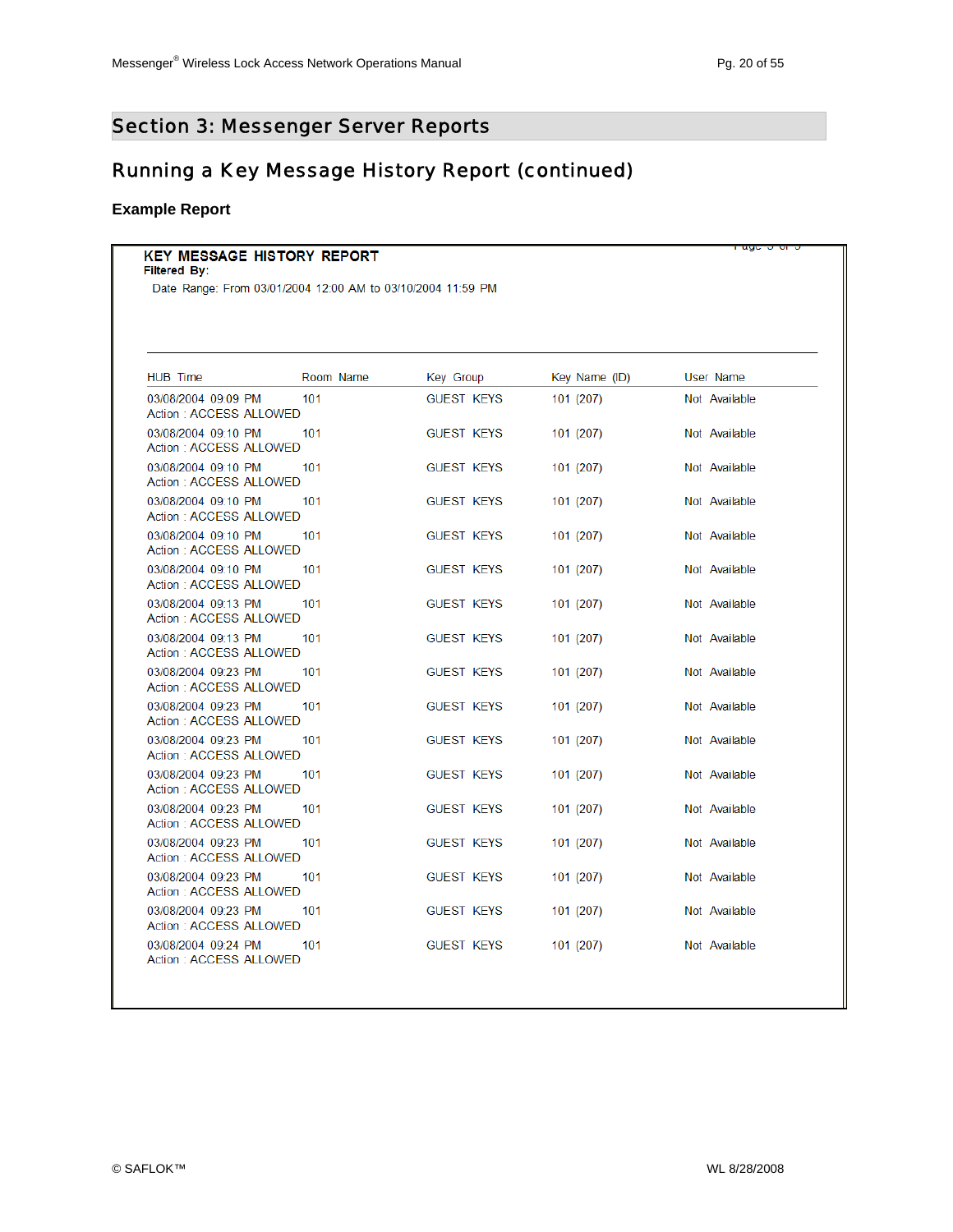#### Running a Lock Status Report

- 1. Click on the Messenger Server or Messenger Client icon located on task bar near the clock.
- 2. At the SAFLOK Messenger Server window, click on **File**, then **Logon**.
- 3. At the Logon dialog box, enter your **User ID** and **Password** that you set up in the SAFLOK Client Software, then click on **OK**.

- 4. From the SAFLOK Messenger window, click on **Lock Status Report**.
- 5. Click on **View**.





| Report Name                                                                      | Version              |  |
|----------------------------------------------------------------------------------|----------------------|--|
| Device Event Msg Report<br>Hub Status Report<br>Hubs and Lock Assignments Report | 3.00<br>2.00<br>3.00 |  |
| Key Message History Report                                                       | 3.00                 |  |
| Lock Status Report<br>Unassigned Locks Report                                    | 3.00<br>3.00         |  |
| Q<br>View                                                                        |                      |  |
|                                                                                  |                      |  |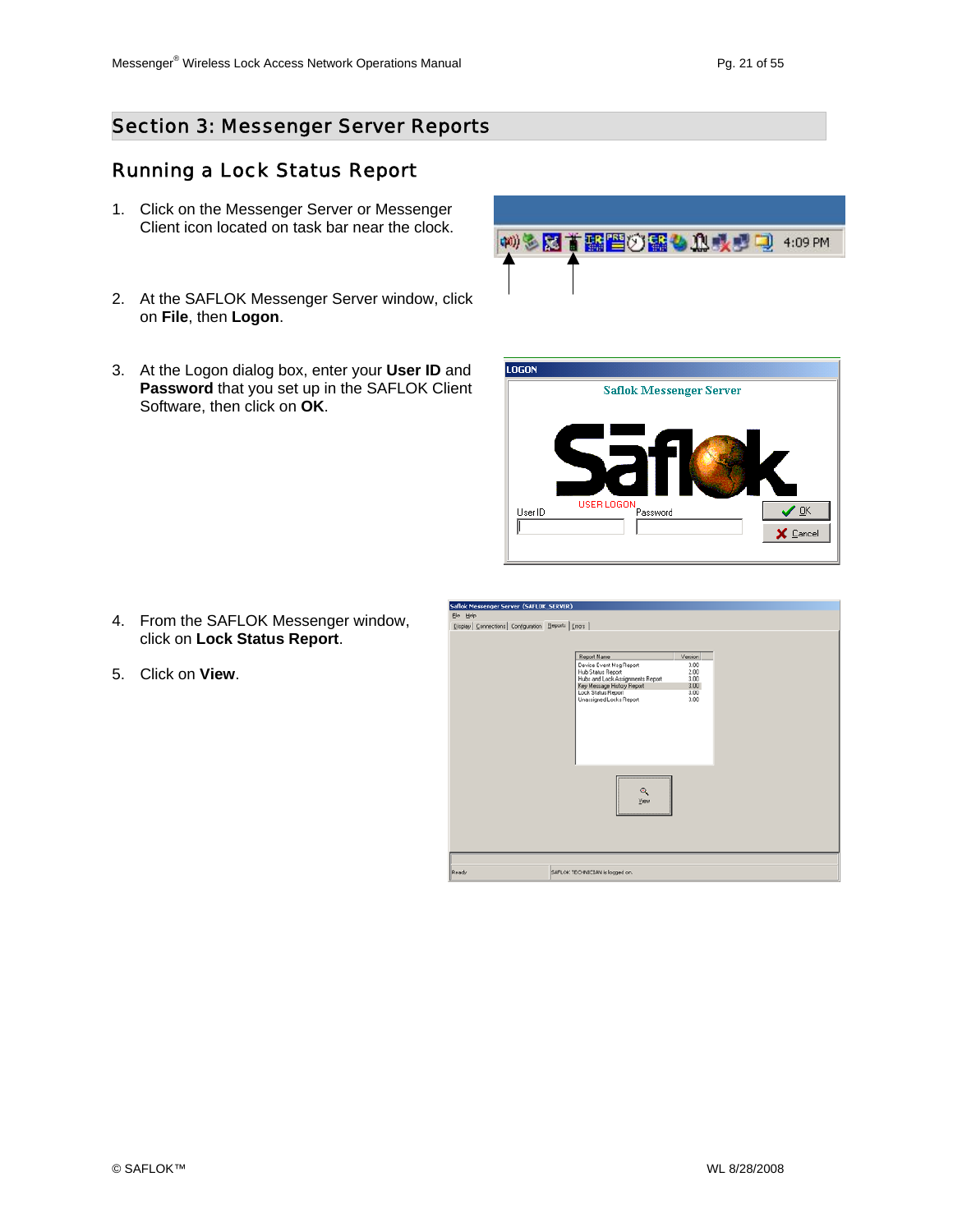### Running a Lock Status Report (continued)

6. Click on **Filter Criteria Buttons**, then click on **View**.

| ⊽         |                                                                                                      |          |
|-----------|------------------------------------------------------------------------------------------------------|----------|
|           | Battery Low                                                                                          | X Cancel |
|           | $-OR -$                                                                                              |          |
| ⊽         | Clock Not Set                                                                                        |          |
|           | $-$ OR $-$                                                                                           |          |
| ⊽         | Communication Problem                                                                                |          |
| C Not Set | Last Communication Date:<br><b>C</b> Do not use in criteria<br>03/10/2004<br><b>C</b> Before/On Date |          |

7. Click on **Print** or **Preview**, then **OK**.

| <b>Report Setup</b>                        |              |
|--------------------------------------------|--------------|
| Selected Printer<br>Citizen GSX-190        |              |
| Report Destination:<br>C Printer           | ΩK           |
| C Preview                                  | Cancel       |
| F<br>$C$ File                              |              |
| Format: Rave Snapshot File                 | <b>Setup</b> |
| Options                                    |              |
| $\overline{\phantom{a}}$ Collate<br>Copies |              |
| $\overline{\phantom{a}}$ Duplex            |              |

#### **Example Lock Status Report**

| <b>LOCK STATUS REPORT</b><br><b>Filtered By:</b><br>Last Communication Date on or before 05/21/2007 | Page 1 of 2 |                  |                                 |                       |
|-----------------------------------------------------------------------------------------------------|-------------|------------------|---------------------------------|-----------------------|
| Lock Name                                                                                           | Battery Low | Clock Not<br>Set | Communication<br><b>Problem</b> | Last<br>Communication |
| 103                                                                                                 | No.         | No               | No.                             | 05/21/2007 07:04 PM   |
| 107                                                                                                 | No.         | No               | No.                             | 05/21/2007 01:40 PM   |
| 108                                                                                                 | No.         | No               | No.                             | 05/21/2007 01:34 PM   |
| 116                                                                                                 | No.         | No.              | No.                             | 05/21/2007 11:51 PM   |
| 117                                                                                                 | No.         | No               | No.                             | 05/21/2007 09:26 PM   |
| 119                                                                                                 | No.         | No               | No                              | 05/21/2007 08:02 PM   |
| 139                                                                                                 | No.         | No               | No                              | 05/21/2007 11:00 PM   |
| 4.40                                                                                                | $E =$       | <b>N.L.</b>      | $h =$                           | OE GALGOOT LA OE EN L |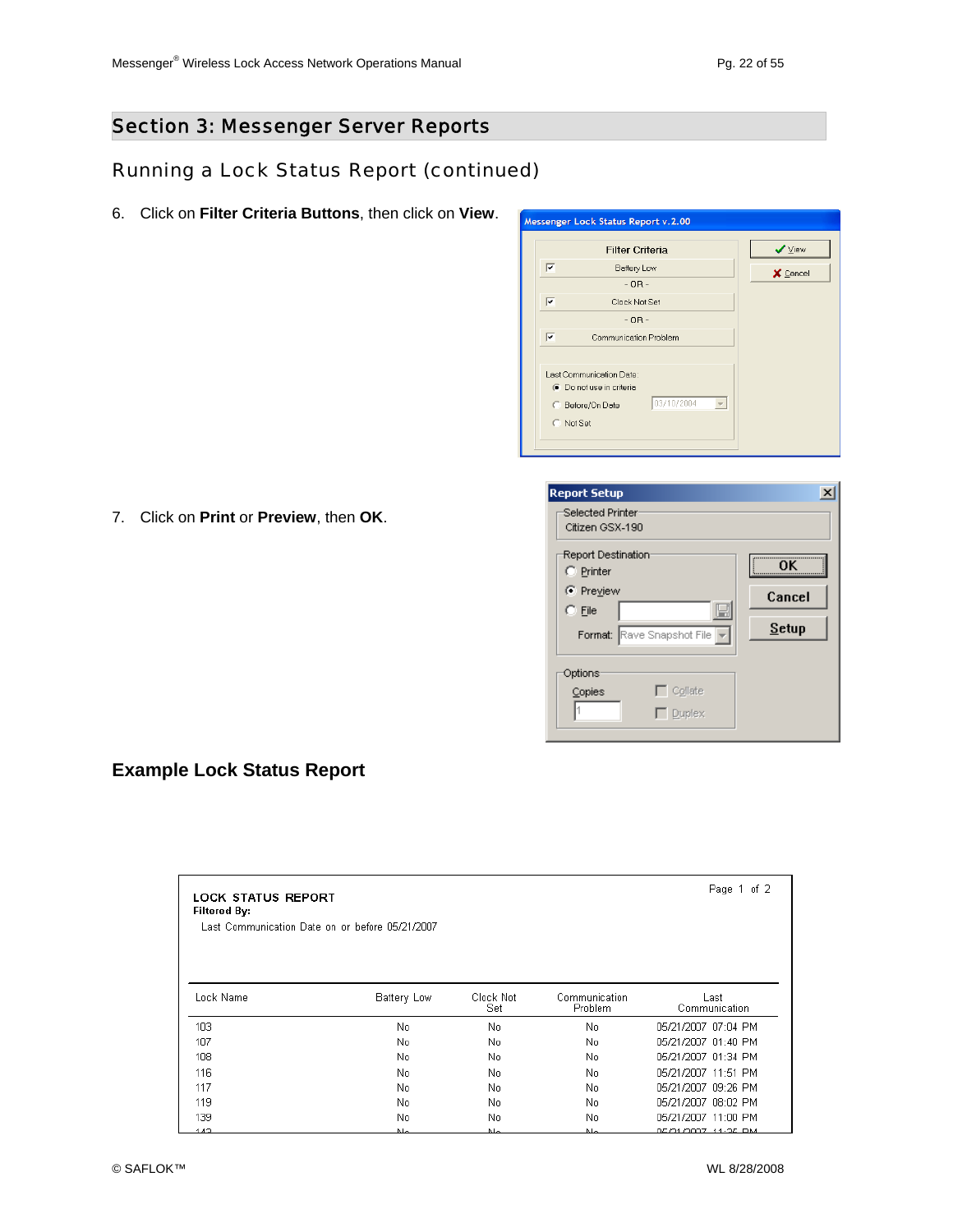OK

X Cancel

#### Section 3: Messenger Server Reports

#### Running an Unassigned Locks Report

- 1. Click on the Messenger Server or Messenger Client icon located on task bar near the clock.
- 2. At the SAFLOK Messenger Server window, click on **File**, then **Logon**.
- 3. At the Logon dialog box, enter your **User ID** and **Password** that you set up in the SAFLOK Client Software, then click on **OK**.

- 4. From the SAFLOK Messenger window, click on **Unassigned Locks Report**.
- 5. Click on **View** to display the report.



#### **Unassigned Locks Report Example**

| UNASSIGNED LOCKS | Page 1 of 1 |           |
|------------------|-------------|-----------|
| Lock Name        | Lock Name   | Lock Name |
| 500              | 71          | 72        |
| 73               | 74          | 75        |
| DEMO             | E0          | EXIT1     |
| GL               | HO.         | LN        |
| LO               |             |           |



**Saflok Messenger Server** 

LOGON

User ID

 $\sqrt{2}$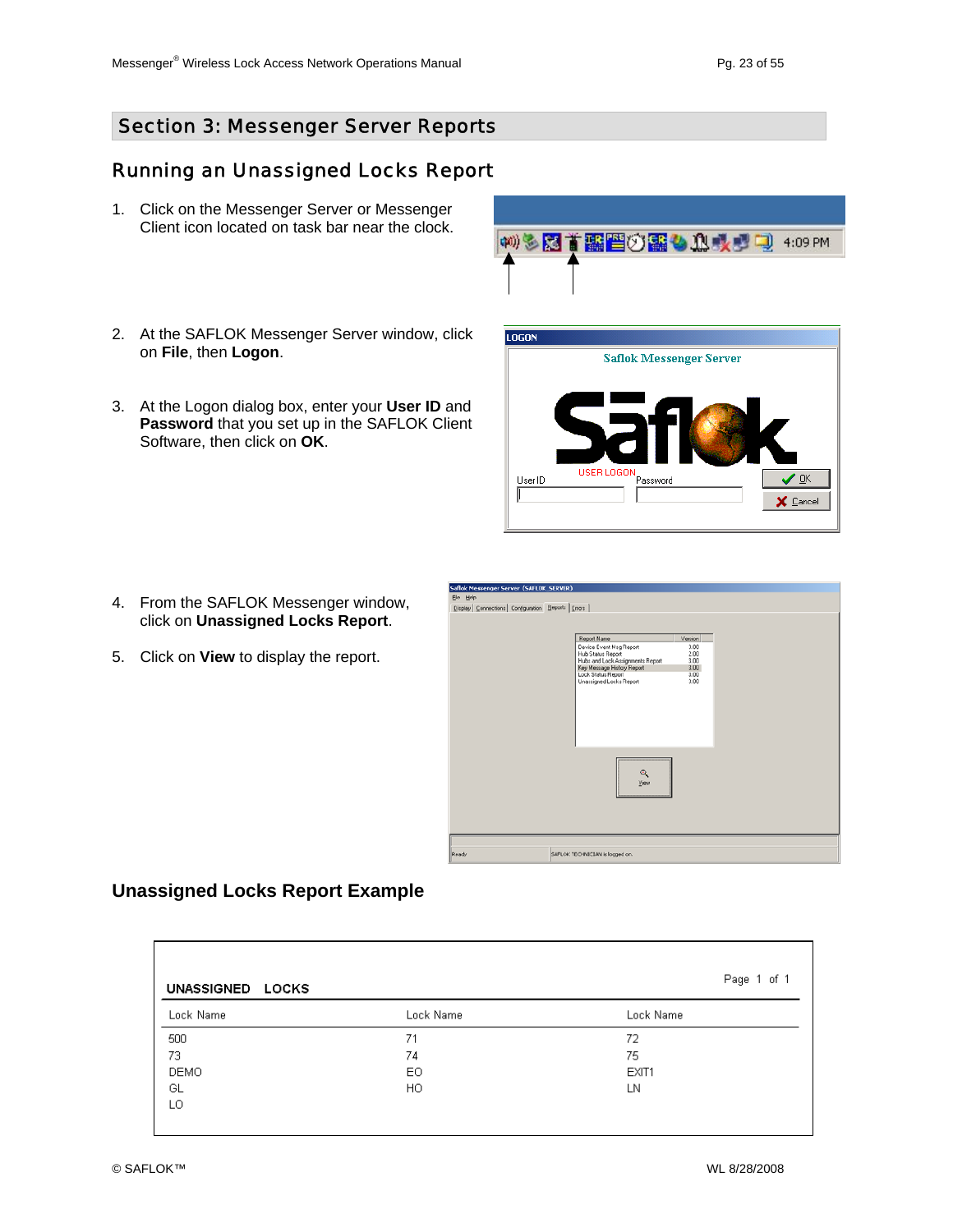#### Making Paging Keycards

When paging keycards are used in an on-line lock, the activity will be displayed on the Messenger server or Client terminal(s).

1. Open the SAFLOK Client program. Enter your **User ID** and **Password** to log in.



2. At the main window, click on the **Keys** tab.



3. From the Keycards View PC dialog box, click on **Make Paging Keys.**

|       | C User-defined Paging Keys   | 激励 |
|-------|------------------------------|----|
| Value | Description                  |    |
| 151   | RESERVED PAGING KEY 1        |    |
| 152   | <b>RESERVED PAGING KEY 2</b> |    |
| 153   | <b>BESERVED PAGING KEY 3</b> |    |
| 154   | RESERVED PAGING KEY 4        |    |
| 155   | <b>RESERVED PAGING KEY 5</b> |    |
| 156   | <b>BESERVED PAGING KEY 6</b> |    |
| 157   | <b>RESERVED PAGING KEY 7</b> |    |
| 159   | BESERVED PAGING KEY 8        |    |
| 159   | RESERVED PAGING KEY 9        |    |
| 160   | BESERVED PAGING KEY 10       |    |
|       |                              |    |
|       |                              |    |
|       |                              |    |
|       |                              |    |
|       |                              |    |
|       |                              |    |
|       |                              |    |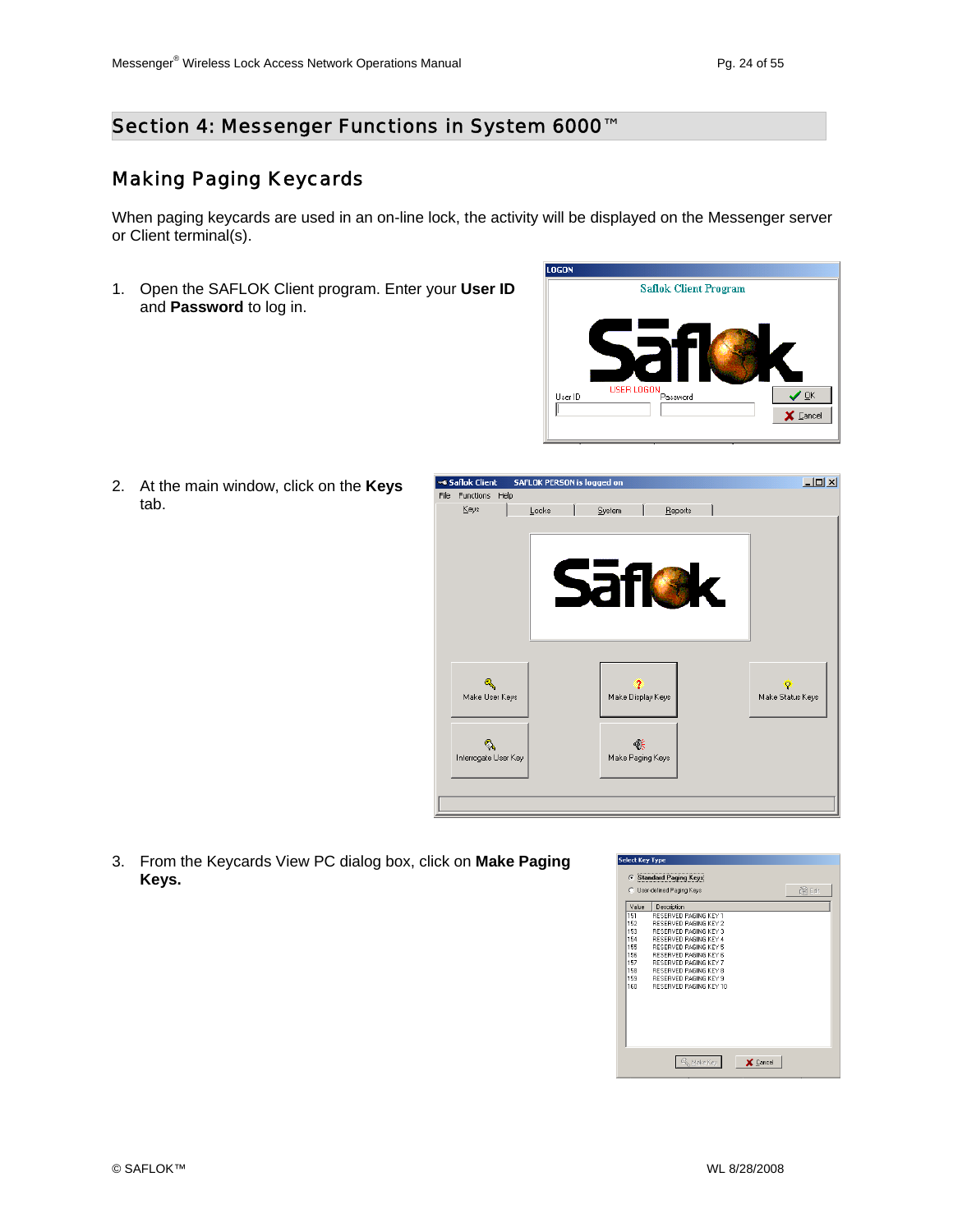#### Making Paging Keycards (continued)

- 4. Then select **User-Defined Paging Keycards**. Then click on an unused key number or one you would like to change.
- 5. Click on the **Edit** button.

| <b>C</b> User-defined Paging Keys |                                   | $\mathbb{R}$ Edit |
|-----------------------------------|-----------------------------------|-------------------|
| Value                             | Description                       | ۸                 |
| 101                               | <b>BRAD TEST KEY</b>              |                   |
| 102                               | MIKES TEST KEY                    |                   |
| 103                               | CURT TEST KEY                     |                   |
| 104                               | SCOTT                             |                   |
| 105                               | <b>LARRY</b>                      |                   |
| 106                               | TEST KEYS                         | ۲                 |
| 107                               | <b>BRYAN</b>                      |                   |
| 108                               | LIGHT BLILB                       |                   |
| 109                               | DAVE'S JERSEY NUMBER              |                   |
| 110                               | <b>BIG F</b>                      |                   |
| 111                               | SAFLOK 1                          |                   |
| 112                               | SAFLOK <sub>2</sub>               |                   |
| 113                               | SAFLOK 3                          |                   |
| 114                               | SAFLOK 4                          |                   |
| 115                               | <b>HSEB-DEFINED PAGING KEY 15</b> |                   |
| 116                               | USER-DEFINED PAGING KEY 16        |                   |
| $\left\  \cdot \right\ $          | III                               |                   |

6. At the Rename Item PC dialog box, type the **New Item Name**. Click on **OK**.

| ∞© Rename Item Screen                                |          |
|------------------------------------------------------|----------|
| Old Item Name:<br><b>IUSER-DEFINED PAGING KEY 15</b> |          |
| New Item Name:                                       | X Cancel |
| USER-DEFINED PAGING KEY 15                           |          |

7. Click on the **Make Key** button.

| <b>Select Key Type</b>            |                                                        |  |  |  |
|-----------------------------------|--------------------------------------------------------|--|--|--|
|                                   |                                                        |  |  |  |
| <b>Standard Paging Keys</b><br>C. |                                                        |  |  |  |
|                                   | $\mathbb{R}$ Edit<br><b>C</b> User-defined Paging Keys |  |  |  |
| Value                             | Description                                            |  |  |  |
| 101                               | <b>BRAD TEST KEY</b>                                   |  |  |  |
| 102                               | MIKES TEST KEY                                         |  |  |  |
| 103                               | CURT TEST KEY                                          |  |  |  |
| 104                               | SCOTT                                                  |  |  |  |
| 105                               | LARRY                                                  |  |  |  |
| 106                               | TEST KEYS<br>≡                                         |  |  |  |
| 107                               | <b>BRYAN</b>                                           |  |  |  |
| 108                               | LIGHT BLILB                                            |  |  |  |
| 109                               | DAVE'S JERSEY NUMBER                                   |  |  |  |
| 110                               | <b>BIG F</b>                                           |  |  |  |
| 111                               | SAFLOK 1                                               |  |  |  |
| 112                               | SAFLOK <sub>2</sub>                                    |  |  |  |
| 113                               | SAFLOK 3                                               |  |  |  |
| 114                               | SAFLOK 4                                               |  |  |  |
| 115                               | <b>HSEB-DEFINED PAGING KEY 15</b>                      |  |  |  |
| 116                               | USER-DEFINED PAGING KEY 16                             |  |  |  |
| $\left  \cdot \right $            | III                                                    |  |  |  |
|                                   | Make Key<br>X Cancel                                   |  |  |  |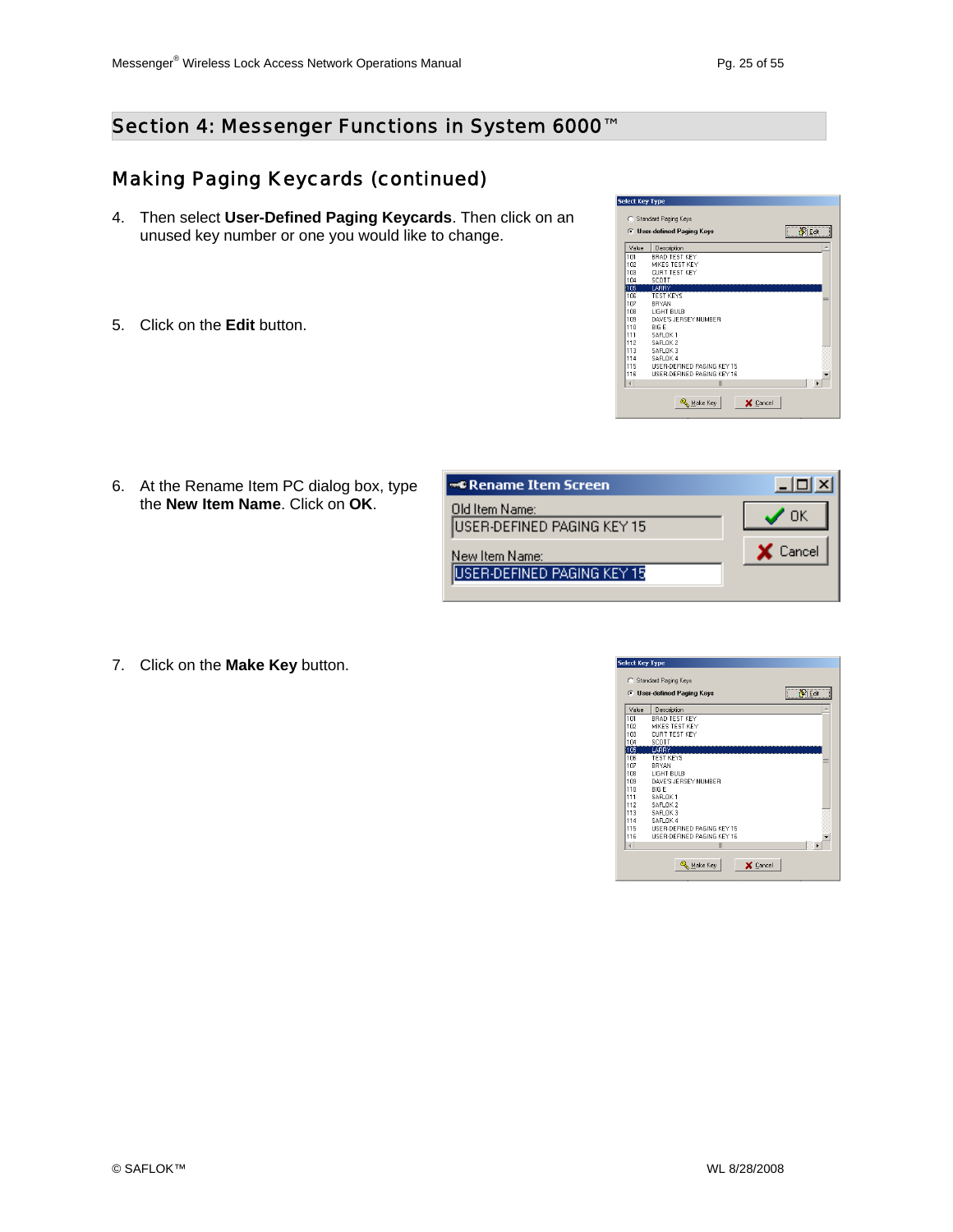#### Section 4: Messenger Functions in System 6000<sup>™</sup>

#### Canceling Individual Master Keycards Using Messenger

1. To cancel a Master keycard, open the SAFLOK Client program. Enter your **User ID** and **Password** to log in.



2. At the main window, click on the **Keys** tab.

3. Click on the **Make User Keys** button.



- 4. Select **Grand Master Key** at the Key Group menu.
- 5. At the Key Function menu, select **Make Cancel ID Key**.
- 6. Select a key from the key list.
- 7. Click on **Next**.

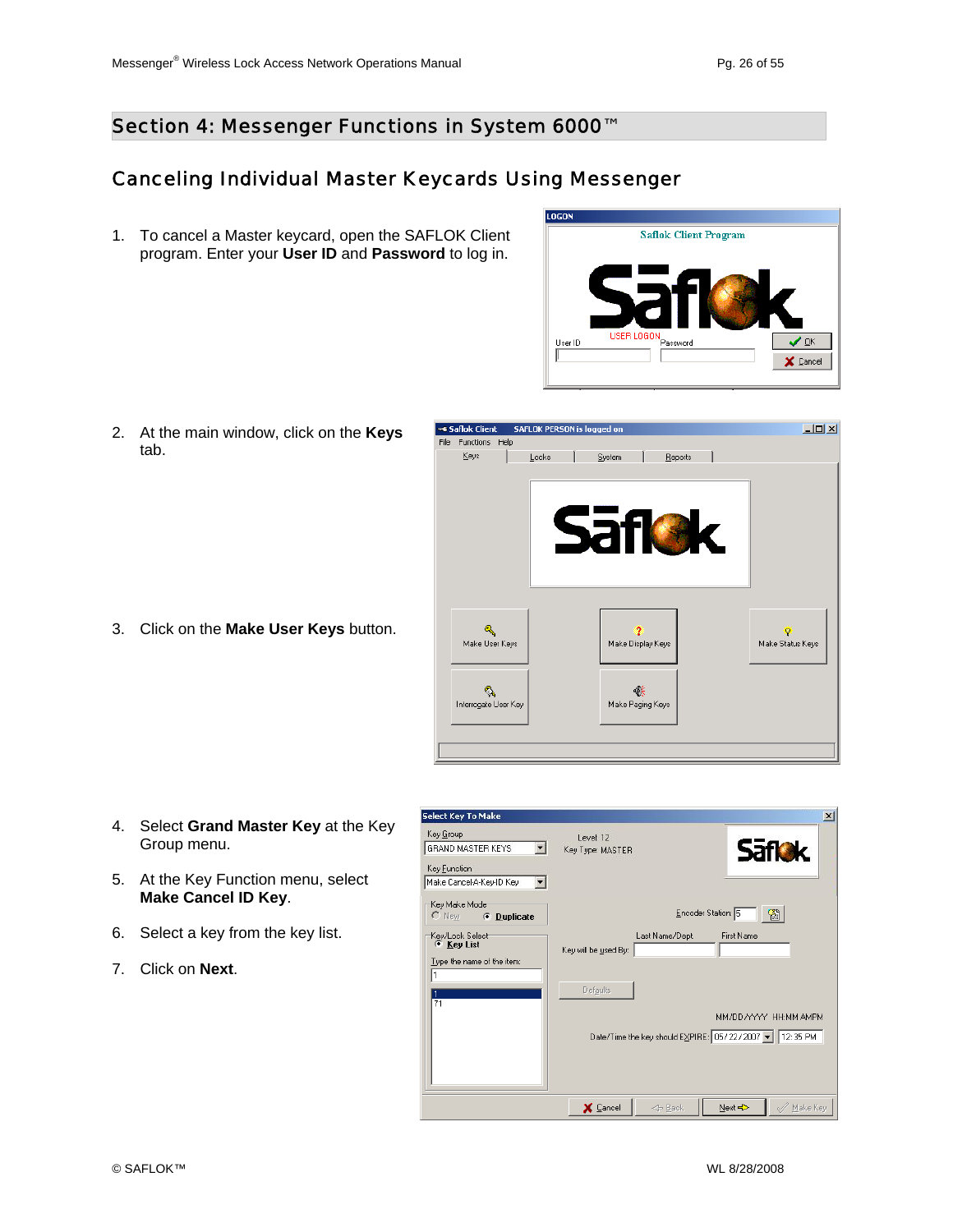#### Section 4: Messenger Functions in System 6000™

### Canceling Individual Master Keycards Using Messenger (continued)

8. Enter the **Key ID** that you want to cancel.



9. Click on **Next** until you get to the Additional Information window.

| <b>Additional Information</b><br>Key Group: GRAND MASTER KEYS      | Key Name: 1     |                                                        | $\mathsf{x}$ |
|--------------------------------------------------------------------|-----------------|--------------------------------------------------------|--------------|
|                                                                    |                 |                                                        |              |
| Function: Make Cancel-A-Key-ID Key                                 |                 |                                                        |              |
|                                                                    | Last Name/Dept. | <b>First Name</b>                                      |              |
| Key will be used By:                                               |                 |                                                        |              |
|                                                                    |                 |                                                        |              |
|                                                                    |                 |                                                        |              |
|                                                                    |                 |                                                        |              |
|                                                                    |                 | MM/DD/YYYY HH:MM AMPM                                  |              |
|                                                                    |                 | Date/Time the key should EXPIRE: 05/22/2007 ▼ 12:35 PM |              |
|                                                                    |                 |                                                        |              |
|                                                                    |                 |                                                        |              |
|                                                                    |                 |                                                        |              |
|                                                                    |                 |                                                        |              |
|                                                                    |                 |                                                        |              |
|                                                                    |                 |                                                        |              |
|                                                                    |                 |                                                        |              |
| Send Key Through Remote Access<br>⊽                                |                 |                                                        |              |
|                                                                    |                 |                                                        |              |
| Will all of the keys have the same additional information? $G$ Yes |                 | $C$ No                                                 |              |
|                                                                    |                 |                                                        |              |
| X Cancel                                                           | ← Back          | $\overline{\phantom{a}}$ Make Key<br>Next <>           |              |

- 
- 9. Check the box **Send Key Though Remote Access**.
- 10. Click on **Make Key**.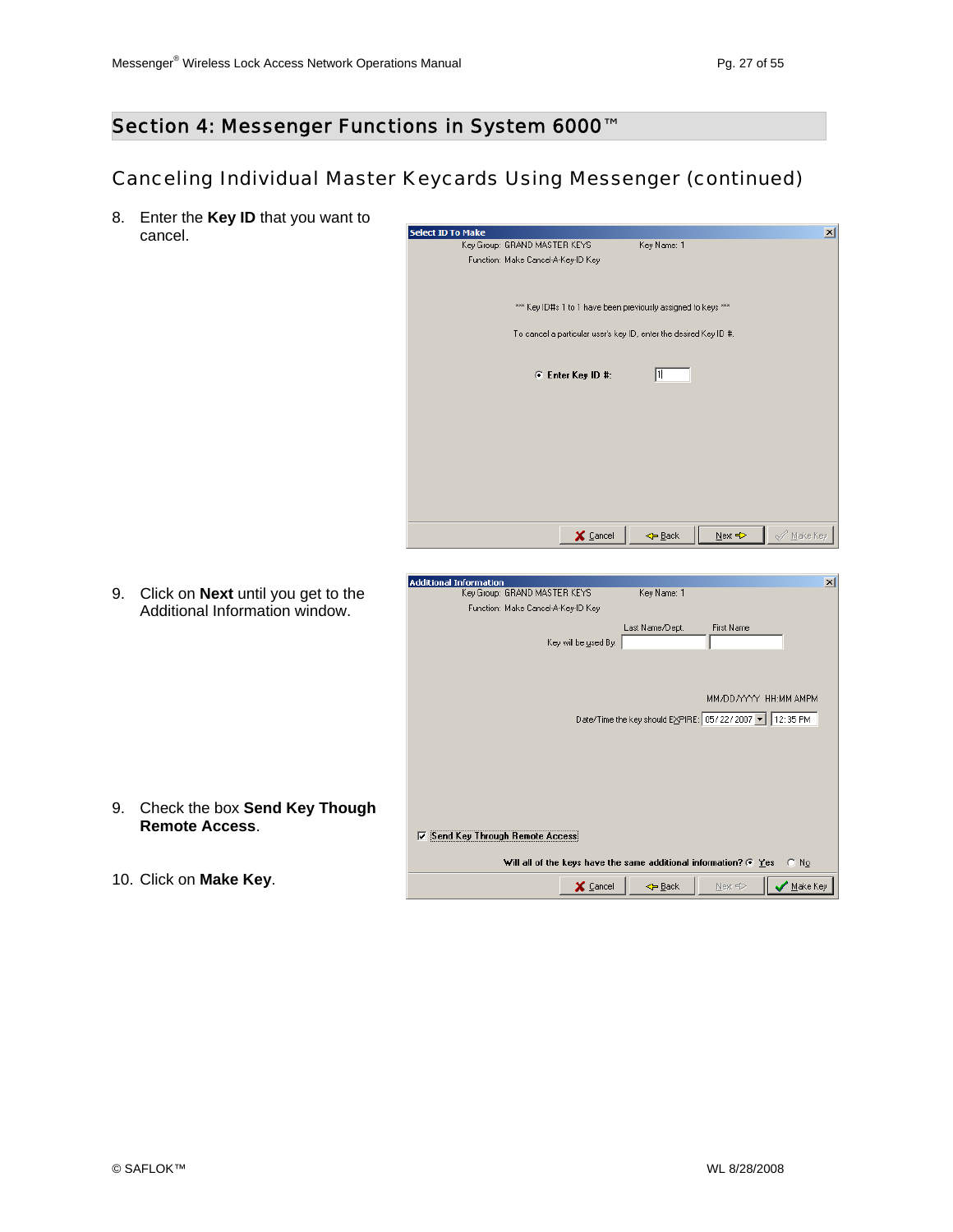## Canceling Individual Master Keycards Using Messenger (continued)

11. Click on **Send** to send the key to the lock.

| Send Key to Lock(s) for Update                                                |
|-------------------------------------------------------------------------------|
|                                                                               |
|                                                                               |
|                                                                               |
| Key Name: 101                                                                 |
|                                                                               |
|                                                                               |
| Press the SEND button to send the key to the locks through the Remote Access. |
|                                                                               |
|                                                                               |
| Press the CANCEL button to exit the operation.                                |
|                                                                               |
|                                                                               |
| <b>Broadcast Threshold</b><br>                                                |
| X Cancel<br>20                                                                |
|                                                                               |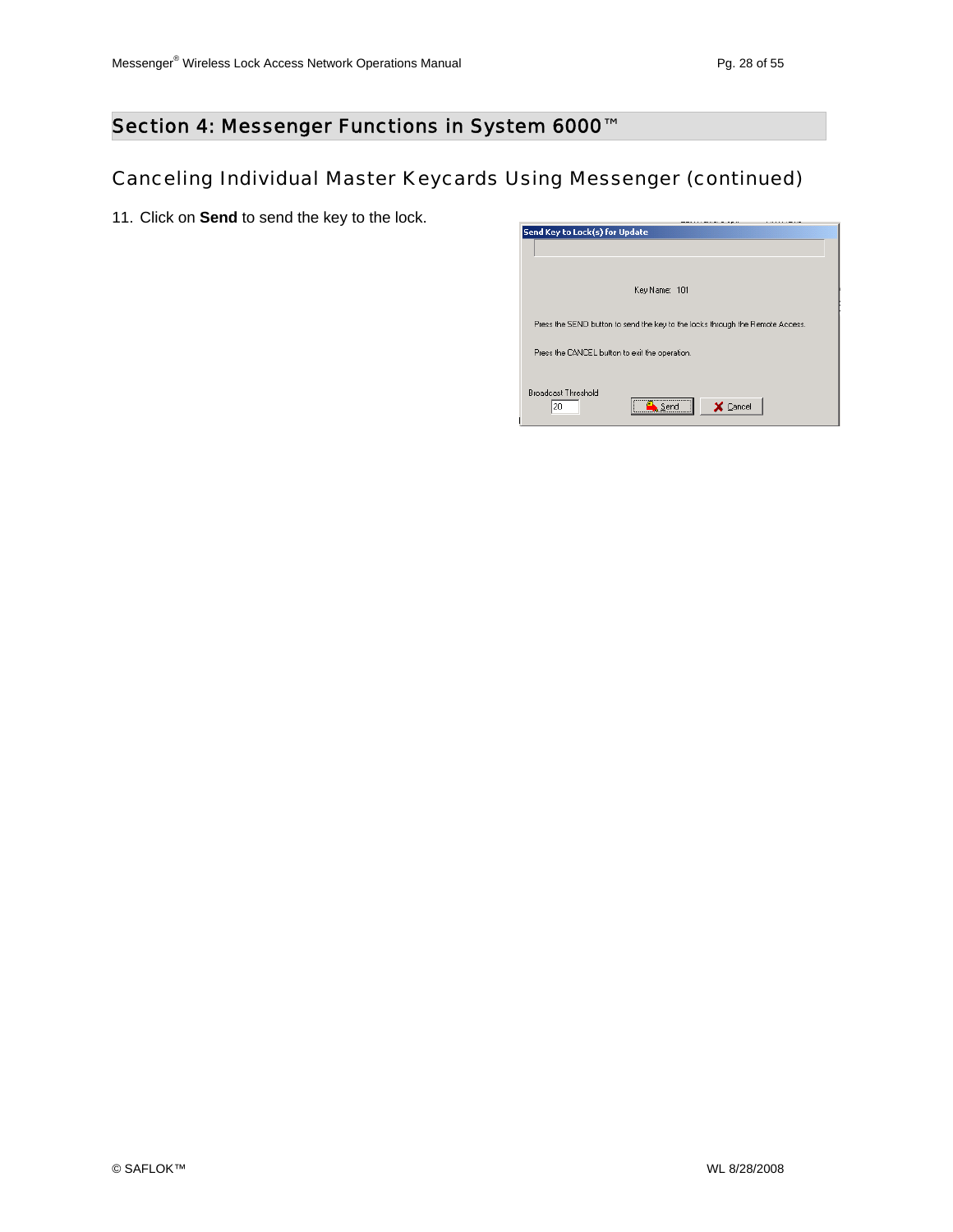#### Section 4: Messenger Functions in System 6000<sup>™</sup>

#### Canceling All Master Keycards Using Messenger

1. To cancel all Master keycards, open the SAFLOK Client program. Enter your **User ID** and **Password** to log in.



2. At the main window, click on the **Keys** tab.

3. Click on the **Make User Keys** button.



- 4. Select **Grand Master Key**.
- 5. Under Key Function, select **Make Resequence Key**.
- 6. Select the Master key that you want to cancel.
- 7. Click on **Next** until you get to the window on the following page.

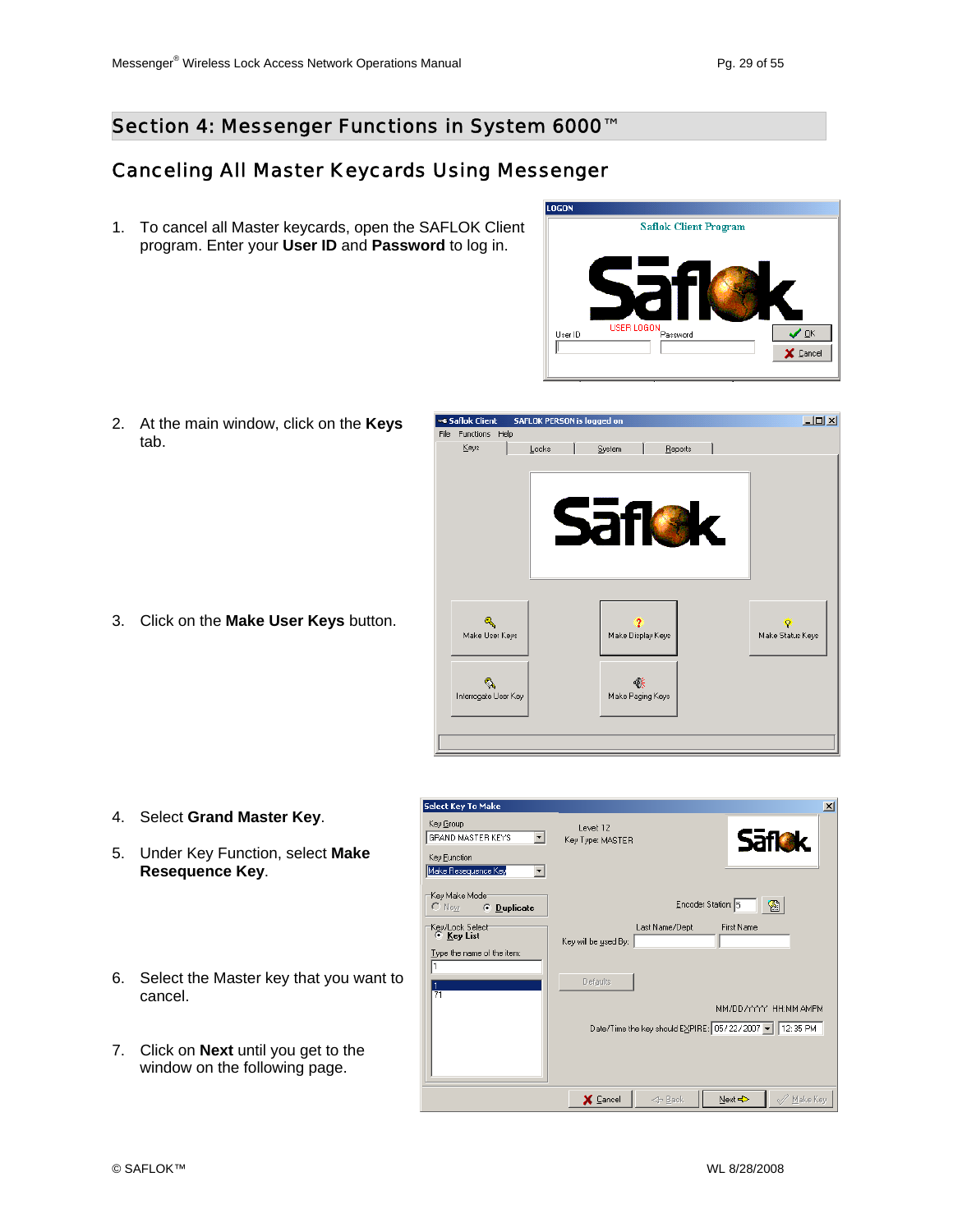### Canceling All Master Keycards Using Messenger (continued)

|      | <b>Additional Information</b>                                                    | $\vert x \vert$ |
|------|----------------------------------------------------------------------------------|-----------------|
|      | Key Name: 1<br>Key Group: GRAND MASTER KEY                                       |                 |
|      | Function:<br>MAKE RESEQUENCE KEY                                                 |                 |
|      | Last Name/Dept.<br><b>First Name</b><br>Key will be used By:                     |                 |
|      | MM/DD/YYYY HH:MM AMPM<br>Date/Time the key should EXPIRE: 05/22/2007 - 12:35 PM  |                 |
| չացի | Send Key Through Remote Access<br>⊽                                              |                 |
|      | Will all of the keys have the same additional information? $\circ$ Yes<br>$C$ No |                 |
|      | $\overline{\phantom{a}}$ Make Key<br>Next =><br>X Cancel<br>← Back               |                 |

- 8. Check the **Send Key Thro Remote Access** box.
- 10. At this window, click on **Send** to send the key to the

| lock.         |  |  |
|---------------|--|--|
| $\sim$ $\sim$ |  |  |
|               |  |  |

9. Then click on **Make Key**.

| Send Key to Lock(s) for Update                                                |          |
|-------------------------------------------------------------------------------|----------|
|                                                                               |          |
|                                                                               |          |
|                                                                               |          |
|                                                                               |          |
| Key Name: 101                                                                 |          |
|                                                                               |          |
|                                                                               |          |
| Press the SEND button to send the key to the locks through the Remote Access. |          |
|                                                                               |          |
| Press the CANCEL button to exit the operation.                                |          |
|                                                                               |          |
|                                                                               |          |
| <b>Broadcast Threshold</b>                                                    |          |
|                                                                               |          |
| 20<br>Send                                                                    | X Cancel |
|                                                                               |          |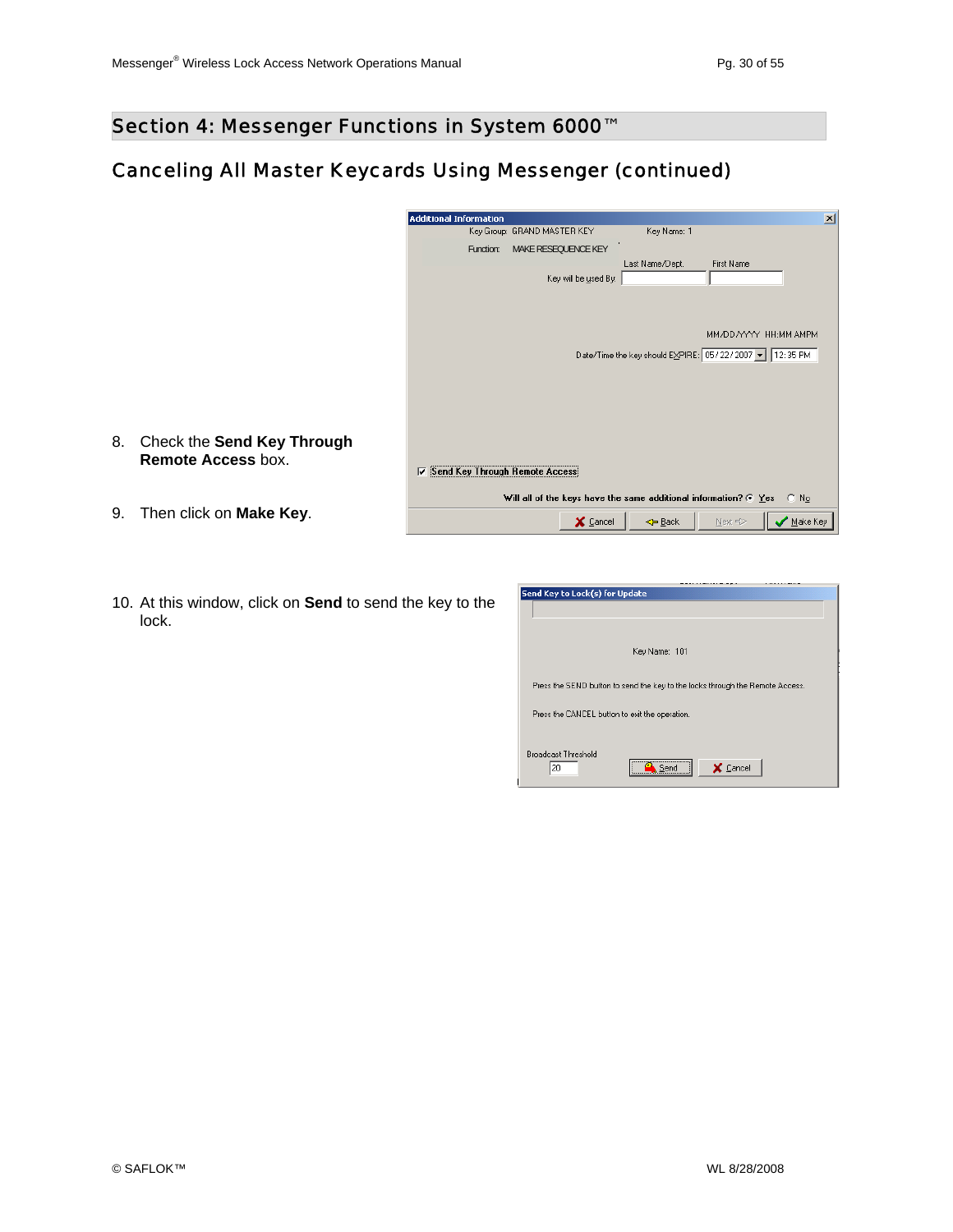#### Section 4: Messenger Functions in System 6000<sup>™</sup>

#### Canceling Guestroom Keycards Using Messenger

1. To cancel Guest keycards, open the SAFLOK Client program. Enter your **User ID** and **Password** to log in.



2. At the main window, click on the **Keys** tab.

3. Click on the **Make User Keys** button.



- 4. Select the key group of **Guest Keycards**.
- 5. Then change **Key Function** to **Inhibit Specific Key**.
- 6. Select the room number.
- **Säflek** Key Type: CHECKOUT - WITH PREREG Key Eunction MAKE INHIBIT-SPECIFIC KEY Key Make Mode<br>C New G Encoder Station: PRO C Duplicate -Key/Lock Select<br>- C Key List Last Name/Dept. First Name Key will be used By:  $\frac{Type the name of the item:}{101}$ Defaults  $\frac{100}{100}$ 102<br>103<br>104<br>105<br>106<br>107<br>108<br>109 MM/DD/YYYY HH:MM AMPM Date/Time the key should EXPIRE: 03/21/2007 | 09:52 AM ᅬ  $\mathcal{D}$  Make Key X Cancel  $\Leftarrow$  Back  $\underline{\textsf{N}}$ ext $\Rightarrow$

Level: 1

 $\overline{\phantom{a}}$ 

Select Key To Make

Key <u>G</u>roup

GUEST

7. Click on **Next**.

 $\vert x \vert$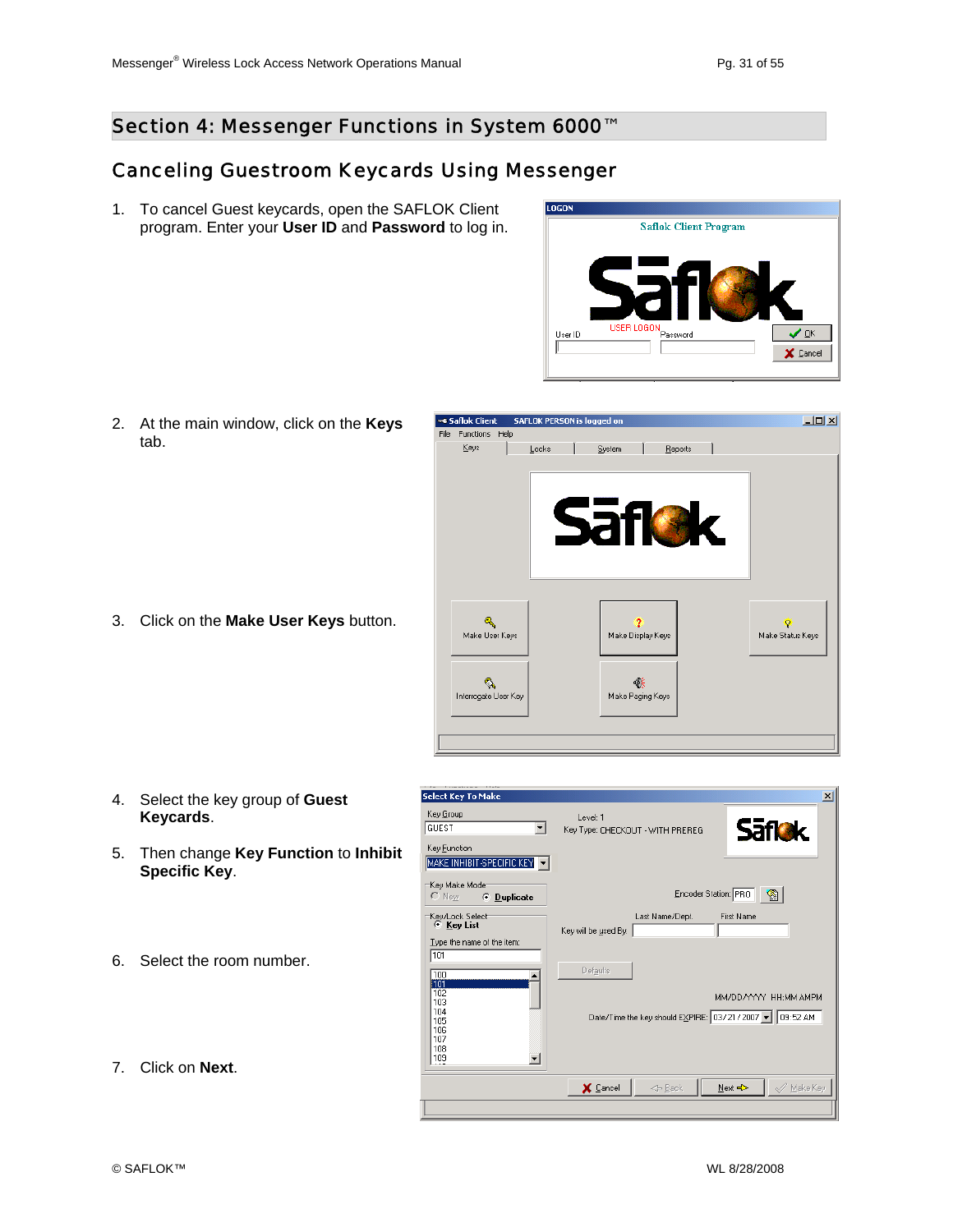### Canceling Guestroom Keycards Using Messenger (continued)

|      | <b>Select ID To Make</b>                                      | $\pmb{\times}$         |
|------|---------------------------------------------------------------|------------------------|
|      | Key Name: 101<br>Key Group: GUEST                             |                        |
|      | Function: MAKE INHIBIT-SPECIFIC KEY                           |                        |
|      |                                                               |                        |
|      |                                                               |                        |
|      |                                                               |                        |
|      | xxx Key ID#s 1 to 1 have been previously assigned to keys xxx |                        |
|      | To replace a particular key which has worn out, select        |                        |
|      | "Replace Key ID #" and enter the desired Key ID #.            |                        |
|      |                                                               |                        |
|      | O                                                             |                        |
|      | Replace Key ID #:<br>11                                       |                        |
|      |                                                               |                        |
| eys: | To make additional duplicate keys, select                     |                        |
|      | "Additional Duplicate Keys"                                   |                        |
|      | ø<br>Additional Duplicate Keys                                |                        |
|      |                                                               |                        |
|      |                                                               |                        |
|      |                                                               |                        |
|      |                                                               |                        |
|      |                                                               |                        |
|      |                                                               |                        |
|      |                                                               |                        |
|      | X Cancel<br>Next =><br>← Back                                 | $\mathcal{Q}$ Make Key |
|      |                                                               |                        |

| <b>Additional Information</b>        |                      |                 |                                                                                  | $\vert x \vert$ |
|--------------------------------------|----------------------|-----------------|----------------------------------------------------------------------------------|-----------------|
| Key Group: GUEST                     |                      | Key Name: 101   |                                                                                  |                 |
| Function: MAKE INHIBIT-SPECIFIC KEY  |                      |                 |                                                                                  |                 |
|                                      |                      | Last Name/Dept. | <b>First Name</b>                                                                |                 |
|                                      | Key will be used By: |                 |                                                                                  |                 |
|                                      |                      |                 |                                                                                  |                 |
|                                      |                      |                 |                                                                                  |                 |
|                                      |                      |                 | MM/DD/YYYY HH:MM AMPM                                                            |                 |
|                                      |                      |                 | Date/Time the key should EXPIRE: 03/20/2007 ▼ 12:02 PM                           |                 |
|                                      |                      |                 |                                                                                  |                 |
|                                      |                      |                 |                                                                                  |                 |
|                                      |                      |                 |                                                                                  |                 |
|                                      |                      |                 |                                                                                  |                 |
|                                      |                      |                 |                                                                                  |                 |
|                                      |                      |                 |                                                                                  |                 |
|                                      |                      |                 |                                                                                  |                 |
| Send Key Through Remote Access<br>1⊽ |                      |                 |                                                                                  |                 |
|                                      |                      |                 | Will all of the keys have the same additional information? $\bullet$ Yes<br>∴ No |                 |
|                                      |                      |                 |                                                                                  |                 |

- 8. Click on **Additional Duplicate K** and enter the Key ID you want to cancel.
- 9. Click on **Next** until you get to the window below.

- 10. Make sure the **Send Key Through Remote Access** box is selected.
- 11. Then click on **Make Key**.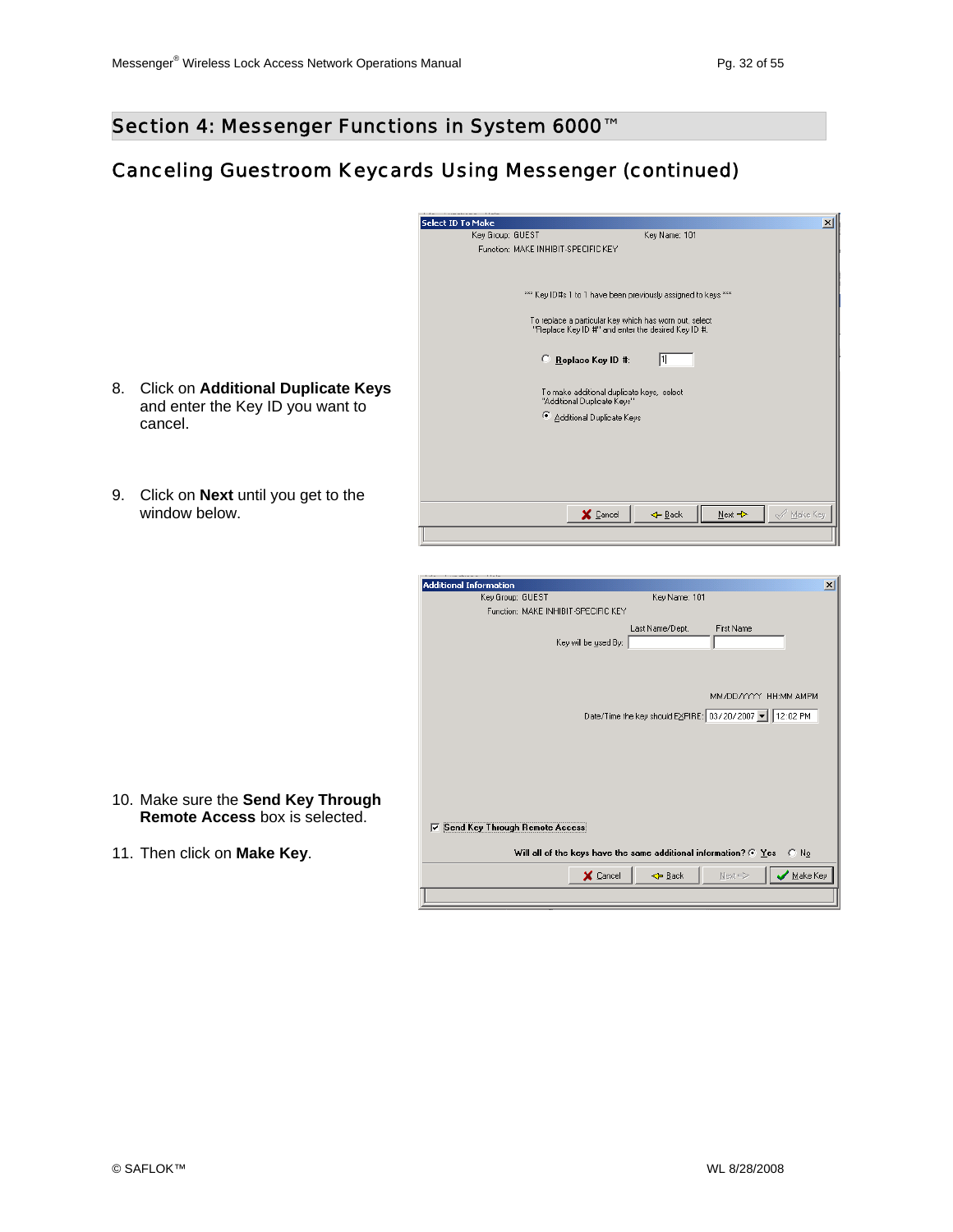### Canceling Guestroom Keycards Using Messenger (continued)

12. Select the lock(s) in which the key will be used, then click on **OK**.



13. At this window, click on **Send** to send the key to the lock.

| Send Key to Lock(s) for Update                                                |          |
|-------------------------------------------------------------------------------|----------|
|                                                                               |          |
|                                                                               |          |
|                                                                               |          |
| Key Name: 101                                                                 |          |
|                                                                               |          |
|                                                                               |          |
| Press the SEND button to send the key to the locks through the Remote Access. |          |
|                                                                               |          |
| Press the CANCEL button to exit the operation.                                |          |
|                                                                               |          |
| <b>Broadcast Threshold</b>                                                    |          |
| <br>20                                                                        |          |
| Send                                                                          | X Cancel |
|                                                                               |          |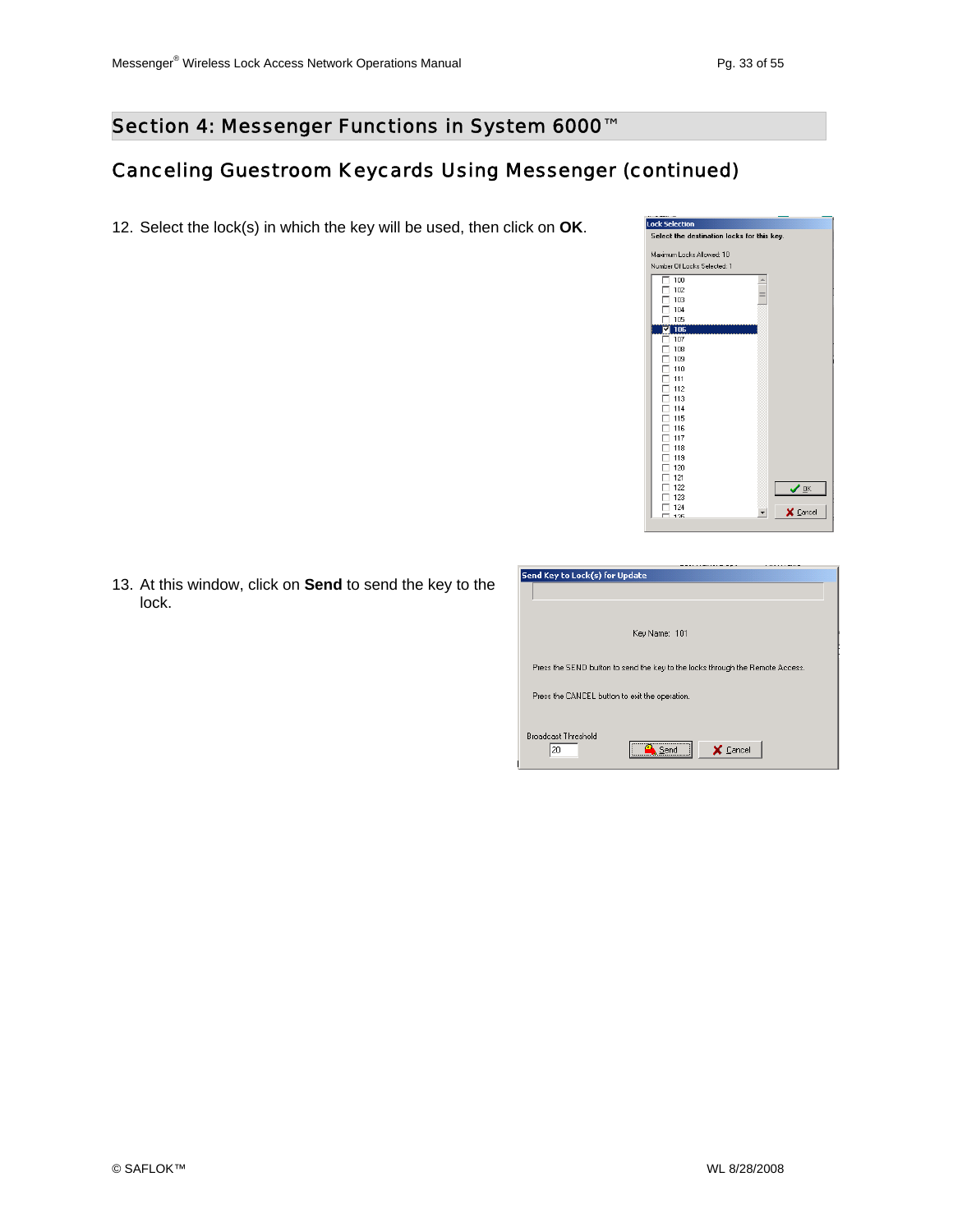#### Section 4: Messenger Functions in System 6000<sup>™</sup>

#### Changing Guestroom Assignments

1. To change a guestroom assignment, open the SAFLOK Client program. Enter your **User ID** and **Password** to log in.



2. At the main window, click on the **Keys** tab.

3. Click on the **Make User Keys** button.



- 4. Select **Guest Keycards** from the **Key Group** menu.
- 5. Then from the **Key Function** menu select **Make Change Room Key**.
- 6. Select the current room the guest is staying in.

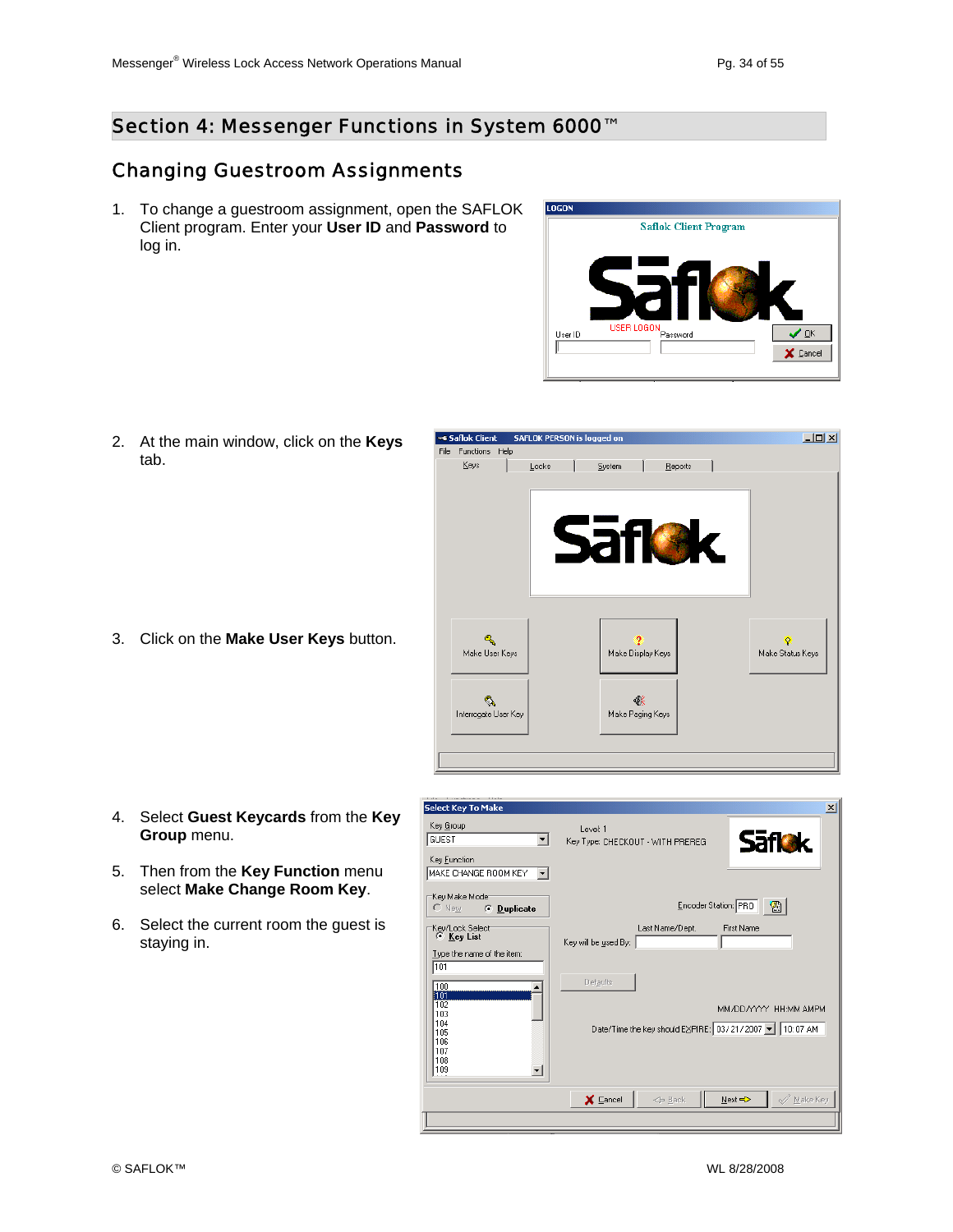#### Changing Guestroom Assignments (continued)

- 7. Click on **Next** until you get the window below.
- 8. Check on **Send Key Through Remote Access** then click on **Make Key**.



9. Select the lock(s) in which the key will be used, then click on **OK**.



10. Click on **Send** to transmit the key to the locks.

| 11. <b>Important:</b> You need to cancel out the old room by |
|--------------------------------------------------------------|
| sending an Inhibit Level Key or the Inhibit Specific         |
| Key function. See page 31.                                   |

| Send Key to Lock(s) for Update                                                |
|-------------------------------------------------------------------------------|
|                                                                               |
|                                                                               |
| Key Name: 101                                                                 |
| Press the SEND button to send the key to the locks through the Remote Access. |
| Press the CANCEL button to exit the operation.                                |
| <b>Broadcast Threshold</b><br><br>20<br><b>X</b> Cancel<br>Send               |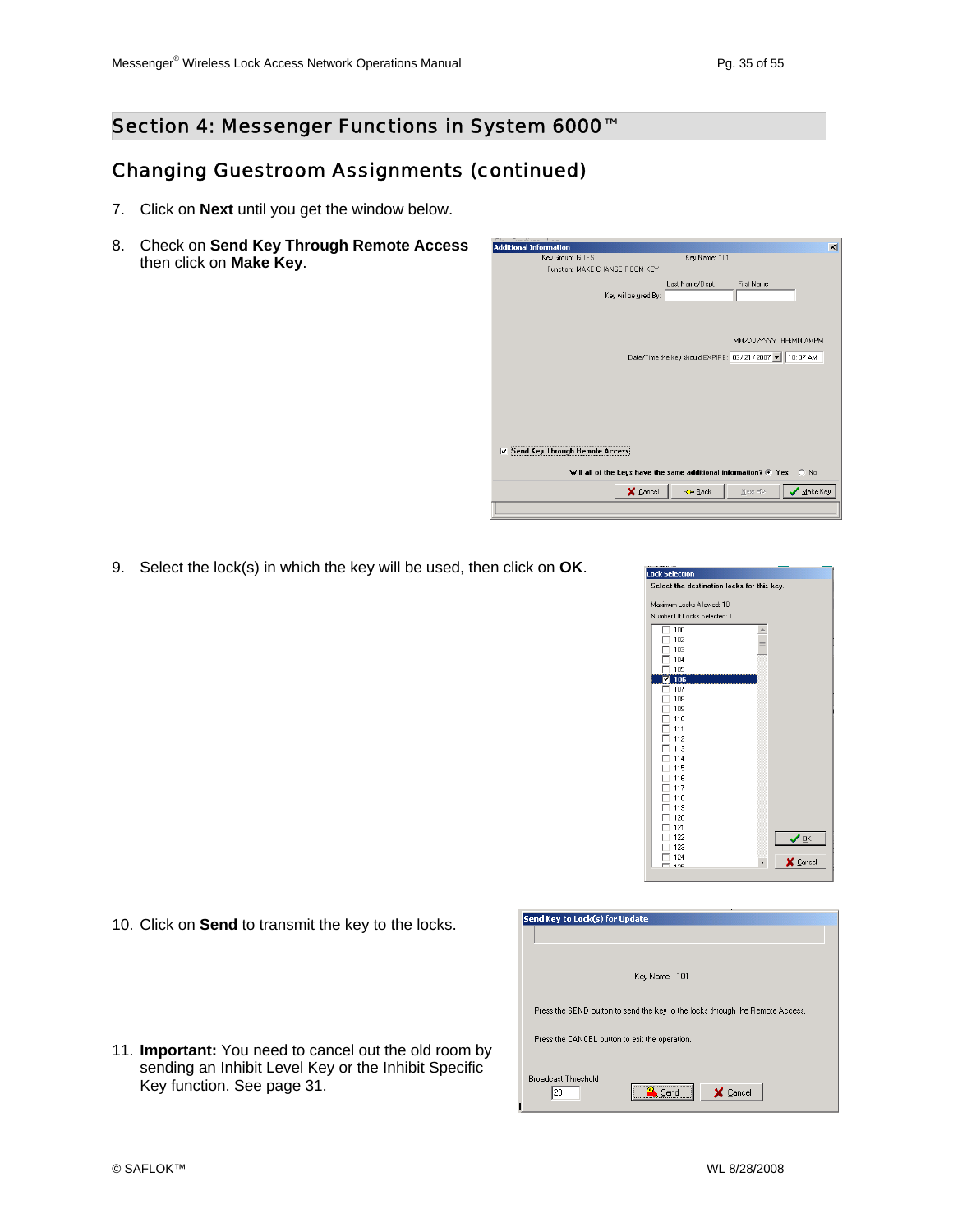#### Section 4: Messenger Functions in System 6000<sup>™</sup>

### Adding Additional Rooms to a Key

1. To add an additional room to a key, open the SAFLOK Client program. Enter your **User ID** and **Password** to log in.



2. At the main window, click on the **Keys** tab.

- 3. Click on the **Make User Keys** button.
- 4. Select **Guest Keycards** from the **Key Group** menu.
- 5. Then from the **Key Function** menu select **Make Change Room Key**.
- 6. Select the current room the guest is staying in and click on **Next** until you get the window below.



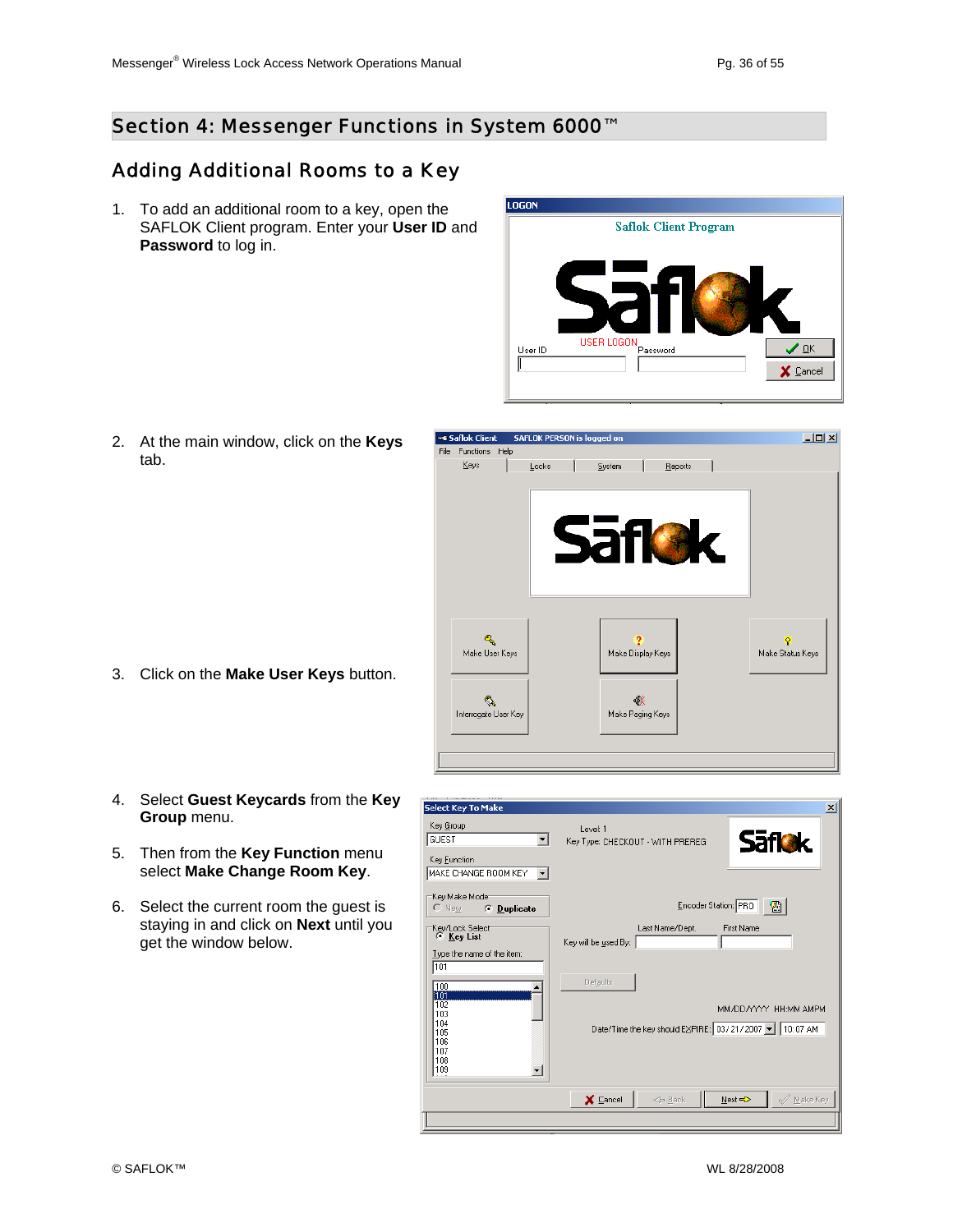## Adding Additional Rooms to a Key (continued)

| <b>Additional Information</b>                                      |                                                        |                       | $\vert x \vert$ |
|--------------------------------------------------------------------|--------------------------------------------------------|-----------------------|-----------------|
| Key Group: ROOM KEY                                                | Key Name: 105                                          |                       |                 |
| Function: MAKE CHANGE ROOM KEY                                     |                                                        |                       |                 |
|                                                                    | Last Name/Dept.                                        | First Name            |                 |
| Key will be used By:                                               |                                                        |                       |                 |
|                                                                    |                                                        |                       |                 |
|                                                                    |                                                        |                       |                 |
|                                                                    |                                                        |                       |                 |
|                                                                    |                                                        | MM/DD/YYYY HH:MM AMPM |                 |
|                                                                    | Date/Time the key should EXPIRE: 05/23/2007 - 10:46 AM |                       |                 |
|                                                                    |                                                        |                       |                 |
|                                                                    |                                                        |                       |                 |
|                                                                    |                                                        |                       |                 |
|                                                                    |                                                        |                       |                 |
|                                                                    |                                                        |                       |                 |
|                                                                    |                                                        |                       |                 |
|                                                                    |                                                        |                       |                 |
| Send Key Through Remote Access<br>⊽                                |                                                        |                       |                 |
|                                                                    |                                                        |                       |                 |
| Will all of the keys have the same additional information? $C$ Yes |                                                        |                       | $C$ No          |
|                                                                    |                                                        |                       | Make Key        |
| X Cancel                                                           | ← Back                                                 | Next =>               |                 |

8. Click on the rooms you want to add the key to then click on **OK**.

| <b>Lock Selection</b>                      |          |
|--------------------------------------------|----------|
| Select the destination locks for this key. |          |
| Maximum Locks Allowed: 10                  |          |
| Number Of Locks Selected: 1                |          |
| 101                                        | A        |
| 103                                        |          |
| 107<br>⊽                                   | ≡        |
| 108                                        |          |
| 109                                        |          |
| 110                                        |          |
| 111                                        |          |
| 112                                        |          |
| 114                                        |          |
| 115                                        |          |
| 116                                        |          |
| 117                                        |          |
| 119<br>121                                 |          |
| 125                                        |          |
| 126                                        |          |
| 127                                        |          |
| 128                                        |          |
| 129                                        |          |
| 130                                        |          |
| 131                                        |          |
| 133                                        | ✔ ፬K     |
| 135                                        |          |
| 137                                        | X Cancel |
| 100                                        |          |

9. If the information is correct and you are ready to send the key click on **Send**.

7. Check **Send Key Through Remote Access** then click on **Make Key**.

**Note:** If you send the keycards to the locks, current Guest keycards for that lock will be inhibited (cancelled).

| Send Key to Lock(s) for Update                                                |
|-------------------------------------------------------------------------------|
|                                                                               |
|                                                                               |
| Key Name: 105                                                                 |
| Press the SEND button to send the key to the locks through the Remote Access. |
| Press the CANCEL button to exit the operation.                                |
|                                                                               |
| Cancel<br>Send                                                                |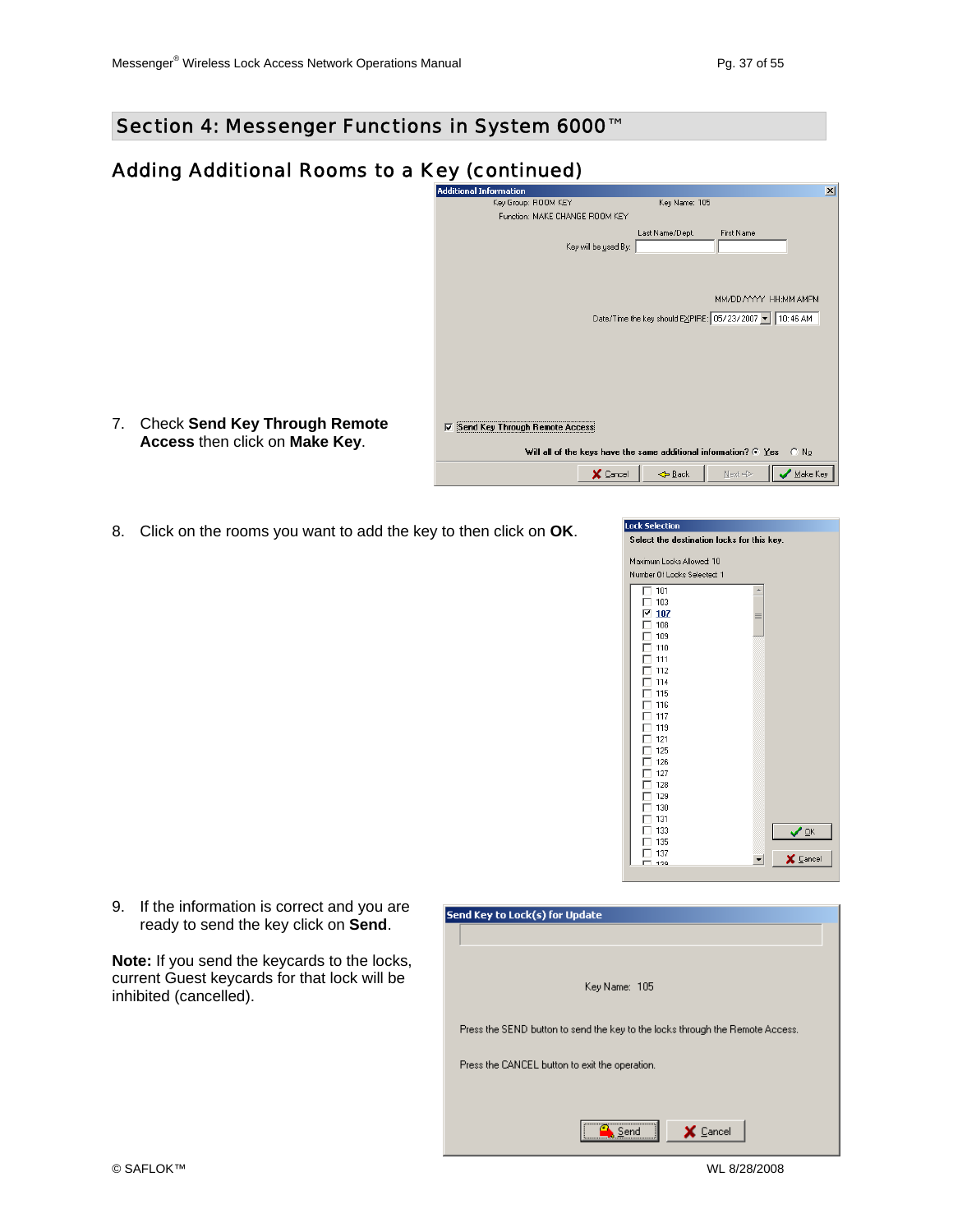#### Sending Inhibit Keycards to the Locks to Inhibit All Guest Keycard in a Lock

1. To inhibit all Guest keycards in a particular lock, open the SAFLOK Client program. Enter your **User ID** and **Password** to log in.



2. At the main window, click on the **Keys** tab.

3. Click on the **Make User Keys** button.



- 4. Change the Key Group to **Inhibit Key**.
- 5. Select **Duplicate** (you can only send duplicate keycards to locks through Remote Access and it logs Key ID 255 in the locks interrogation report.)
- 6. Then select the key to send (usually Inhibit).

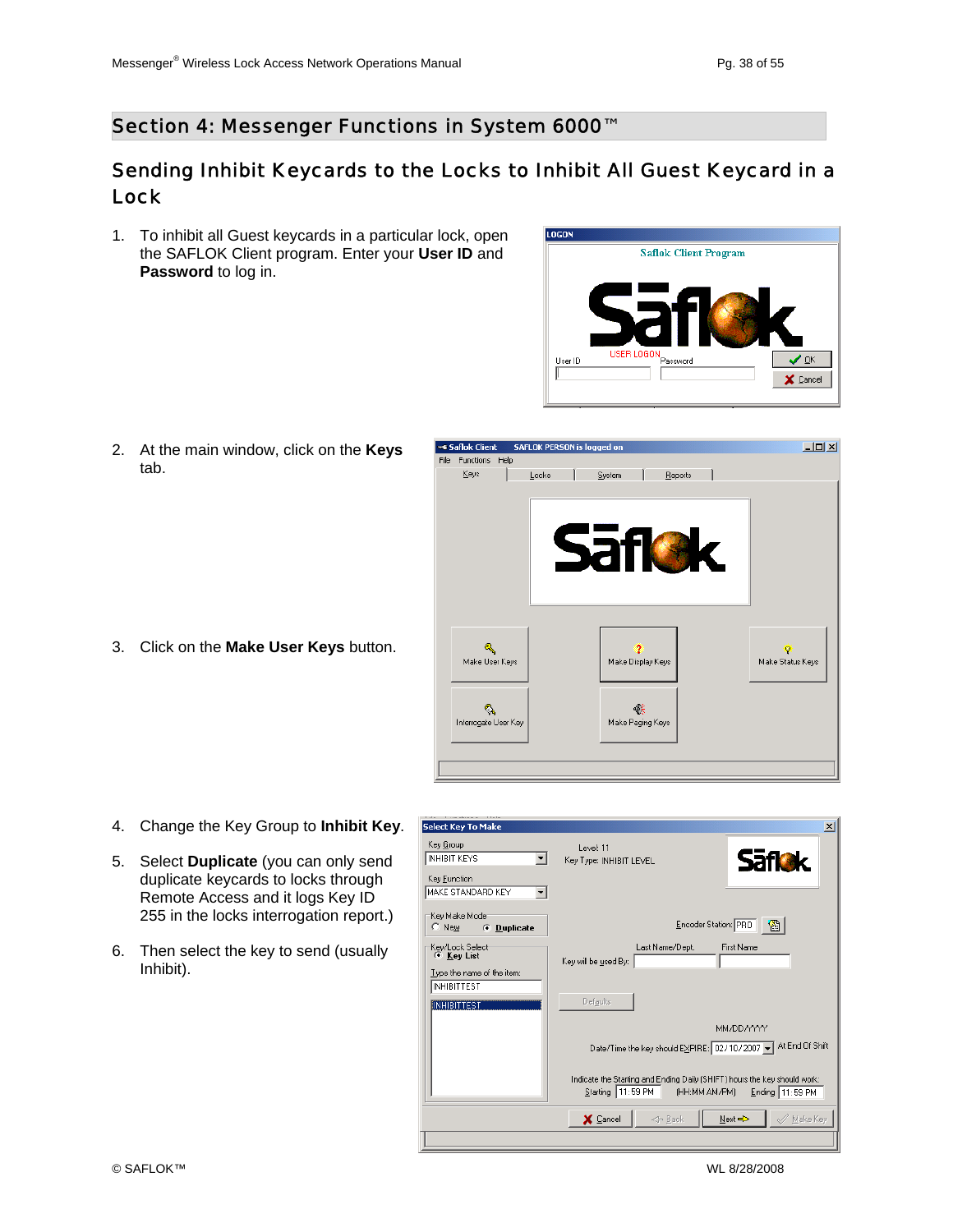## Sending Inhibit Keycards to the Locks to Inhibit All Guest Keycard in a Lock (continued)

| Select ID To Make<br>Key Group: INHIBIT KEYS<br>Key Name: INHIBITTEST<br>Function: MAKE STANDARD KEY                   | $\overline{\mathbf{x}}$ |
|------------------------------------------------------------------------------------------------------------------------|-------------------------|
|                                                                                                                        |                         |
|                                                                                                                        |                         |
|                                                                                                                        |                         |
|                                                                                                                        |                         |
|                                                                                                                        |                         |
| xxx Key ID#s 1 to 1 have been previously assigned to keys xxx                                                          |                         |
| To replace a particular key which has worn out, select<br>"Replace Key ID #" and enter the desired Key ID #.           |                         |
| C Replace Key ID #:                                                                                                    |                         |
| To make additional duplicate keys, select<br>Select Additional Duplicate Keys and<br>7.<br>"Additional Duplicate Keys" |                         |
| click <b>Next</b> to continue.<br>Additional Duplicate Keys                                                            |                         |
|                                                                                                                        |                         |
|                                                                                                                        |                         |
|                                                                                                                        |                         |
|                                                                                                                        |                         |
|                                                                                                                        |                         |
|                                                                                                                        |                         |
| X Cancel<br>← Back<br>Next <>                                                                                          | $\mathcal{Q}$ Make Key  |
|                                                                                                                        |                         |

8. Select **Send Key Through Remote Access**, then click on **Make Key**.

| <b>Additional Information</b>                                                                                                                                                                                      | $\vert x \vert$                      |  |  |
|--------------------------------------------------------------------------------------------------------------------------------------------------------------------------------------------------------------------|--------------------------------------|--|--|
| Key Group: INHIBIT KEYS                                                                                                                                                                                            | Key Name: INHIBITTEST                |  |  |
| Function: MAKE STANDARD KEY                                                                                                                                                                                        |                                      |  |  |
| Days the key will NOT work:<br>Sun<br>$\Gamma$ Thu<br>Key will be used By:<br>Mon<br>$\Gamma$ Fri<br>$\Gamma$ Sat<br>Tue<br>™ Wed                                                                                  | Last Name/Dept.<br><b>First Name</b> |  |  |
|                                                                                                                                                                                                                    | MM/DD/YYYY                           |  |  |
| Date/Time the key should EXPIRE: 02/10/2007 - At End Of Shift<br>Indicate the Starting and Ending Daily (SHIFT) hours the key should work:<br>Starting 11:59 PM<br>(HH:MM AM/PM)<br>Ending 11:59 PM<br>Opening Key |                                      |  |  |
| Send Key to File<br>$\triangleright$<br><b>Send Key Through Remote Access</b><br>⊽                                                                                                                                 |                                      |  |  |
| Will all of the keys have the same additional information? $G$ Yes<br>$\cap$ No                                                                                                                                    |                                      |  |  |
| X Cancel                                                                                                                                                                                                           | Make Key<br>← Back<br>Next =>        |  |  |
|                                                                                                                                                                                                                    |                                      |  |  |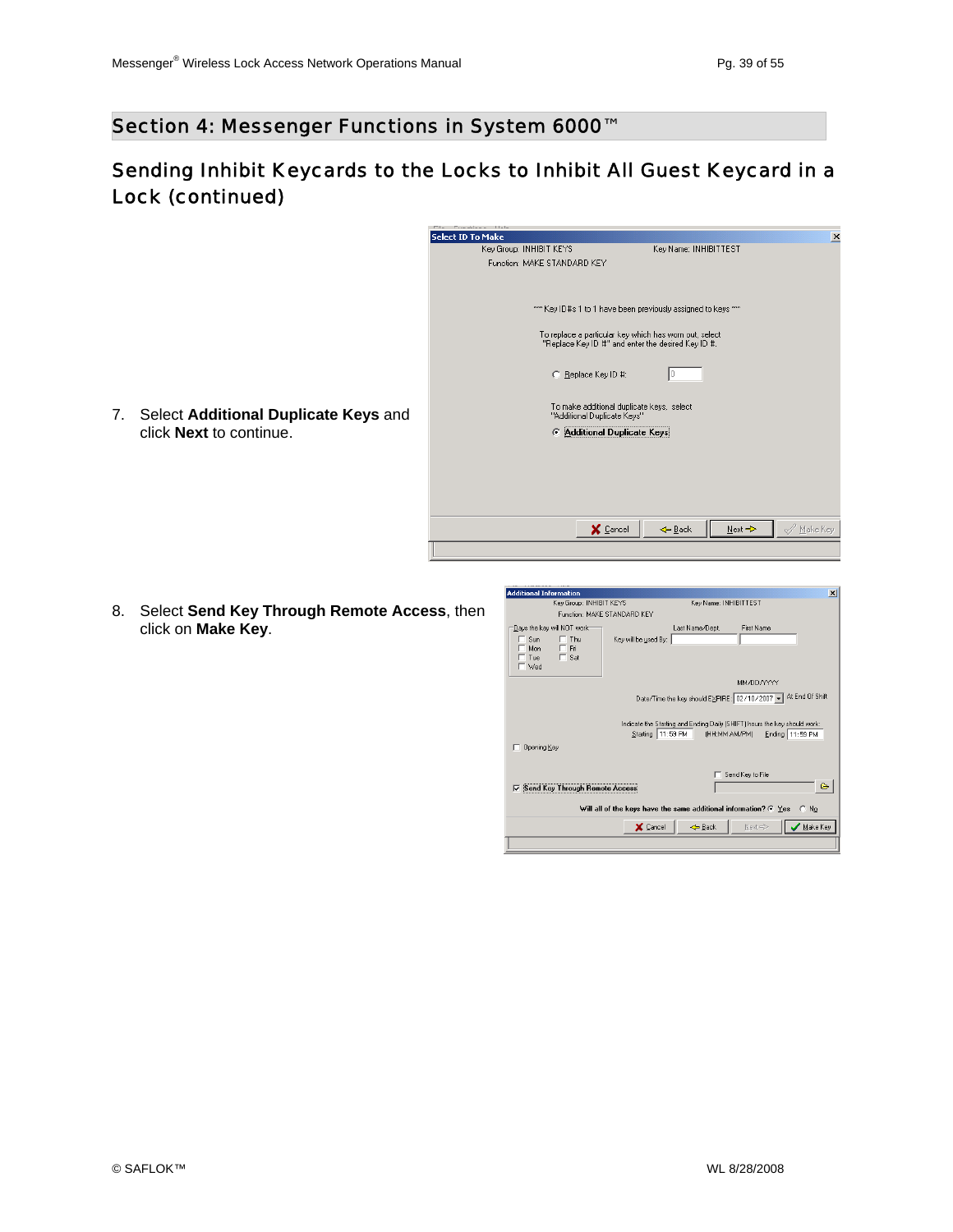#### Section 4: Messenger Functions in System 6000<sup>™</sup>

## Sending Inhibit Keycards to the Locks to Inhibit All Guest Keycard in a Lock (continued)

9. Check the room number where you want to inhibit Guest keycards, then click on **OK**.

**Note:** Sending Inhibit keys to the lock(s) will inhibit all Guest-level keycards in that lock. To enable the keycards to be used in that lock again, you must send an Uninhibit key, following the same process used to send an Inhibit Key.



|  | 10. Click on Send when ready. |  |  |  |
|--|-------------------------------|--|--|--|
|--|-------------------------------|--|--|--|

| Send Key to Lock(s) for Update                                                              |
|---------------------------------------------------------------------------------------------|
|                                                                                             |
| Key Name: INHIBITTEST                                                                       |
| Press the SEND button to send the key to the locks through the Remote Access.               |
| Press the CANCEL button to exit the operation.                                              |
| <b>Broadcast Threshold</b><br>-----------------------------------<br>X Cancel<br>20<br>Send |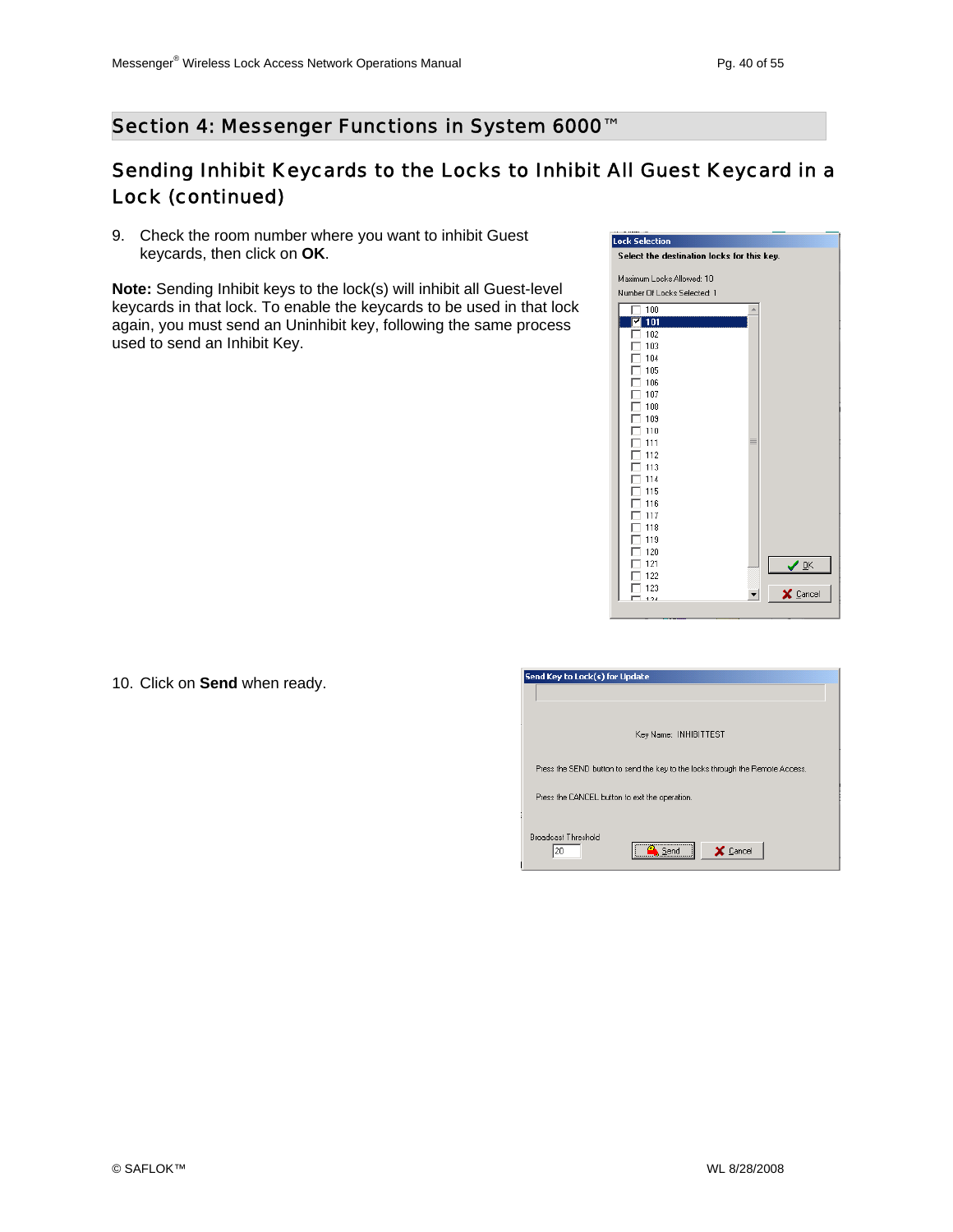### Sending Electronic Lockout Keycards to Lock-out Keycard Access Through Messenger

1. To send an Electronic Lockout key, open the SAFLOK Client program. Enter your **User ID** and **Password** to log in.



2. At the main window, click on the **Keys** tab.

3. Click on the **Make User Keys** button.



- 4. Change the Key Group to **Electronic Lockout Key**.
- 5. Select **Duplicate** (you can only send duplicate keycards to locks through Remote Access and it logs Key ID 255 in the locks interrogation report.)
- 6. Then select the key to send (usually ELO) and click on **Next**.

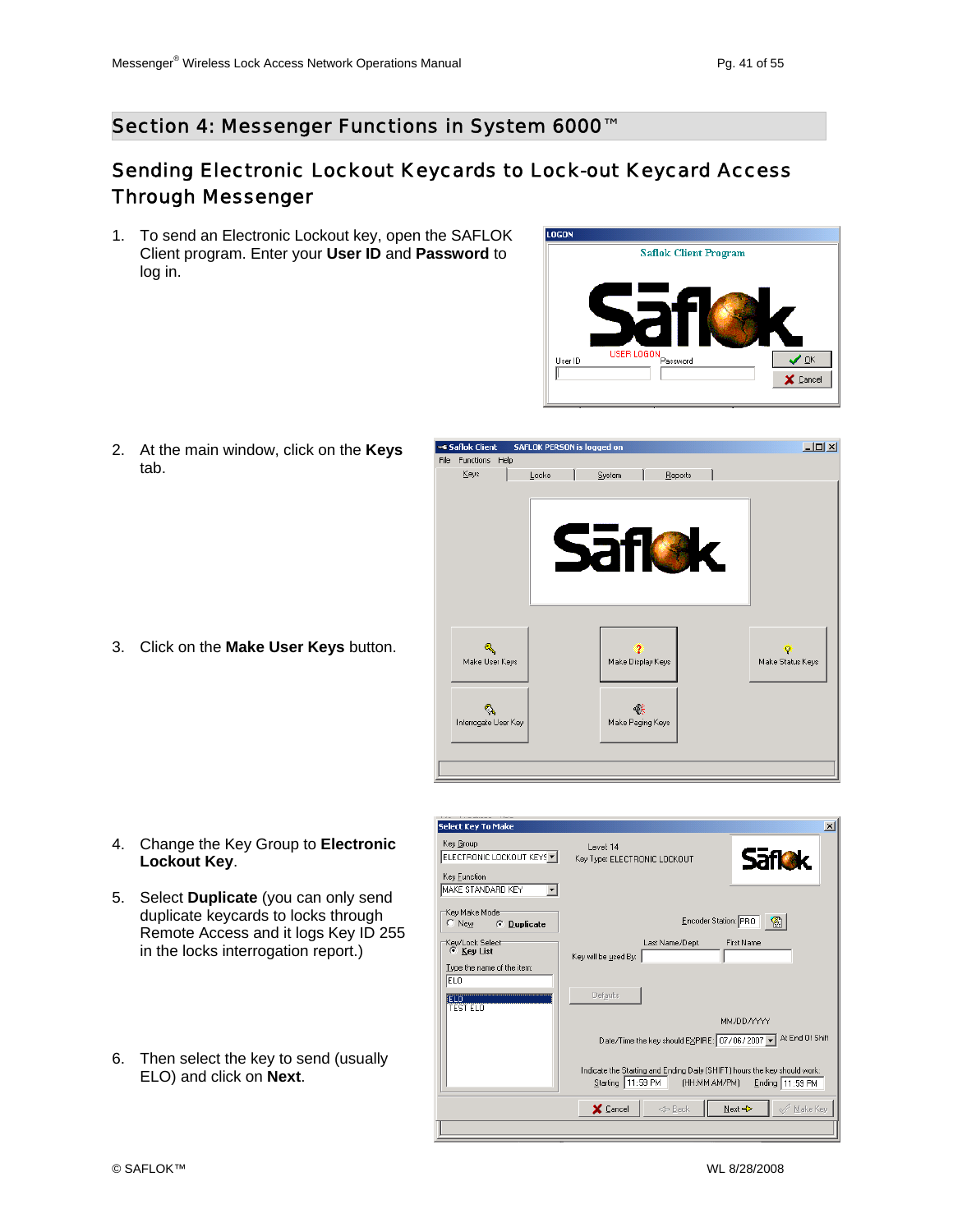### Sending Electronic Lockout Keycards to Lock-out Keycard Access through Messenger (continued)

| <b>Select ID To Make</b>                                                 | $\vert x \vert$ |
|--------------------------------------------------------------------------|-----------------|
| Key Group: ELECTRONIC LOCKOUT KEYS<br>Key Name: ELO                      |                 |
| Function: MAKE STANDARD KEY                                              |                 |
|                                                                          |                 |
|                                                                          |                 |
| xxx Key ID#s 1 to 1 have been previously assigned to keys xxx            |                 |
|                                                                          |                 |
| To replace a particular key which has worn out, select                   |                 |
| "Replace Key ID #" and enter the desired Key ID #.                       |                 |
|                                                                          |                 |
| C Replace Key ID #:                                                      |                 |
|                                                                          |                 |
| To make additional duplicate keys, select<br>"Additional Duplicate Keys" |                 |
|                                                                          |                 |
| <b>6</b> Additional Duplicate Keys                                       |                 |
|                                                                          |                 |
|                                                                          |                 |
|                                                                          |                 |
|                                                                          |                 |
|                                                                          |                 |
| $\mathcal{Q}$ Make Key<br>X Cancel<br>Next <><br>$\leftarrow$ Back       |                 |
|                                                                          |                 |
|                                                                          |                 |

| <b>Additional Information</b>                                                                                                                                                                       |                      |                 |                   | $\vert x \vert$  |  |  |  |  |
|-----------------------------------------------------------------------------------------------------------------------------------------------------------------------------------------------------|----------------------|-----------------|-------------------|------------------|--|--|--|--|
| Key Group: ELECTRONIC LOCKOUT KEYS                                                                                                                                                                  |                      | Kev Name: ELO   |                   |                  |  |  |  |  |
| Function: MAKE STANDARD KEY                                                                                                                                                                         |                      |                 |                   |                  |  |  |  |  |
| Days the key will NOT work<br>Sun<br>Thu<br>Mon<br>$\Box$ Fri<br>$\Gamma$ Sat<br>Tue<br>$\sqsubset$ Wed                                                                                             | Key will be used By: | Last Name/Dept. | <b>First Name</b> |                  |  |  |  |  |
|                                                                                                                                                                                                     |                      |                 | MM/DD/YYYY        |                  |  |  |  |  |
| Date/Time the key should EXPIRE: 07/06/2007 - At End Of Shift<br>Indicate the Starting and Ending Daily (SHIFT) hours the key should work:<br>Starting 11:59 PM<br>(HH:MM AM/PM)<br>Ending 11:59 PM |                      |                 |                   |                  |  |  |  |  |
| <b>Opening Key</b>                                                                                                                                                                                  |                      |                 |                   |                  |  |  |  |  |
| <b>Send Key Through Remote Access</b><br>⊽                                                                                                                                                          |                      |                 | Send Key to File  | $\triangleright$ |  |  |  |  |
| Will all of the keys have the same additional information? $G \text{ Yes}$<br>$C$ No                                                                                                                |                      |                 |                   |                  |  |  |  |  |
|                                                                                                                                                                                                     | X Cancel             | ← Back          | Next <>           | $M$ ake Key      |  |  |  |  |
|                                                                                                                                                                                                     |                      |                 |                   |                  |  |  |  |  |

7. Select **Additional Duplicate Keys** and click on **Next** to continue.

8. Select **Send Key Through Remote Access**, then click on **Make Key.**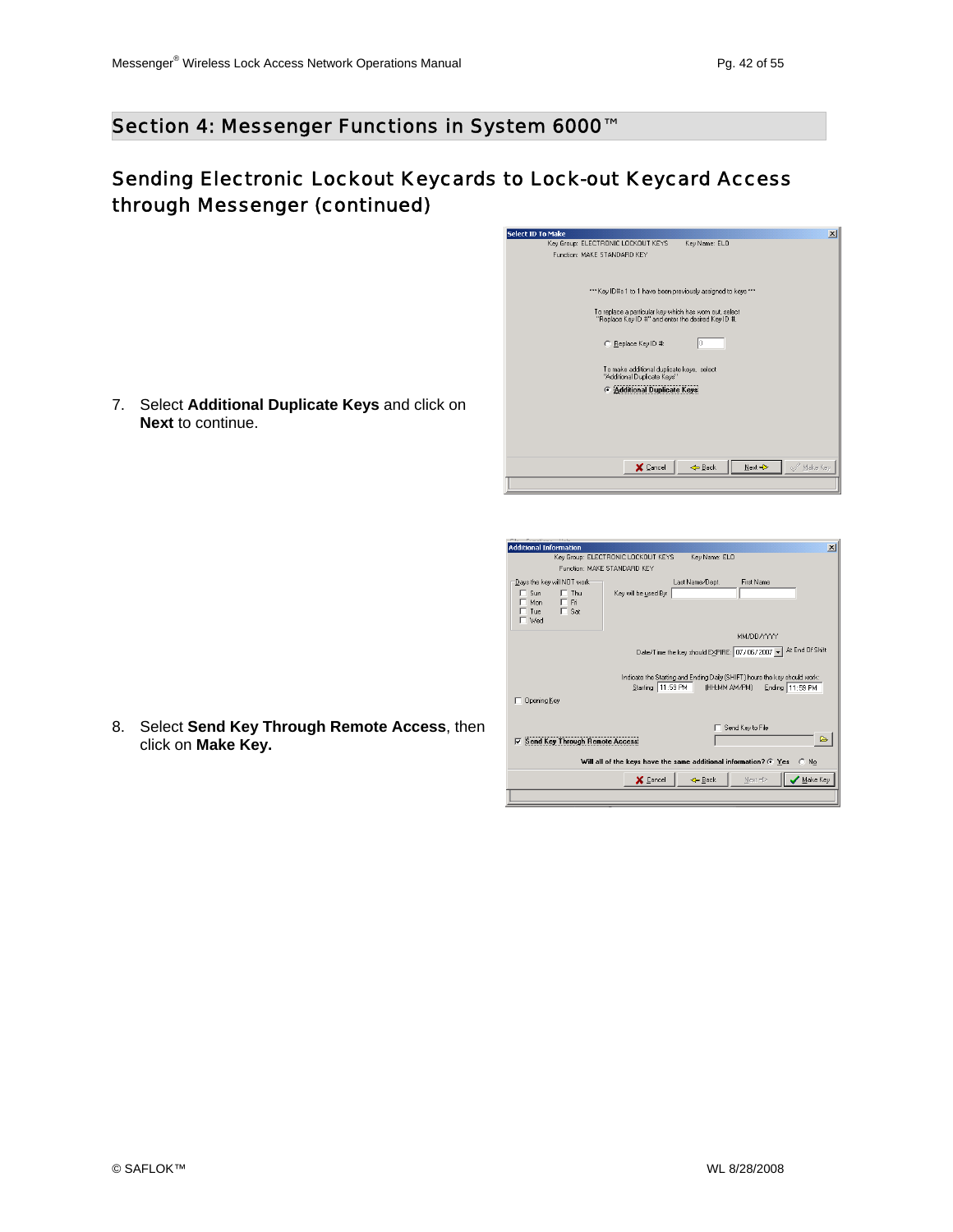### Sending Electronic Lockout Keycards to Lock-out Keycard Access through Messenger (continued)

- 9. Check the room number that you want to lockout, then click on **OK**.
- 10. **Note:** Sending ELO keycards to the lock(s) will lockout all levels except the Emergency keycards.



11. Click on **Send** when ready.

| Send Key to Lock(s) for Update                                                |
|-------------------------------------------------------------------------------|
|                                                                               |
| Key Name: ELO                                                                 |
| Press the SEND button to send the key to the locks through the Remote Access. |
| Press the CANCEL button to exit the operation.                                |
| <b>Broadcast Threshold</b><br><br>20<br>X Cancel<br>Send                      |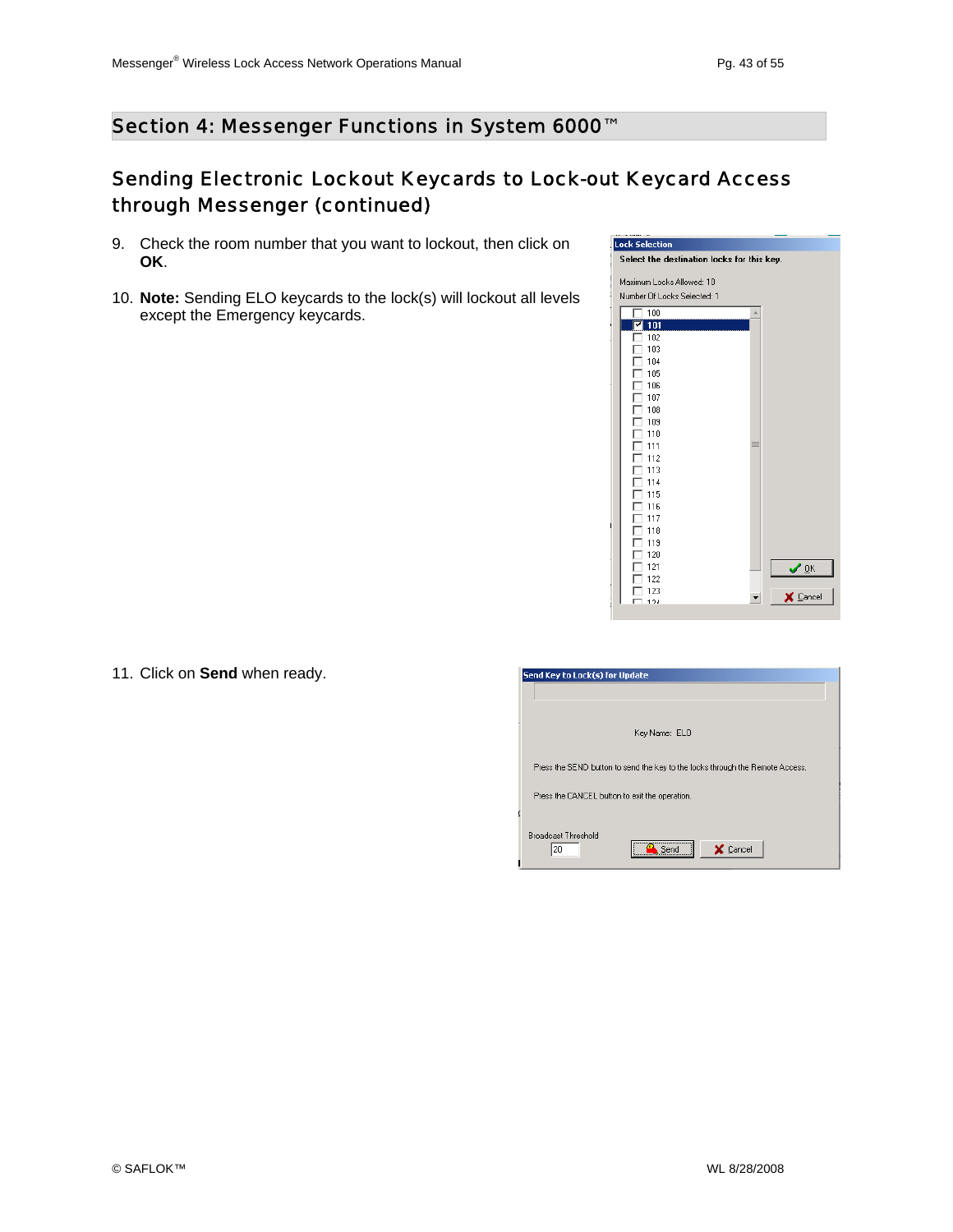### Interrogating Locks Through Messenger

1. Open the SAFLOK Client program. Enter your **User ID** and **Password** to log in.



2. At the main window, click on the **Locks**  tab.

3. Click on the **Interrogate Locks** button.



4. Click on **Yes** to interrogate the lock through the Remote Access.

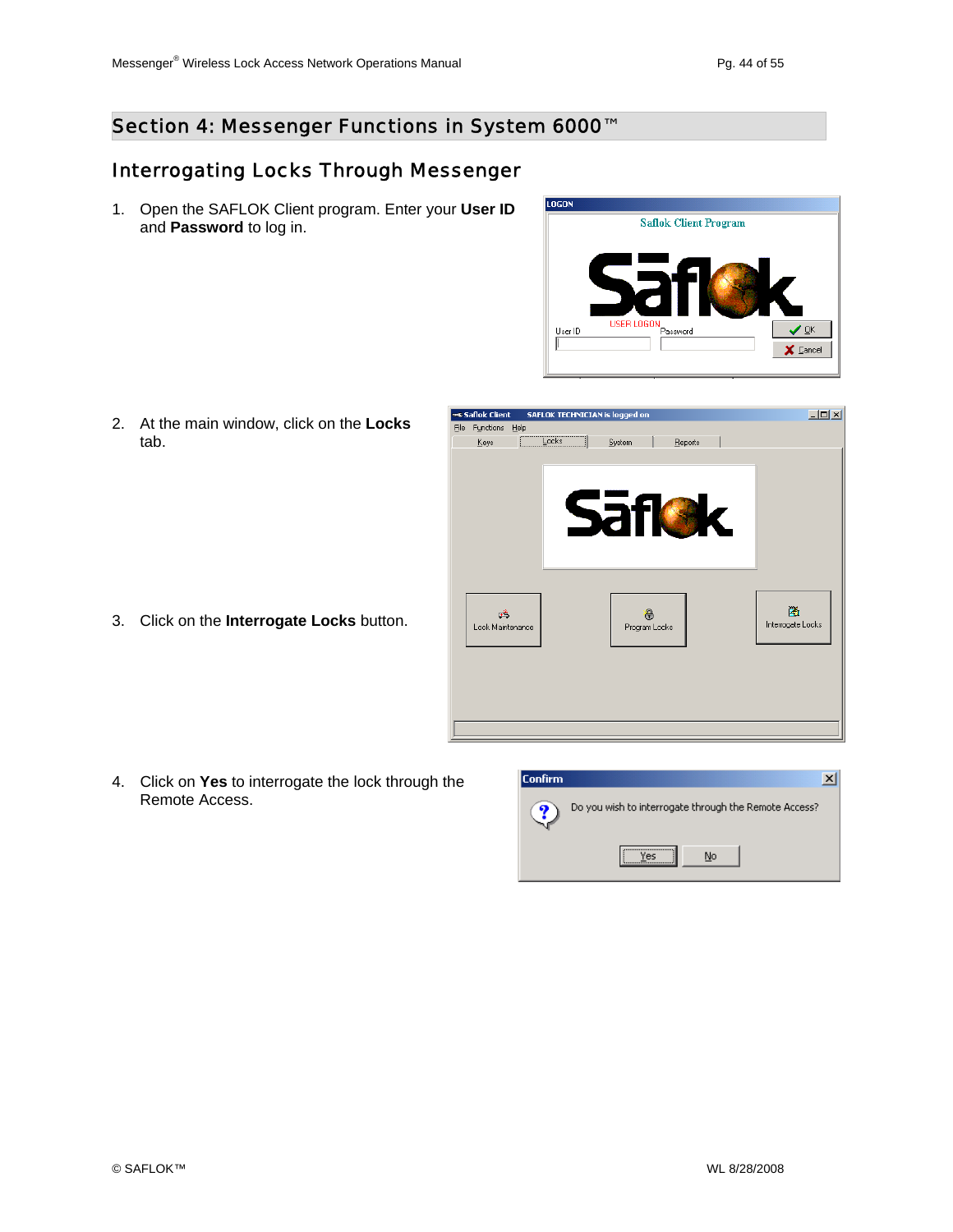## Interrogating Locks Through Messenger (continued)

5. Type in or click on the room number that you want to interrogate. Click on the **Start** button.



6. Click on **Yes** to interrogate the locks.

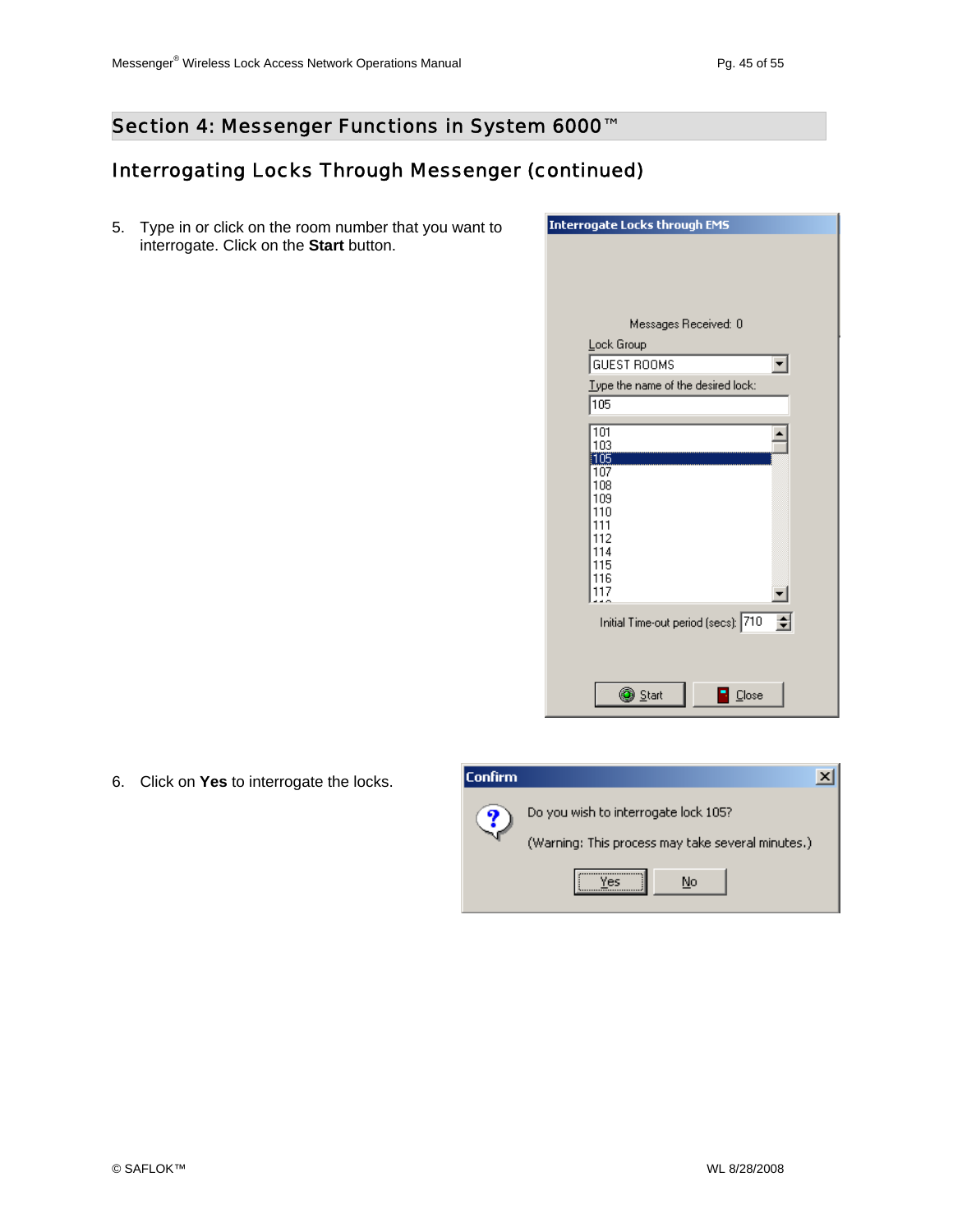### Interrogating Locks Through Messenger (continued)

7. Messages will start counting up. When complete, you will then get an **Interrogation Successful** message. Then click on **OK**.

**Note:** It can take up to ten minutes before the messages start coming in.



8. Click on **OK** at the Interrogation Successful PC dialog box.

| <b>Information</b> |                           |  |
|--------------------|---------------------------|--|
|                    | Interrogation Successful! |  |
|                    |                           |  |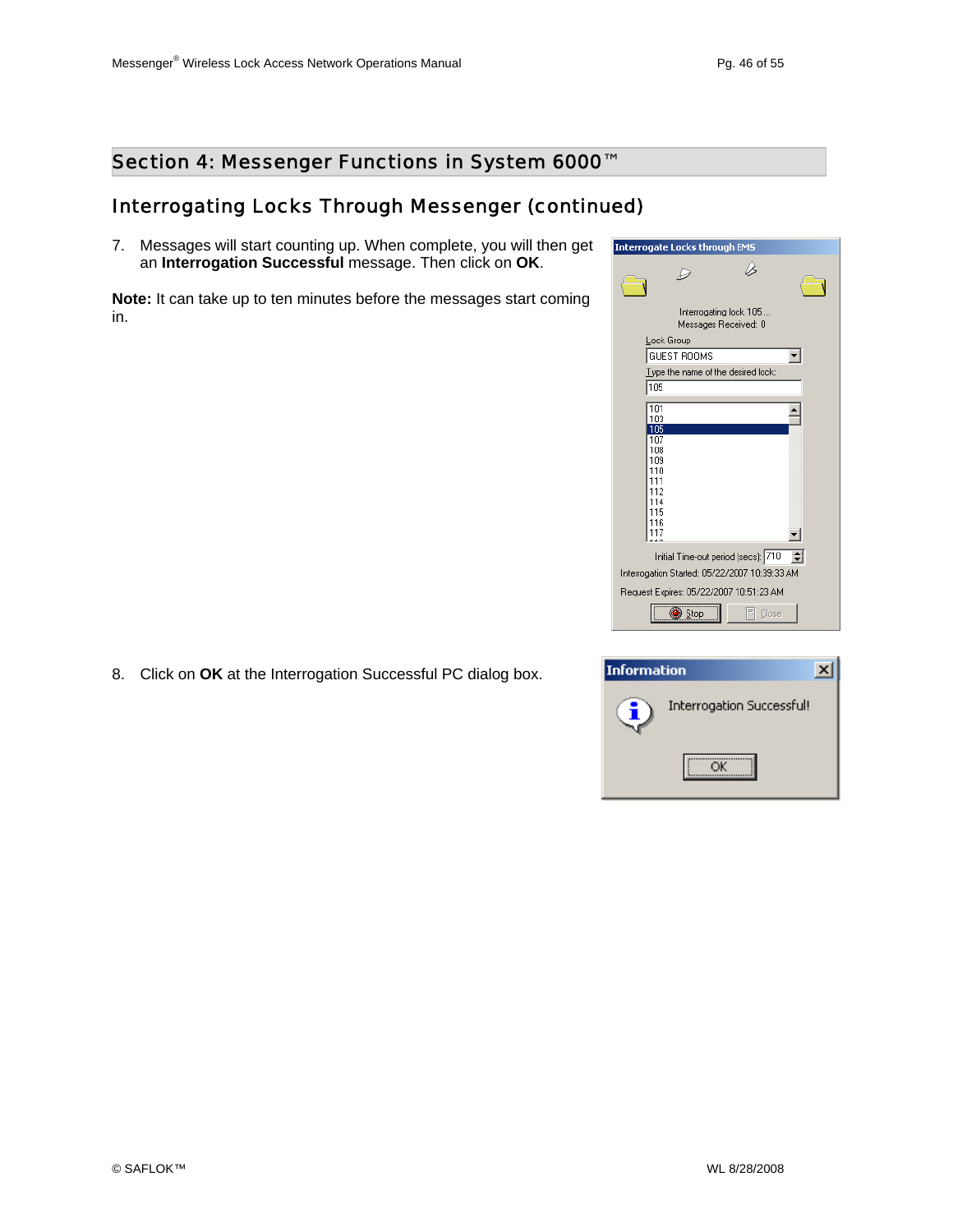#### Interrogating Locks Through Messenger (continued)

9. To view the interrogation report, click on the **Reports** tab. Click on **Lock Interrogation Report**, the click on the **View** button.



10. Select the lock that was interrogated and click on **View**.

| Property # | Lock Name | LED Diagnostics Done | Entries Interrogated | Clock Updated | Interrogation |
|------------|-----------|----------------------|----------------------|---------------|---------------|
| 2401       | 105       | No                   | Yes                  | No.           | 05/22/2007    |
| 2401       | 129       | Yes                  | Yes                  | Yes           | 01/27/2007    |
|            |           |                      |                      |               |               |
|            |           |                      |                      |               |               |
|            |           |                      |                      |               |               |
|            |           |                      |                      |               |               |
|            |           |                      |                      |               |               |
|            |           |                      |                      |               |               |
|            |           |                      |                      |               |               |
|            |           |                      |                      |               |               |

12. Select your viewing options and click on **OK**.

| <b>Lock Interrogation Report v.3.00</b>                                    |  |
|----------------------------------------------------------------------------|--|
| FOR LOCK # 105                                                             |  |
| ◯ Print all entries regardless of when they occurred                       |  |
| C Only print entries occurring between specified dates                     |  |
|                                                                            |  |
|                                                                            |  |
| $\nabla$ Print original lock entry times as well as adjusted times         |  |
| Print ONLY records allowing door to be opened & unlatched                  |  |
| $\triangledown$ Print users assigned to key ID#s (Report will take longer) |  |
|                                                                            |  |
| Cancel<br>OΚ                                                               |  |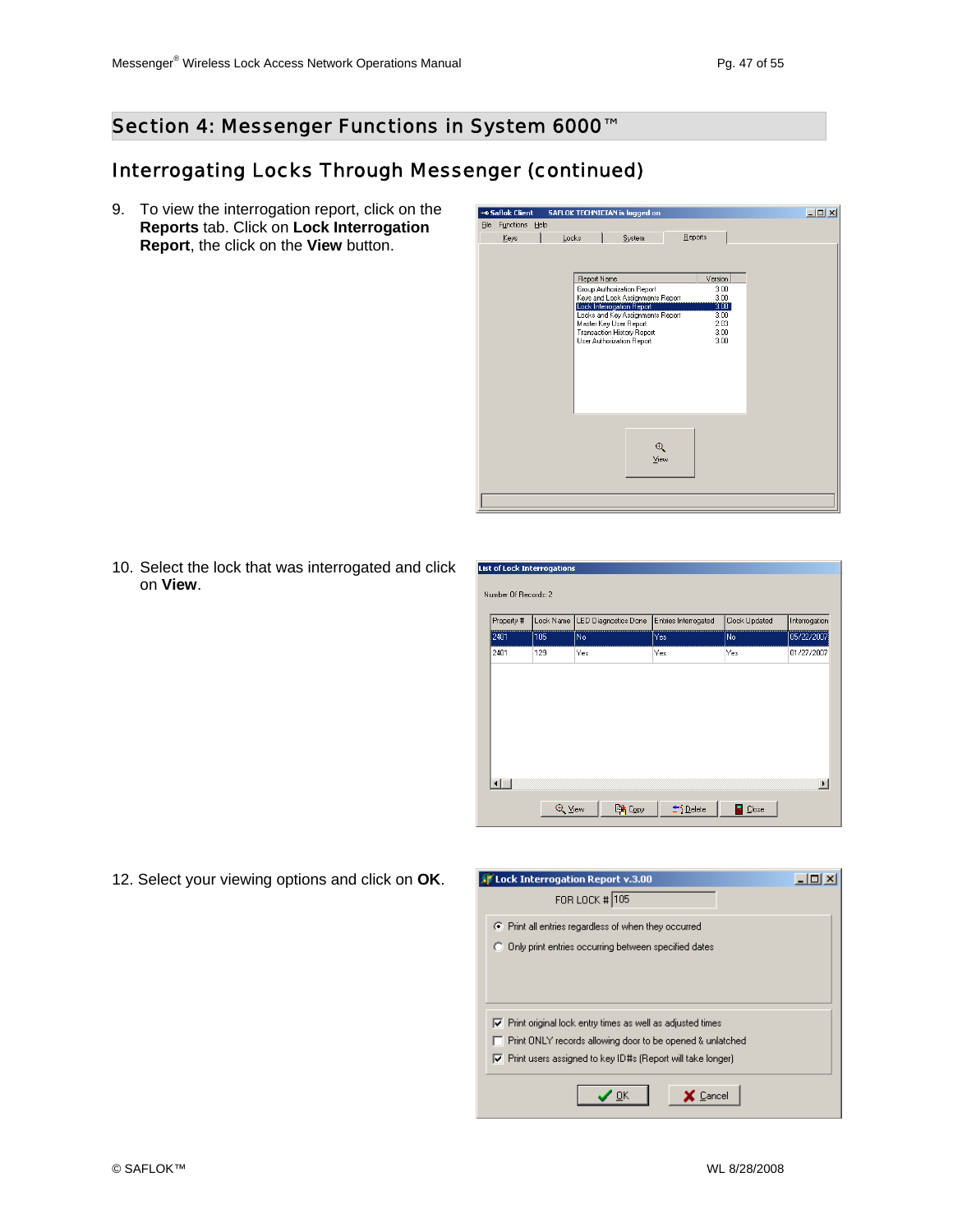### Interrogating Locks Through Messenger (continued)

#### **Interrogation Report Example**

| INTERROGATION REPORT FOR LOCK #<br>105<br>Page 1 of 14                                                                                                                                                                                                                                                                                                                                                                                                                                                                                                                                                                                                                                                                                                                  |
|-------------------------------------------------------------------------------------------------------------------------------------------------------------------------------------------------------------------------------------------------------------------------------------------------------------------------------------------------------------------------------------------------------------------------------------------------------------------------------------------------------------------------------------------------------------------------------------------------------------------------------------------------------------------------------------------------------------------------------------------------------------------------|
| Report Date Format Used: mm/dd/yyyy (Note: * is used if data is unavailable)<br>Report software version: W95 1.00/2002-06-28 15:10<br>Hand-Held Interrogator software version: HH5 V- NOT DETERMINED<br>Interrogation Method: REMOTE                                                                                                                                                                                                                                                                                                                                                                                                                                                                                                                                    |
| LOCK STATUS AT TIME OF INTERROGATION<br>Mode: 2 Property Prog'd Pattern Bad: No Checksum Bad: No Write Err: No<br>- E2 is enabled<br>- Invalid key shutdown is not in effect<br>- Lock batteries are good<br>- Locked/Unlocked Switch - OK<br>- Key Switch is OK<br>- Intended to be Locked<br>- DST Change Info is set<br>DST is standard local<br>DST Starts 03/11/2007 02:00 AM, Ends 11/04/2007 02:00 AM<br>- Lock's Clock doesn't require periodic resetting<br>- Lock uses locked switches? Y Opening(knob) Switch? Y<br>- Serial Port Communication: Sends? N Receives? N<br>Lock's Clock, Date & Time: 05/22/2007, 10:37 AM, DST<br>Terminal's Clock Date & Time: 05/22/2007 10:41 AM DST<br>Lock Date & Time DST Info was not updated after 1st interrogation. |
| LOCK IS CURRENTLY LATCHED                                                                                                                                                                                                                                                                                                                                                                                                                                                                                                                                                                                                                                                                                                                                               |
| KEY USE & ENTRY RECORDS<br>Dates & times for used/occur are adjusted to reflect terminal's date & time at the time of interrogation<br>or before clock programming<br>*D* or *S* after the date indicates times could not accurately be adjusted<br>"a" after DST, STD, *D*, or *S* indicates an adjustment was made<br>Possible users of keys are printed when names are available. Possible Users are those<br>whose key had been made but not yet expired when the entry occurred.<br>Multiple users indicate key users assigned to different key sequences.                                                                                                                                                                                                         |
| KEY ID#2 KEY #HOUSEKEEPING SS<br>0001) LVL9 TYPE 0 : HOUSEKEEPING<br>From: Kou, Hood On: 05/00/0007 00:49 AM DRTs. Allound to Onon                                                                                                                                                                                                                                                                                                                                                                                                                                                                                                                                                                                                                                      |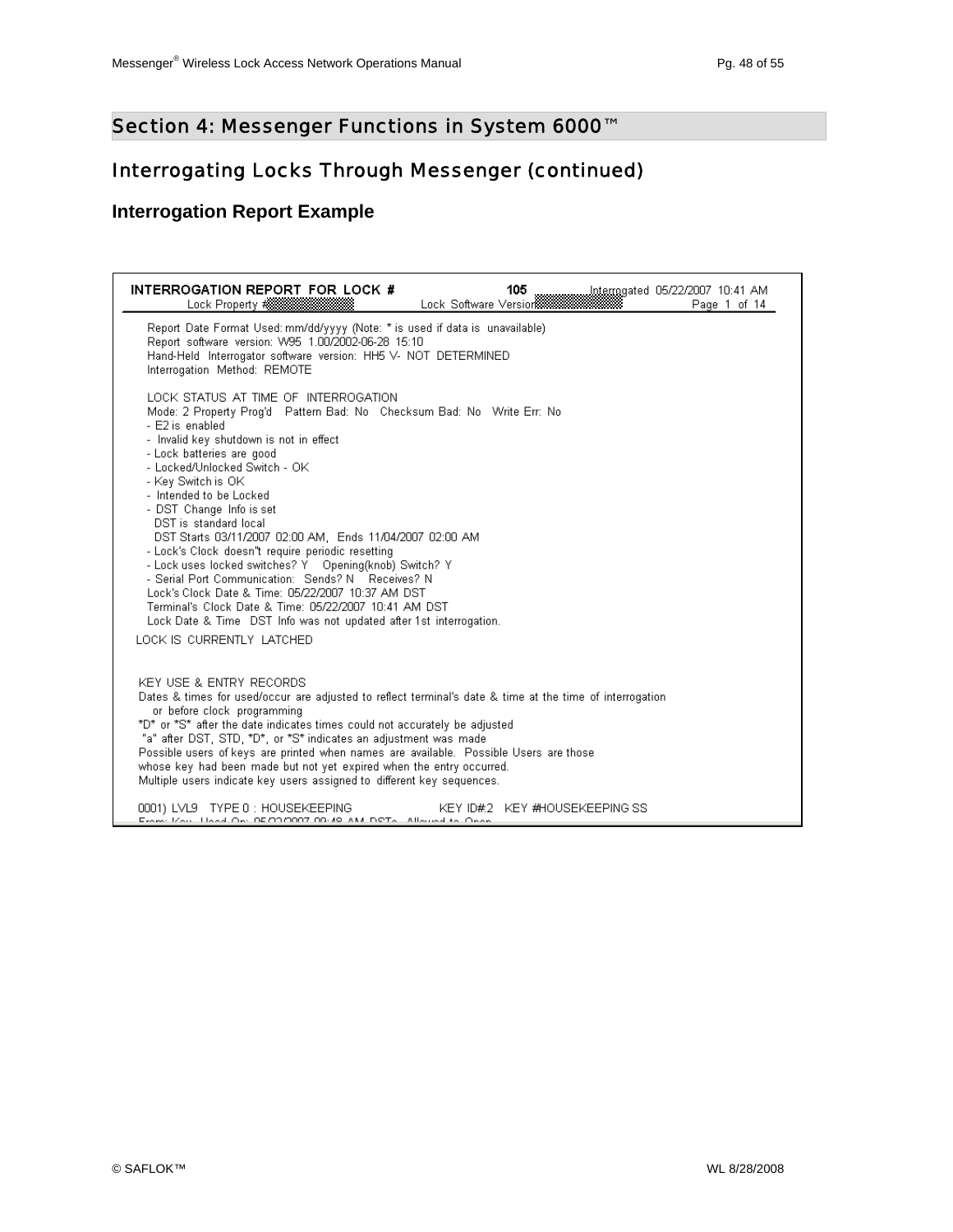#### Section 4: Messenger Functions in System 6000<sup>™</sup>

### Making a Display Keycard

The Display key that applies to RF systems is the RF/IR Interface Test key. Using this key in an RFenabled lock will cause a series of lights. Four green lights indicate that the lock is communicating. If you get any number of red lights, wait a few seconds and try again. If you still get red lights, refer to the troubleshooting section.

1. To make a Display key, open the SAFLOK Client program. Enter your **User ID** and **Password** to log in.



| <b>w© Saflok Client</b> |      | <b>SAFLOK PERSON is logged on</b> |             |                       |         |    | $\Box$ D $\times$ |
|-------------------------|------|-----------------------------------|-------------|-----------------------|---------|----|-------------------|
| File Functions          | Help |                                   |             |                       |         |    |                   |
| Keys                    |      | Locks                             | System      |                       | Reports |    |                   |
|                         |      |                                   |             |                       |         |    |                   |
|                         |      |                                   |             |                       |         |    |                   |
|                         |      |                                   |             |                       |         |    |                   |
|                         |      |                                   |             |                       |         |    |                   |
|                         |      |                                   | <b>Safi</b> |                       |         | K. |                   |
|                         |      |                                   |             |                       |         |    |                   |
|                         |      |                                   |             |                       |         |    |                   |
|                         |      |                                   |             |                       |         |    |                   |
|                         |      |                                   |             |                       |         |    |                   |
|                         |      |                                   |             |                       |         |    |                   |
|                         |      |                                   |             |                       |         |    | Ω                 |
| Make User Keys          |      |                                   |             | Make Display Keys     |         |    | Make Status Keys  |
|                         |      |                                   |             |                       |         |    |                   |
|                         |      |                                   |             |                       |         |    |                   |
| Interrogate User Key    |      |                                   |             | €<br>Make Paging Keys |         |    |                   |
|                         |      |                                   |             |                       |         |    |                   |
|                         |      |                                   |             |                       |         |    |                   |
|                         |      |                                   |             |                       |         |    |                   |
|                         |      |                                   |             |                       |         |    |                   |

2. Click on **Make Display Keys**.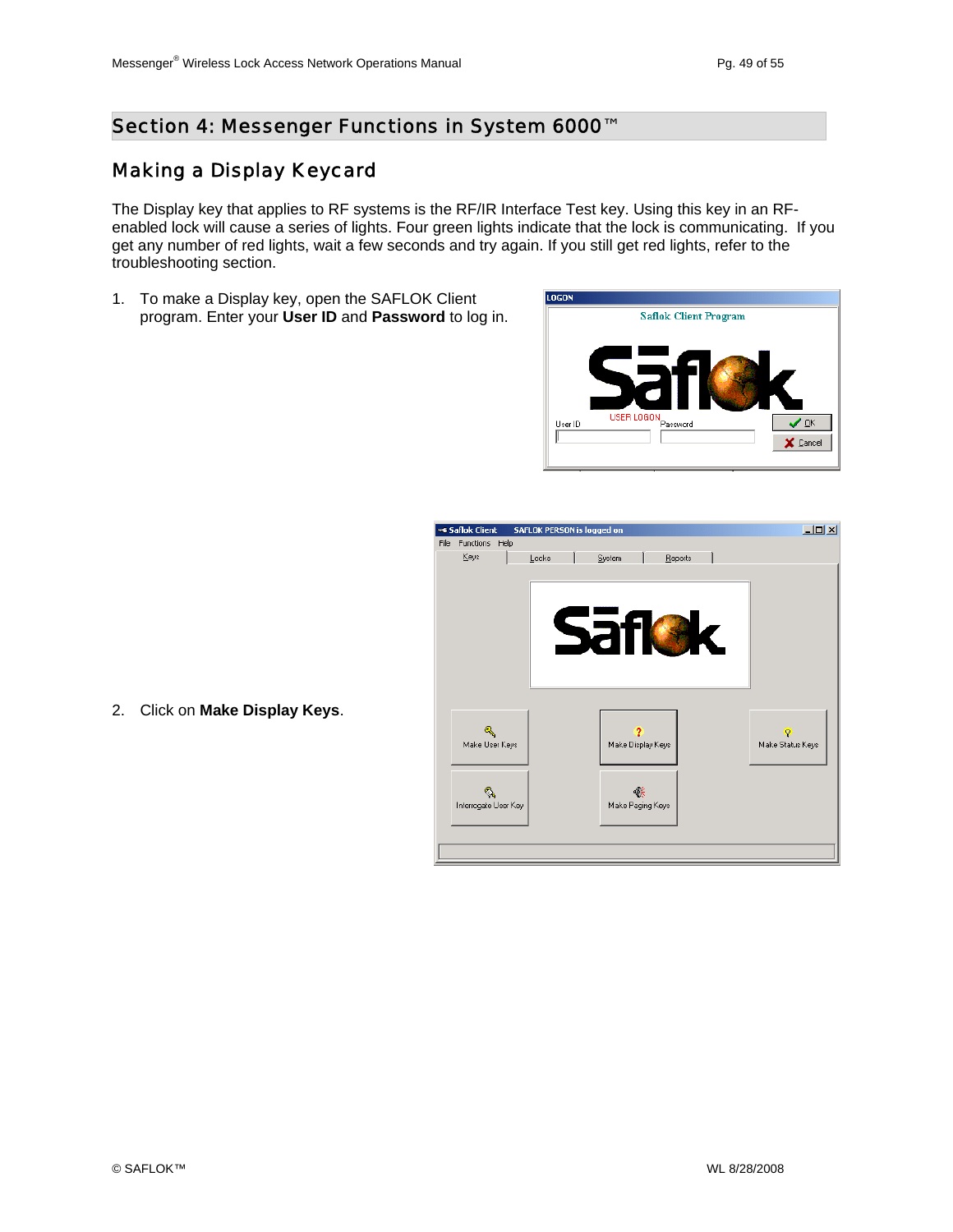### Making a Display Keycard (continued)

3. Select **IR/RF Interface Test Key**.

| <del></del> Saflok Client        | <b>SAFLOK PERSON is logged on</b> |                                  | $-10x$ |
|----------------------------------|-----------------------------------|----------------------------------|--------|
| <b>Functions</b><br>File<br>Keys | Help<br>Locks<br>System           | Reports                          |        |
|                                  | <b>Select Key Type</b>            |                                  |        |
|                                  | Display Keys-                     |                                  |        |
|                                  | C EPROM Version                   | Clock Run Test<br>n.             |        |
|                                  | C Clock Time                      | C LED Lights Test                |        |
|                                  | C Clock Date                      | C Verify Lock Version            |        |
|                                  | C AutoLatch Status                | C RF/IR Interface Test           |        |
|                                  | C Last 2 LPI Records              | C. Inncom Transmit Lock ID (NAT) |        |
|                                  | C Knob Switch Status              | C Occupancy Test                 |        |
|                                  | C Dead Bolt Switch Status         | Minibar Test<br>C.               |        |
|                                  | Motor Switch + Latch State<br>C.  | C Inncom WAN Test                | bus    |
|                                  | C Low Battery Status              |                                  |        |
| Inl                              | & Make Key                        | <br>Cancel                       |        |
|                                  |                                   |                                  |        |
|                                  |                                   |                                  |        |
|                                  |                                   |                                  |        |

4. Click on **Make a Key**.

When using the IR/RF Interface Test key to make sure the RF interface is working for that room, the lock will display a slow green light if the message is passed to the hub. If not, the lock will display a slow red light.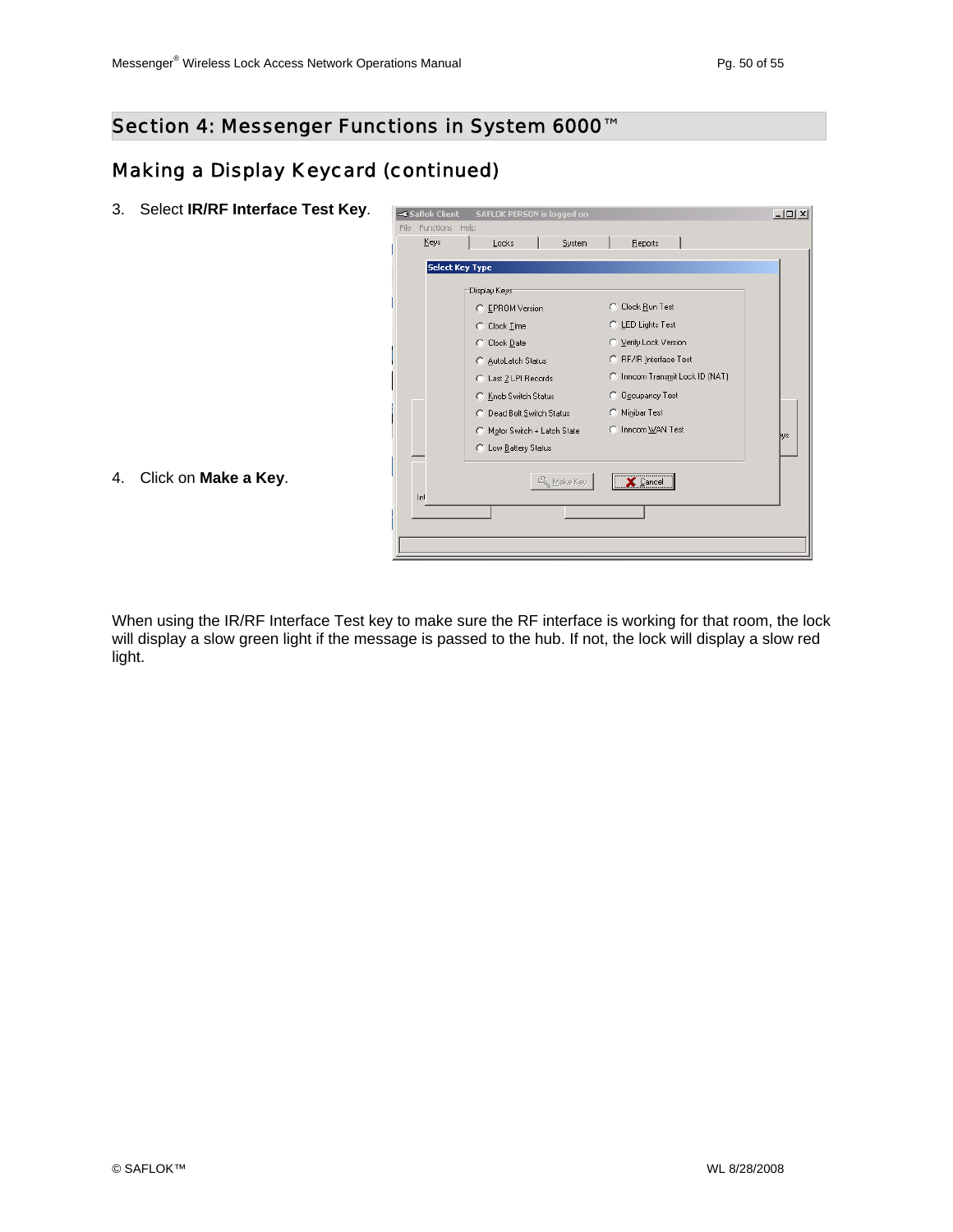#### Making a Status Keycard

The Status keycards that apply to the RF system are the Disable RF and Enable RF keycards. These keycards will disable or enable the RF board in the lock. The RF keycards DO NOT need the PPK keycards.

1. To make a Status key, open the SAFLOK Client program. Enter your **User ID** and **Password** to log in.



| «Gaflok Client»        |      | <b>SAFLOK PERSON is logged on</b> |            |                        |         |  |                                    | $\Box$ D $\Box$ |
|------------------------|------|-----------------------------------|------------|------------------------|---------|--|------------------------------------|-----------------|
| File Functions<br>Keys | Help | Locks                             | System     |                        | Reports |  |                                    |                 |
|                        |      |                                   |            |                        |         |  |                                    |                 |
|                        |      |                                   |            |                        |         |  |                                    |                 |
|                        |      |                                   |            |                        |         |  |                                    |                 |
|                        |      |                                   |            |                        |         |  |                                    |                 |
|                        |      |                                   | <b>Saf</b> |                        |         |  |                                    |                 |
|                        |      |                                   |            |                        |         |  |                                    |                 |
|                        |      |                                   |            |                        |         |  |                                    |                 |
|                        |      |                                   |            |                        |         |  |                                    |                 |
|                        |      |                                   |            |                        |         |  |                                    |                 |
| Q<br>Make User Keys    |      |                                   |            | ?<br>Make Display Keys |         |  | $\overline{Q}$<br>Make Status Keys |                 |
|                        |      |                                   |            |                        |         |  |                                    |                 |
|                        |      |                                   |            |                        |         |  |                                    |                 |
| Interrogate User Key   |      |                                   |            | €ξ                     |         |  |                                    |                 |
|                        |      |                                   |            | Make Paging Keys       |         |  |                                    |                 |
|                        |      |                                   |            |                        |         |  |                                    |                 |
|                        |      |                                   |            |                        |         |  |                                    |                 |

2. Click on **Make Status Keys**.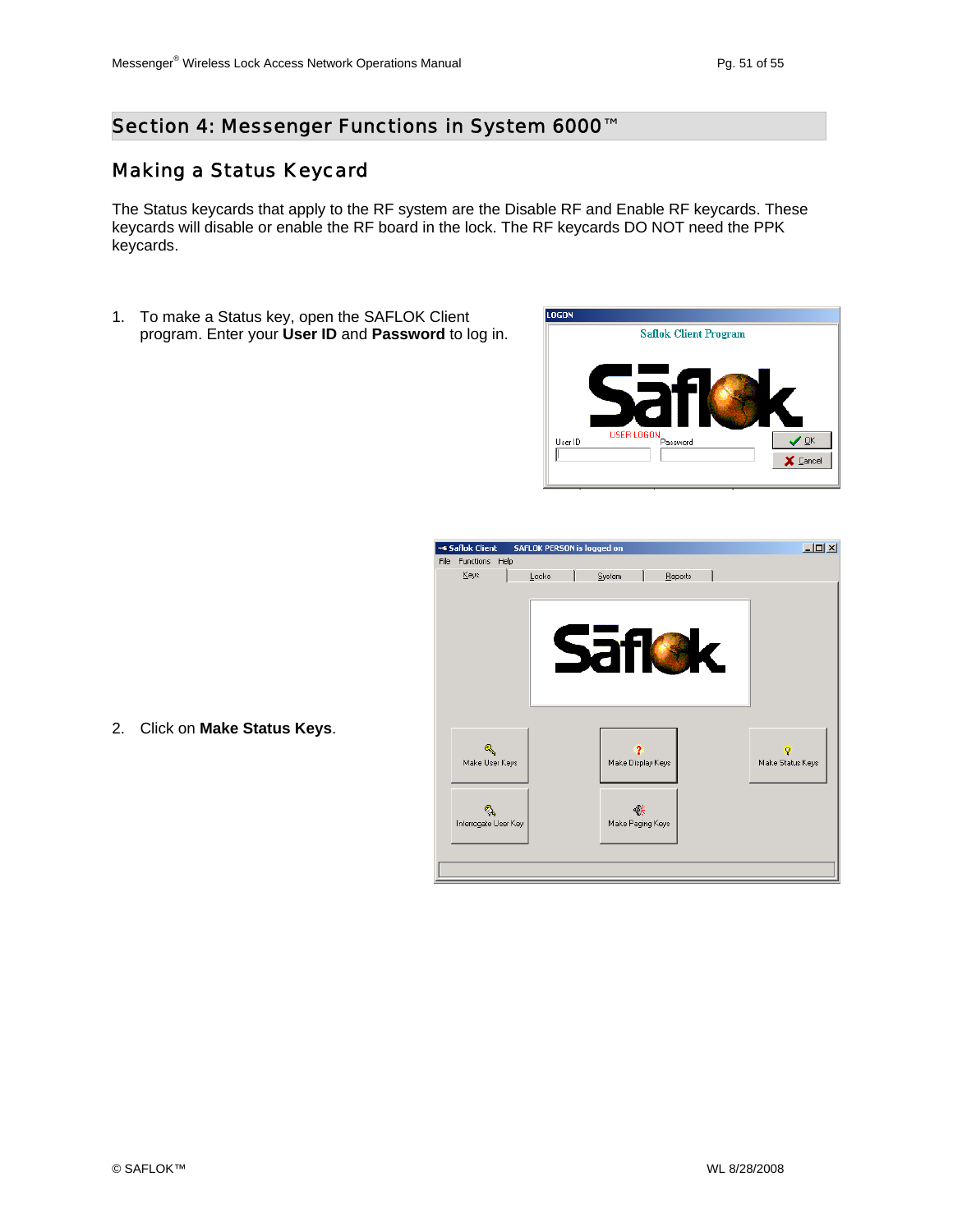#### Making a Status Keycard (continued)

|    |                                 | <b>Select Key Type</b>                                                                                                                                                                                                                                      |
|----|---------------------------------|-------------------------------------------------------------------------------------------------------------------------------------------------------------------------------------------------------------------------------------------------------------|
| 3. | Select Enable RF or Disable RF. | Status Keys<br>C LED Diagnostic<br>C Disable Quick Latch<br>C Enable Quick Latch<br>C Dis/Enable Lock (E2) Changes<br>C Erase Lock (E2) Memory<br>C Battery Disconnect<br>C Interrogation Key<br>C Disable IR<br>C Enable IR<br>C Disable RF<br>C Enable RF |
| 4. | Click on Make a Key.            | <b>K</b> Make Key<br>Cancel                                                                                                                                                                                                                                 |
|    |                                 |                                                                                                                                                                                                                                                             |

When disabling (by inserting the Disable RF key two times), the first insertion of the keycard causes the light indicators to display green twice and yellow three times. When the key is used again, the lights will display green twice, then red three times. When enabling the light indicators will always display green twice and yellow three times.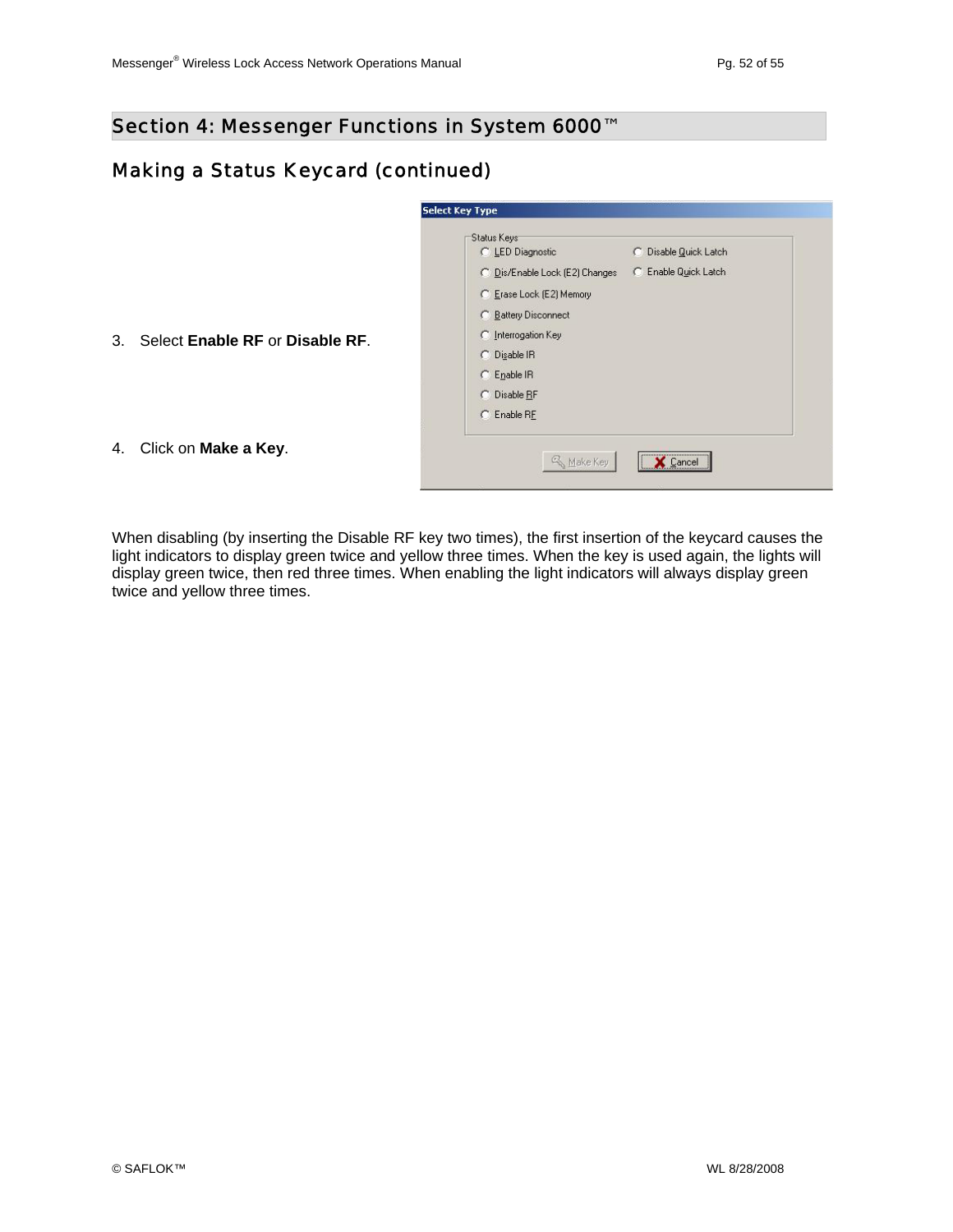#### Section 5: Troubleshooting

#### RF/IR Interface Test Key and Light Indicators

Use the table below to diagnose Messenger communications errors using the RF/IR Interface Test key.

| <b>Indicator Lights</b>             | <b>Explanation</b>                                                                                                                                                                                                                                                                                           |
|-------------------------------------|--------------------------------------------------------------------------------------------------------------------------------------------------------------------------------------------------------------------------------------------------------------------------------------------------------------|
| Four green flashes (one per second) | The lock is communicating properly.                                                                                                                                                                                                                                                                          |
| One red flash                       | RF board is bad, missing, or not plugged in. Check for a broken<br>wire.                                                                                                                                                                                                                                     |
| Two red flashes                     | Try the Test key again several times. If the problem persists, the<br>RF board may be bad or a wire may be broken.                                                                                                                                                                                           |
| Nine red flashes                    | The lock is not receiving communication from the hub it is<br>associated with. Use the Test key again. Try using the RF ON<br>key to get the lock to associate with the hub. Make sure that all<br>hubs in the area have power. If the hubs have power, you may<br>need to replace the RF board in the lock. |
| Other responses or no lights        | The lock may need to be reprogrammed at the factory. Contact<br>Customer Service.                                                                                                                                                                                                                            |

**Note:** If the RF/IR Interface Test key gives four green lights at the lock (indicating that the lock is communicating) but the keys do not appear on the server, be sure that the server is configured properly. Next, make sure that the Messenger Server software finds the hubs on the network.

If the hubs are not found, be sure that the routers/switches are functioning properly by examining the communication lights (opposite of the network connection end). If the green light is blinking, the hub is functioning properly. If the green light remains on or the hub stops operating, reset power to the hub. If the hub and router/switch are operating properly, the hub may require replacement.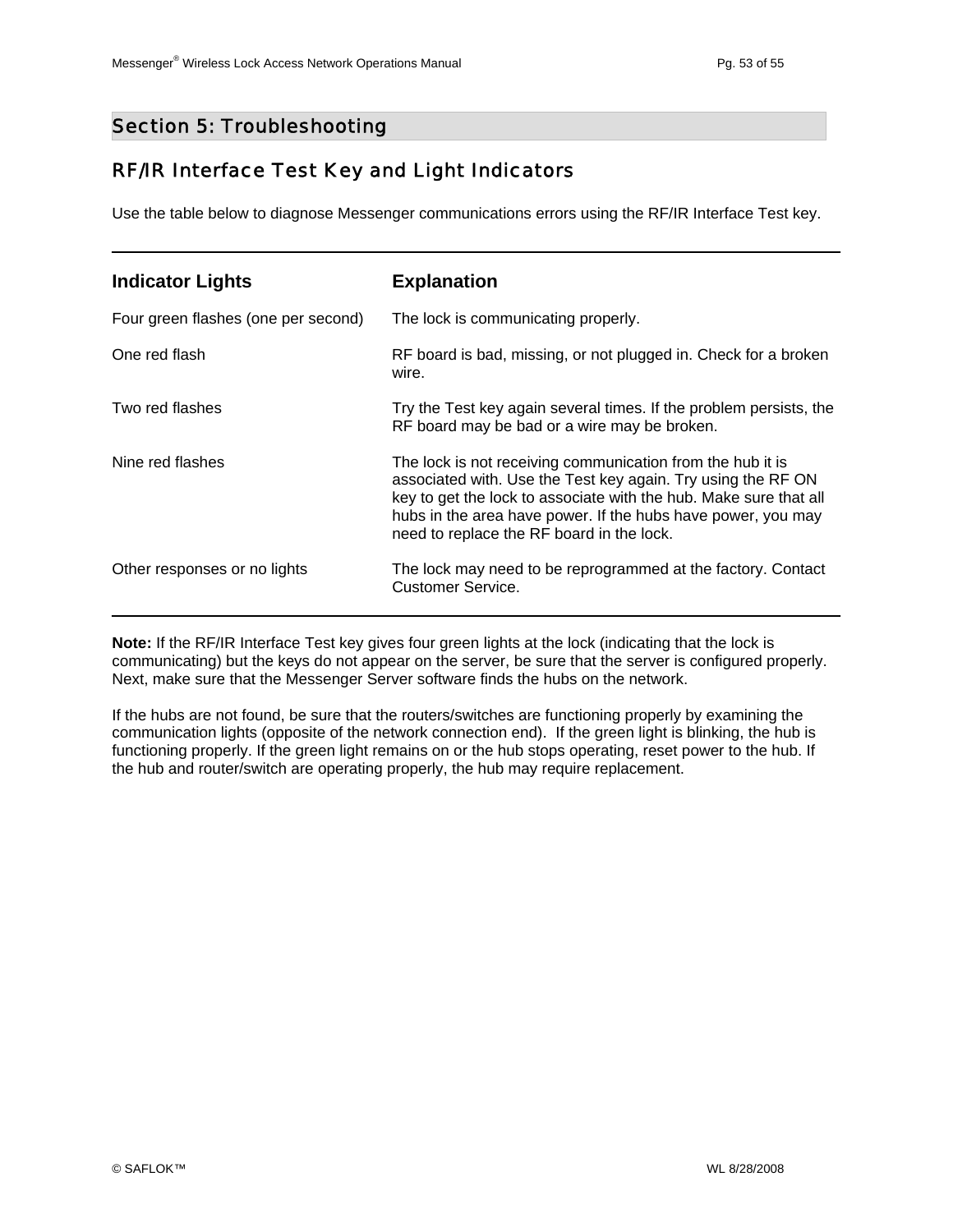#### System Protocol/FCC Requirements

In the United States, the Messenger® system uses a license-free, shared-space radio frequency bandwidth between 2.405GHz and 2.475GHz. The SAFLOK™ Messenger devices employ at least 16 different frequencies and avoid jamming and collisions in this "shared space." All SAFLOK Messengerequipped units will have the following label. Do not remove the label from the enclosures that it is attached to.

> interference that may cause undesired operation. Changes or modifications not expressly approved by Computerized Security Systems, Inc. could void the user's authority to operate the equipment. This product needs to be kept 20cm from the body due to RF exposure. **©2008 Pat pend Computerized Security Systems, Inc.** This device complies with Part 15 of the FCC Rules. Operation is subject to the following conditions: (1) this device may not cause harmful interference, and (2) this device must accept any interference received, including *Contains Transmitter Module FCC ID: SAPMESSENGER2GHZ Contains Transmitter Module IC: 7078A-A28780, MODEL NO. A28780*

The transmitter module in each device shall have the following label. Use only products that bear this label and do not remove the label from the modules that it is attached to. Do not modify modules or attempt to service the module at any time. Part replacements shall only be done through Computerized Security Systems, Inc.

| $\sqrt{T}$ Transmitter Module FCC ID: SAPMESSENGER2GHZ $\sqrt{T}$<br>IC: 7078A-A28780, MODEL NO. A28780 |  |
|---------------------------------------------------------------------------------------------------------|--|
| This device complies with Part 15 of the FCC Rules.                                                     |  |
| Operation is subject to the following conditions: (1) this                                              |  |
| device may not cause harmful interference, and (2) this                                                 |  |
| device must accept any interference received, including                                                 |  |
| interference that may cause undesired operation.                                                        |  |
| ©2008 Pat pend Computerized Security Systems, Inc.                                                      |  |

This equipment has been tested and found to comply with the limits for a Class B digital device, pursuant to Part 15 of the FCC Rules. These limits are designed to provide reasonable protection against harmful interference in a residential installation. This equipment generates, uses and can radiate radio frequency energy and, if not installed and used in accordance with the instructions, may cause harmful interference to radio communications. However, there is no guarantee that interference will not occur in a particular installation. If this equipment does cause harmful interference to radio or television reception, which can be determined by turning the equipment off and on, the user is encouraged to try to correct the interference by one of the following measures:

- Reorient or relocate the receiving antenna.
- Increase the separation between the equipment and receiver.
- Connect the equipment into an outlet on a circuit different from that to which the receiver is connected.
- Consult the dealer or an experienced radio/TV technician for help.